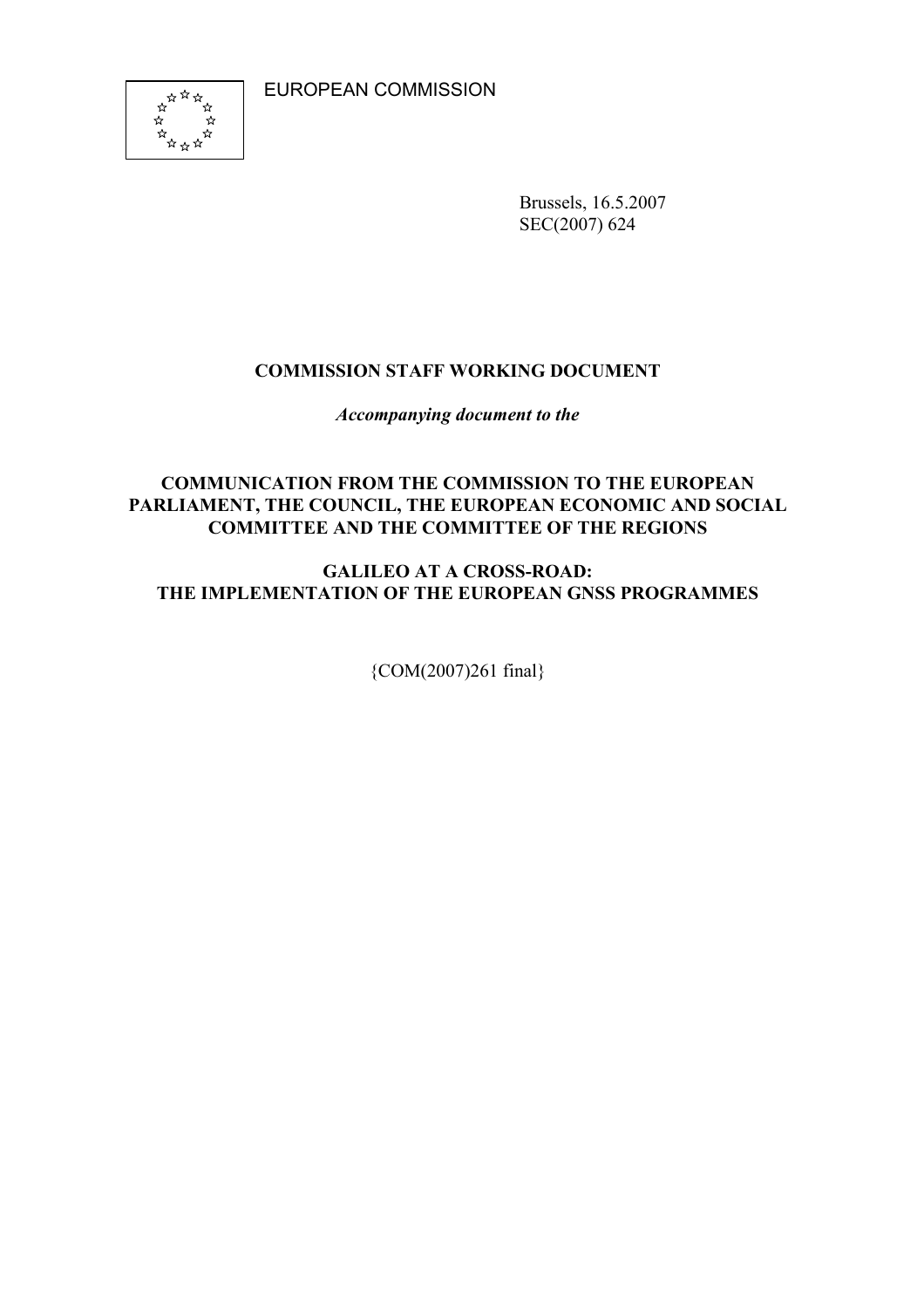This document has been written by the services of the European Commission, in close collaboration with staff from the European Space Agency, the European GNSS Supervisory Authority, and the European Investment Bank.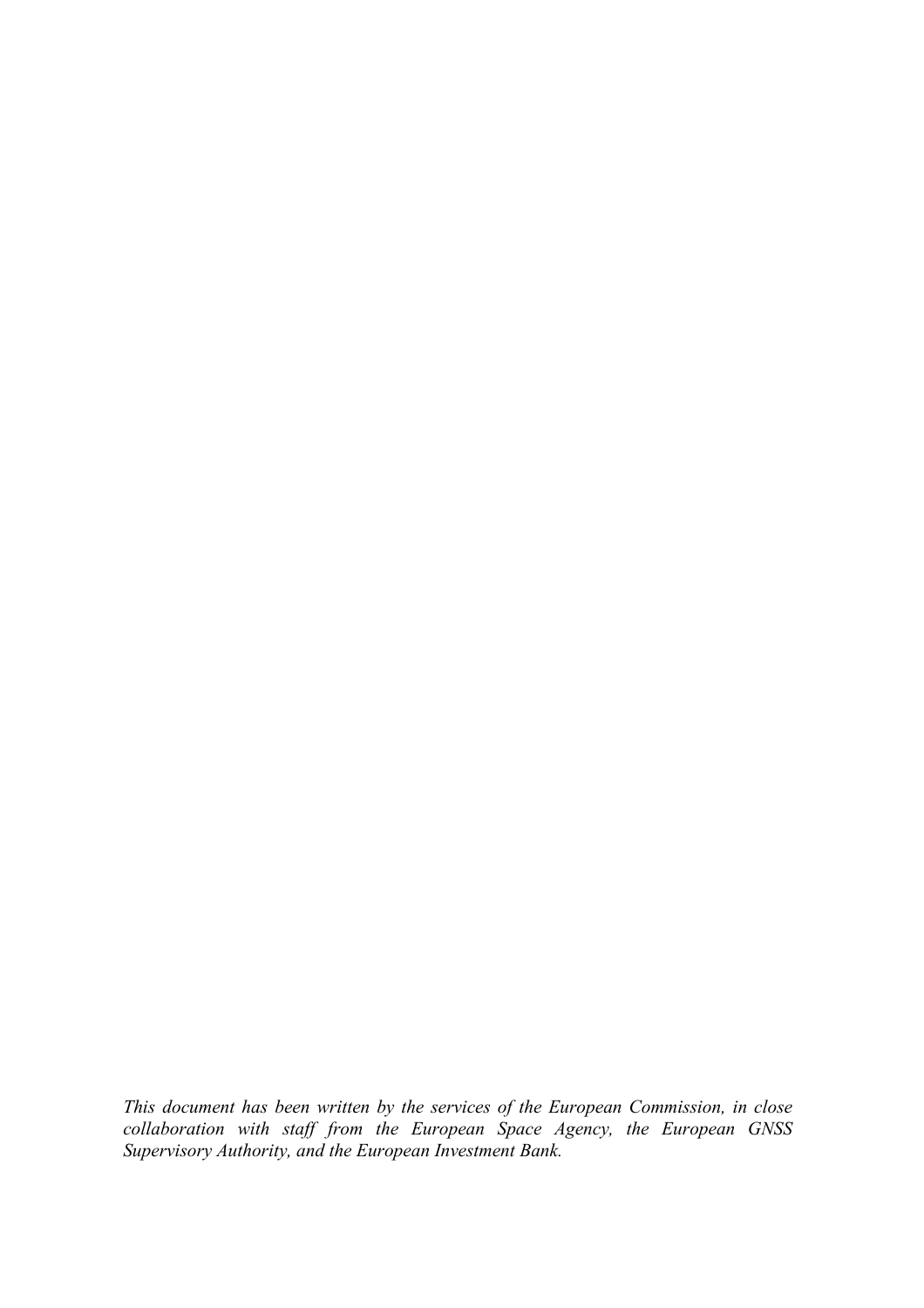# TABLE OF CONTENTS

| 1.             |      |                                                                         |  |
|----------------|------|-------------------------------------------------------------------------|--|
| 2.             |      |                                                                         |  |
| 3.             |      | THE AGREED PERFORMANCE CHARACTERISTICS OF GALILEO  9                    |  |
| 4.             |      | AN ASSESSMENT OF THE CURRENT CONCESSION NEGOTIATIONS 10                 |  |
|                | 4.1. |                                                                         |  |
|                | 4.2. | The results sofar of the negotiations with the Merged Consortium 11     |  |
|                | 4.3. |                                                                         |  |
|                | 4.4. | An assessment of the chances of success of the current negotiations  15 |  |
| 5 <sub>1</sub> |      | THE OVERALL CONTEXT OF THE IMPLEMENTATION OF THE                        |  |
|                | 5.1. |                                                                         |  |
|                | 5.2. |                                                                         |  |
|                | 5.3. |                                                                         |  |
|                | 5.4. |                                                                         |  |
|                | 5.5. |                                                                         |  |
|                | 5.6. |                                                                         |  |
|                | 5.7. | The definition, handling, and implementation of security requirements21 |  |
|                | 5.8. |                                                                         |  |
| 6.             |      | OUTLINE OF THE MAIN FEATURES OF THE IMPLEMENTATION                      |  |
|                | 6.1. |                                                                         |  |
|                | 6.2. |                                                                         |  |
|                | 6.3. |                                                                         |  |
|                | 6.4. | Scenario 3: procurement of Initial Operational Capability (IOC),        |  |
|                | 6.5. | Scenario 4: full system procurement (Full Operational Capability –      |  |
|                | 6.6. |                                                                         |  |
|                | 6.7. |                                                                         |  |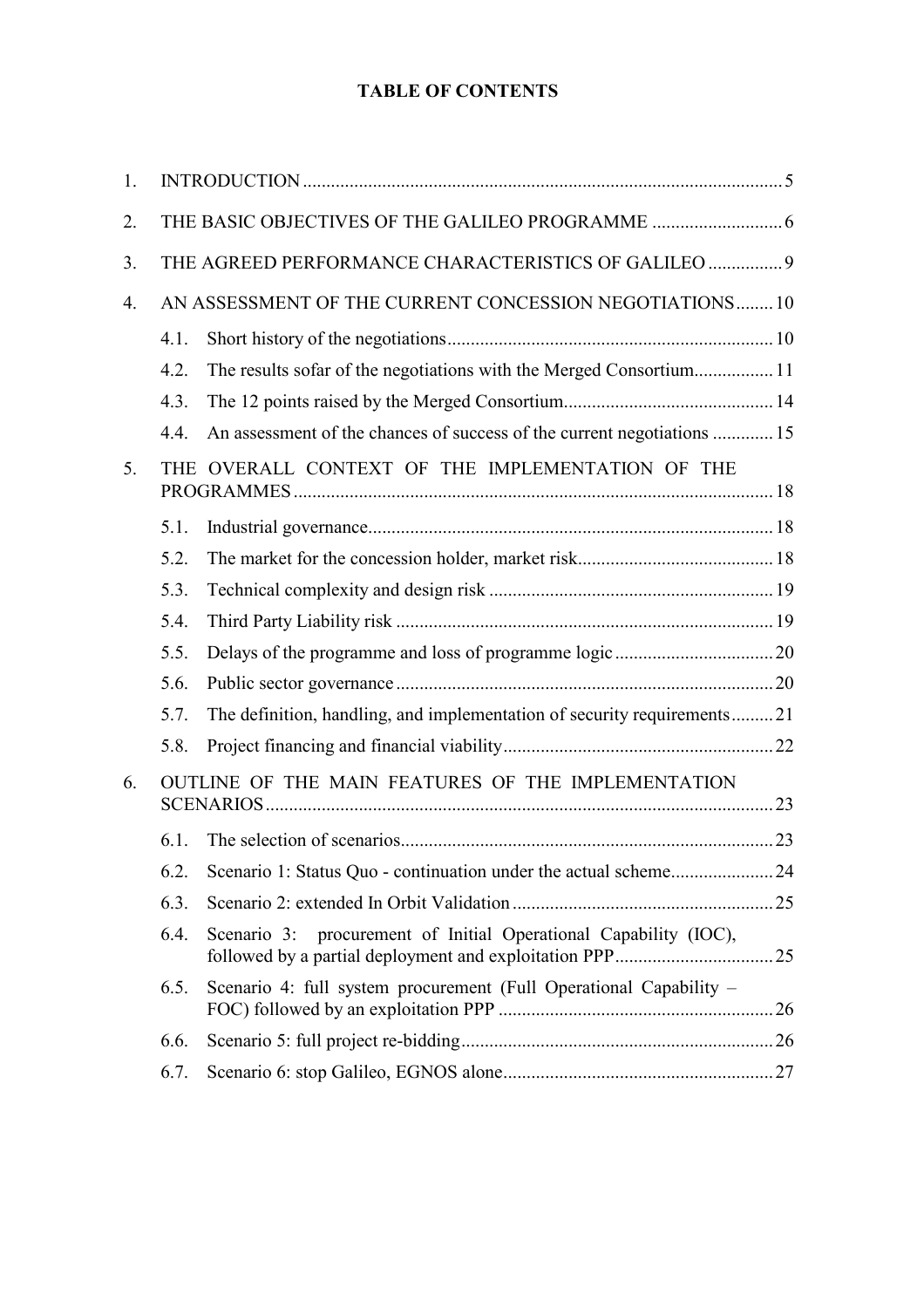| 7.  |      | FUNDAMENTAL CRITERIA FOR<br>THE SELECTION OF AN                    |  |
|-----|------|--------------------------------------------------------------------|--|
|     | 7.1. |                                                                    |  |
|     | 7.2. |                                                                    |  |
|     | 7.3  |                                                                    |  |
|     | 7.4. |                                                                    |  |
| 8.  |      | DETAILED ANALYSIS OF THE IMPLEMENTATION SCENARIOS 32               |  |
|     | 8.1. |                                                                    |  |
|     | 8.2. |                                                                    |  |
|     | 8.3. |                                                                    |  |
|     | 8.4. |                                                                    |  |
|     | 8.5. | Summary overview of the analysis of the implementation scenarios51 |  |
| 9.  |      |                                                                    |  |
| 10. |      | EUROPEAN GEOSTATIONARY NAVIGATION OVERLAY SERVICE                  |  |
|     |      |                                                                    |  |
|     |      |                                                                    |  |
|     |      |                                                                    |  |
|     |      |                                                                    |  |
|     |      |                                                                    |  |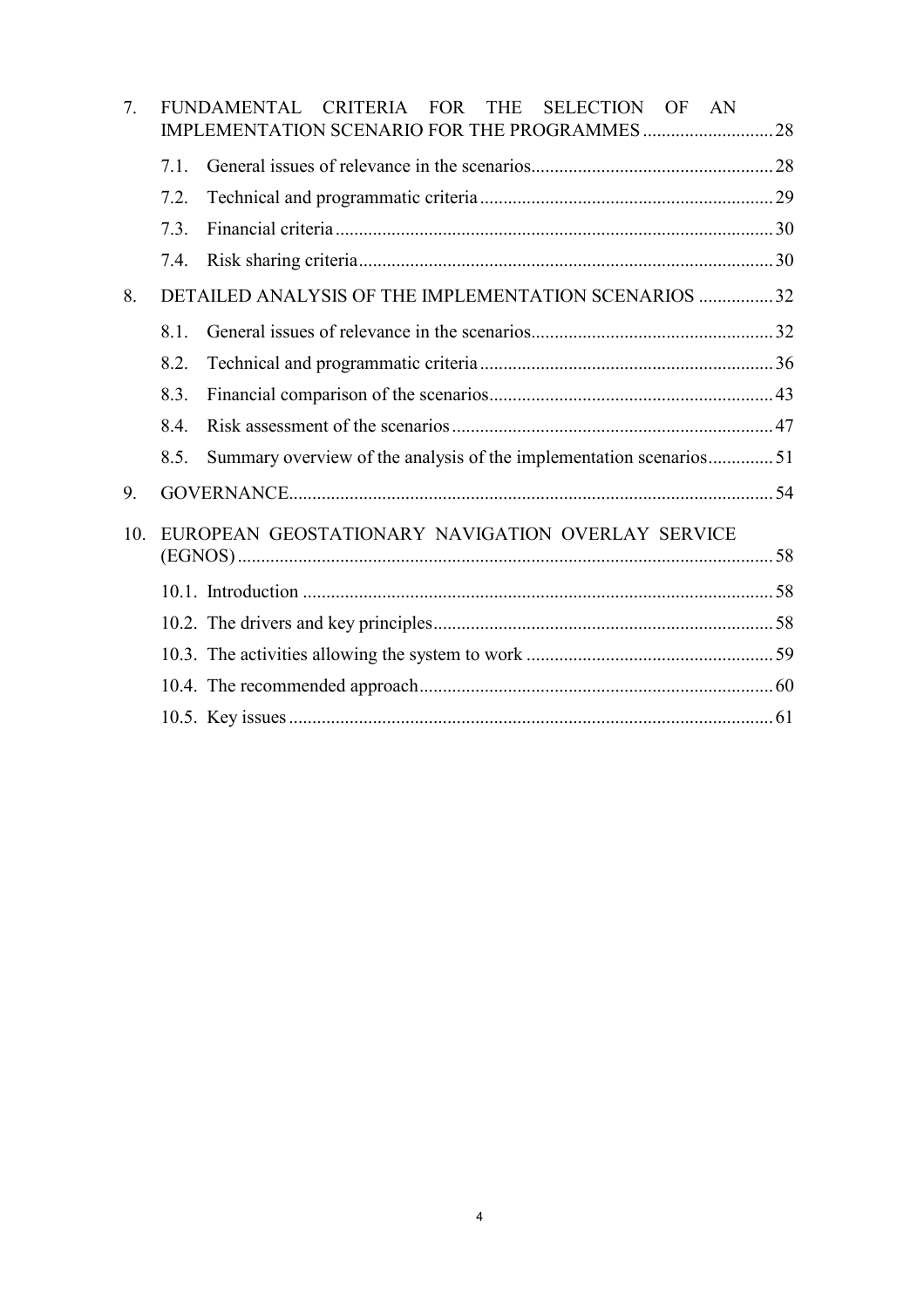# 1. INTRODUCTION

The endeavours concerning the establishment of the European satellite navigation programmes Galileo and EGNOS have come to a cross-road and a political choice is required on the modalities of its implementation. The concession negotiations which were foreseen to result in the PPP contract for the deployment and exploitation of Galileo have stalled due to a range of problems that have emerged.

Vice President Barrot reported to Council via the EU Presidency that ".. the delays so far accumulated and the absence of any sign of progress on the concession negotiations must now be considered as a risk for the delivery of the project in the timeline that we envisioned. Moreover, we have to fear significant cost increases which go well beyond the foreseen budget."

In view of the situation, the Council of Transport Ministers of 22 March 2007 requested the Commission:

- to assess and report by the June Council on overall progress of the Galileo project, including the outstanding issues listed by the bidding consortium as summarised in the Presidency's report and including the project cost and financing thereof, with a view to the swift progress of the project;
- to submit as soon as possible for discussion possible solutions for securing the longterm public financial obligations, as requested in the Council conclusions of October 2006, including a scenario for the earliest possible provision of EGNOS satellite navigation services as precursor to Galileo, and to report to the June Council;
- assisted by GSA and ESA, to assess progress in the concession negotiations and to submit alternative scenarios, also assessed for costs, risk and affordability, for the forthcoming June Council meeting.

This Report of the Services of the Commission complements the Communication of the Commission to the Council and the European Parliament COM(2007)261 of 16 May 2007 and sets out the underlying analysis of technical, financial, legal, programmatic and other factors of importance to the decision on how to proceed with Galileo.

The European Parliament, in its Resolution of 24 April 2007<sup>1</sup>, reiterated its support for the Galileo programme, expressed its concerns about the progress, and called on the Commission to come forward with appropriate proposals, based in part on the same points as mentioned by the Council and, in particular, for a strengthening of public governance by ensuring political responsibility and leadership of the Commission.

The report addresses the underlying causes of the current concession negotiations, sets out the most important criteria for the success of the programme, analyses whether the current negotiations could effectively be brought to a successful conclusion and if so, how, when and with which impacts on the programme. A number of reasonable alternatives are analysed.

<sup>1</sup>EP Resolution PE 386.706 of 24 April 2007.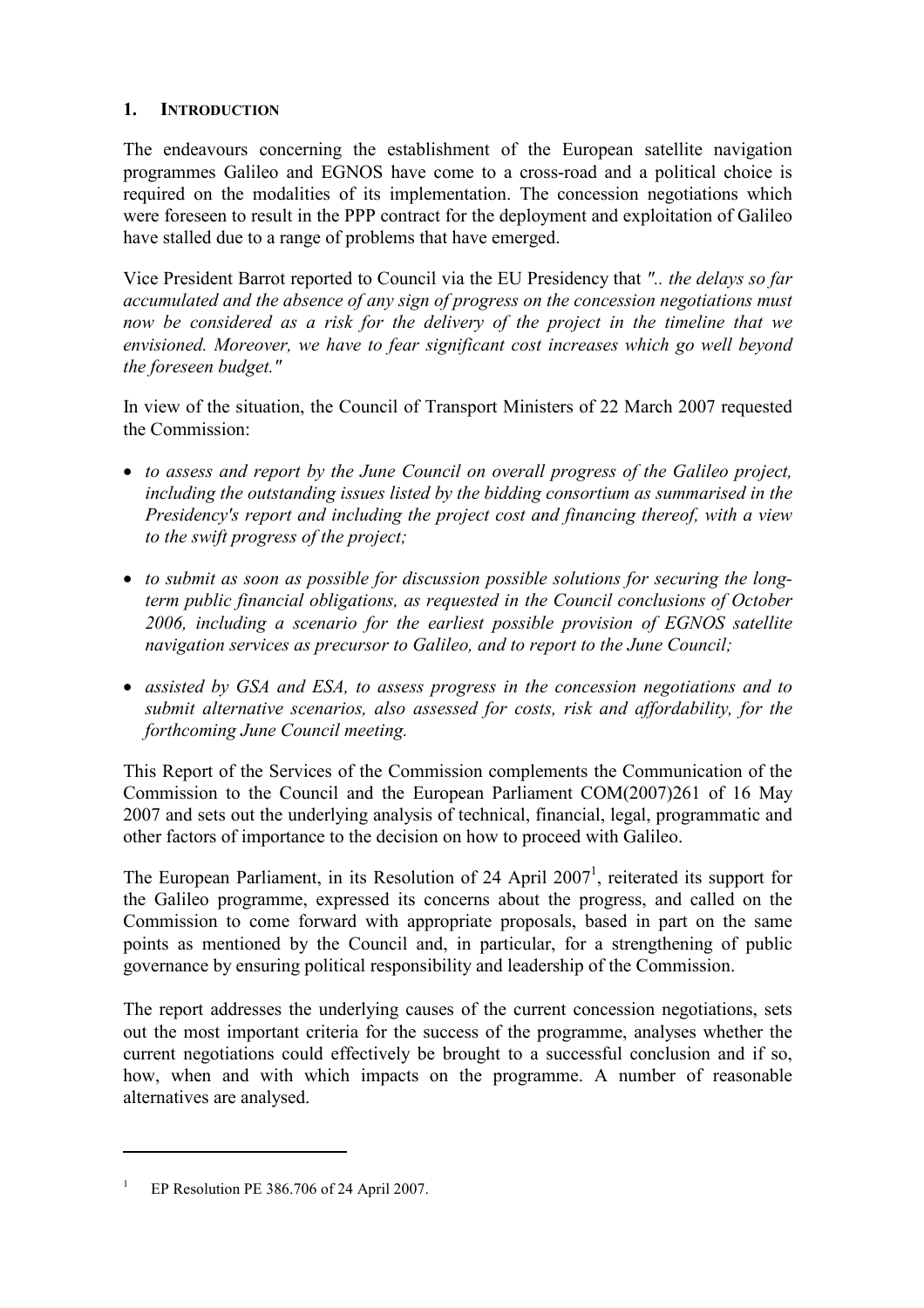## 2. THE BASIC OBJECTIVES OF THE GALILEO PROGRAMME

The European Union took its first political decisions on the programme at the occasion of the Council of Transport Ministers on 19 July 1999 with the adoption of a Resolution setting out an initial political orientation. Since then, a more comprehensive political vision has developed as a result of a number of positions taken in European Councils and in the Council of Transport Ministers.

The EU political vision targets a much broader socio-economic objective than only the mere introduction of a technical system. Its salient points are the following:

## POLITICAL

- $\triangleright$  Galileo will bring about decisive benefits in terms of **Europe's independence in** a strategic area. The European Union can not become dependent on systems and technologies developed outside Europe for applications vital to the running of the society of tomorrow.<sup>2</sup> For the first time, it will be the **owner and have control of** a strategic infrastructure<sup>3</sup>.
- $\triangleright$  Galileo is not a space programme in its own right but is a showcase of the Lisbon strategy fulfilling a broader macro-economic agenda to create employment, increase economic efficiency, and maximise socio-economic benefits<sup>4</sup>.
- $\triangleright$  Galileo is a civil system under civil control<sup>5</sup> and will be optimised for the use in the commercial and civil markets.
- $\triangleright$  The Galileo system will be managed and operated in the form of a concession as part of a public-private partnership (PPP), a structure allowing the project to be financed by both public and private funds<sup>6</sup>. The main objective of a PPP is to achieve best value for money for the public sector by minimising the cost of the project while maximising the benefits and revenues on the basis of an equitable sharing of risks<sup>7</sup>.
- $\triangleright$  An original and innovative structure, the Galileo project is the first joint initiative of the European Union and the European Space Agency.
- $\triangleright$  EGNOS is an integral part of the European satellite radio-navigation policy and contributes to the European Union strategy for employment, economic reform and social cohesion launched by the Lisbon European Council in March 2000<sup>8</sup>

<sup>&</sup>lt;sup>2</sup> Introduction of Council Resolution of 5 April 2001 on Galileo (OJ C 157, 30.5.2001, p. 1).

<sup>3</sup> Council Regulation (EC) No 1321/2004, Article 3 (OJ L 246, 20.7.2004, p. 1).

<sup>4</sup> European Parliament Resolution of 28.9.2006; "B. …recognising that Galileo is a strategic project, one of the most important pillars of the Lisbon strategy…".

<sup>5</sup> Council Resolution of 5 April 2001: "…points out that Galileo is a civil programme under civil control".

<sup>6</sup> Nice European Council Meeting 2000, paragraph 30: "For the implementation of the project and its subsequent management, public-private partnership will be necessary".

<sup>7</sup> Council Conclusions of 9/10 December 2004, paragraph 3: ... "GALILEO" programme subject to a risk allocation, including the final costs, acceptable to the public sector…".

<sup>&</sup>lt;sup>8</sup> Council Conclusions of 5 June 2003, paragraph 1.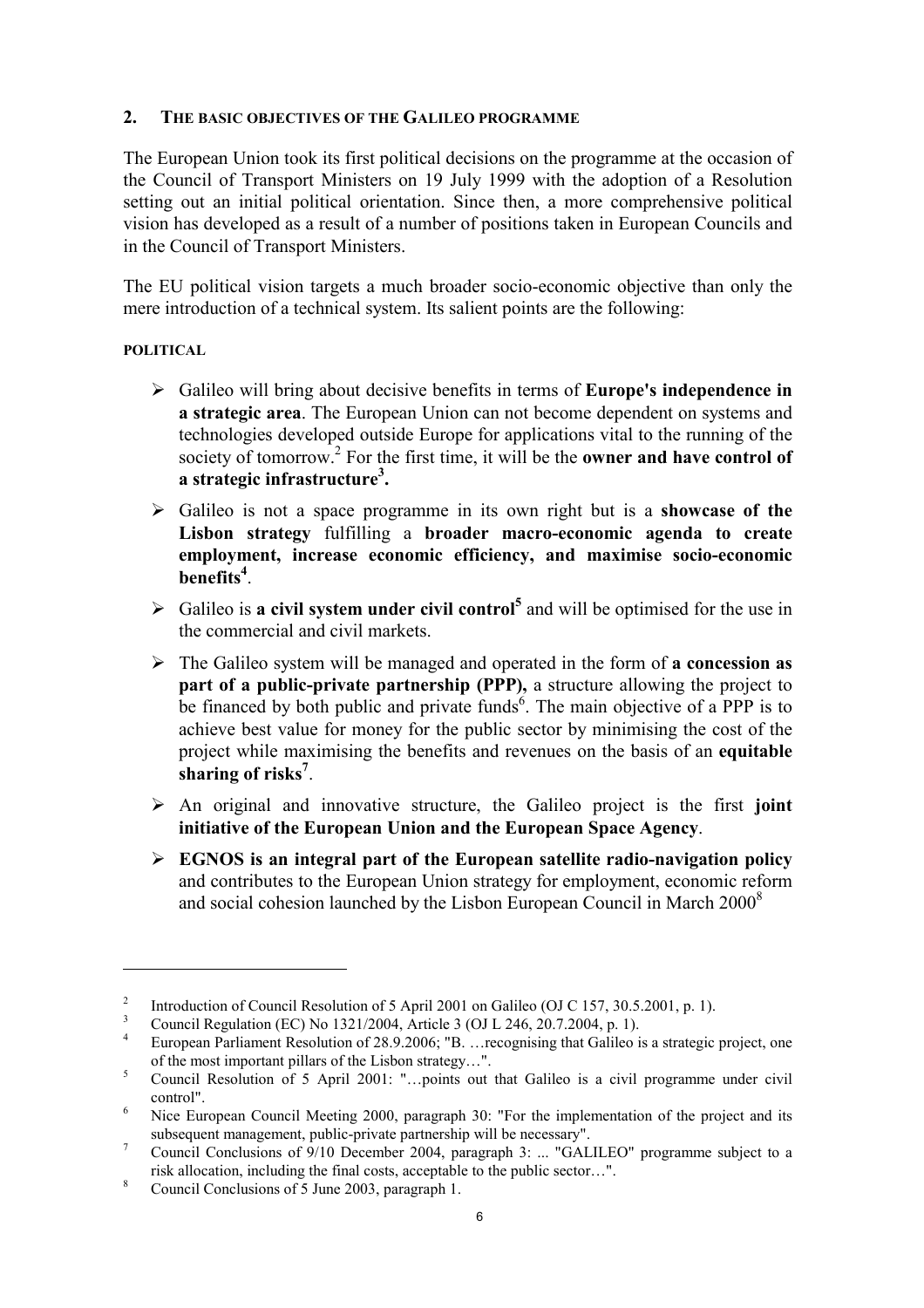#### TECHNOLOGICAL

- $\triangleright$  Galileo is based on very advanced technologies developed by the European industry under public sector initiatives. It will make it possible to exploit and develop this leading-edge know-how, especially as far as its spatial component is concerned, as well as the know-how developed in the context of EGNOS, especially as far as its ground component is concerned.
- $\triangleright$  Galileo will comprise a constellation of 30 satellites divided between three circular orbits at an altitude of around 23000 km to cover the Earth's entire surface. They will be supported by a worldwide network of ground stations. The performance of the system responds to the requirements agreed in the High-Level Mission Document (HLD).
- $\triangleright$  The various service requirements and their associated performance level and security aspects are provided in the form of five distinct services: the Galileo Open Service, the Safety-of-Life Service, the Commercial Service, the Public Regulated Service and the Search and Rescue Service<sup>9</sup>.

### ECONOMIC

- $\triangleright$  According to a series of cost/benefit studies, more than 150,000 jobs will be created by the programme. The economic perspectives opened by Galileo are therefore significant.
- $\triangleright$  In addition to the directly awaited positive repercussions of its deployment, Galileo will allow to derive its qualities of precision and reliability in a daily growing number of fields: fishing, agriculture, transport, insurance, etc. All the economic sectors will be able to draw a substantial indirect profit from the establishment of the system in terms of new services offered, reliability and competitiveness.
- $\triangleright$  It is important to minimise the cost of the project for the public sector during all phases of the programme<sup>10</sup>. Therefore, it was decided that **during** the deployment phase the public sector would participate for a maximum of 1/3 of the costs while the private sector would assume a minimum of 2/3 of the  $costs^{11}$ .
- $\triangleright$  The future concession contract needs to foresee an appropriate reimbursement mechanism for the financial participation of the public sector to both the deployment and operating phases of the programme, in case the revenues obtained by the concession holder would exceed a certain level in the long term<sup>12</sup>.

<sup>9</sup> Council Conclusions of 9/10 December 2004, paragraph 4: "The Council confirms the main characteristics of the system, in particular…".

<sup>&</sup>lt;sup>10</sup> Presidency Conclusions Cologne 3/4 June 1999, paragraph 16: "... with the aim of securing finance largely from private sources".

<sup>&</sup>lt;sup>11</sup> Council conclusions 25/26 March 2002, paragraph 6: "..for the deployment phase...a cost share of at most 1/3 for the Community budget and at least 2/3 for the private sector".

<sup>&</sup>lt;sup>12</sup> Council Conclusions of 9/10 December 2004, paragraph 11: "Underlines that the future concession contract should foresee a suitable reimbursement mechanism of the public financial contribution to the deployment and commercial operating phases…".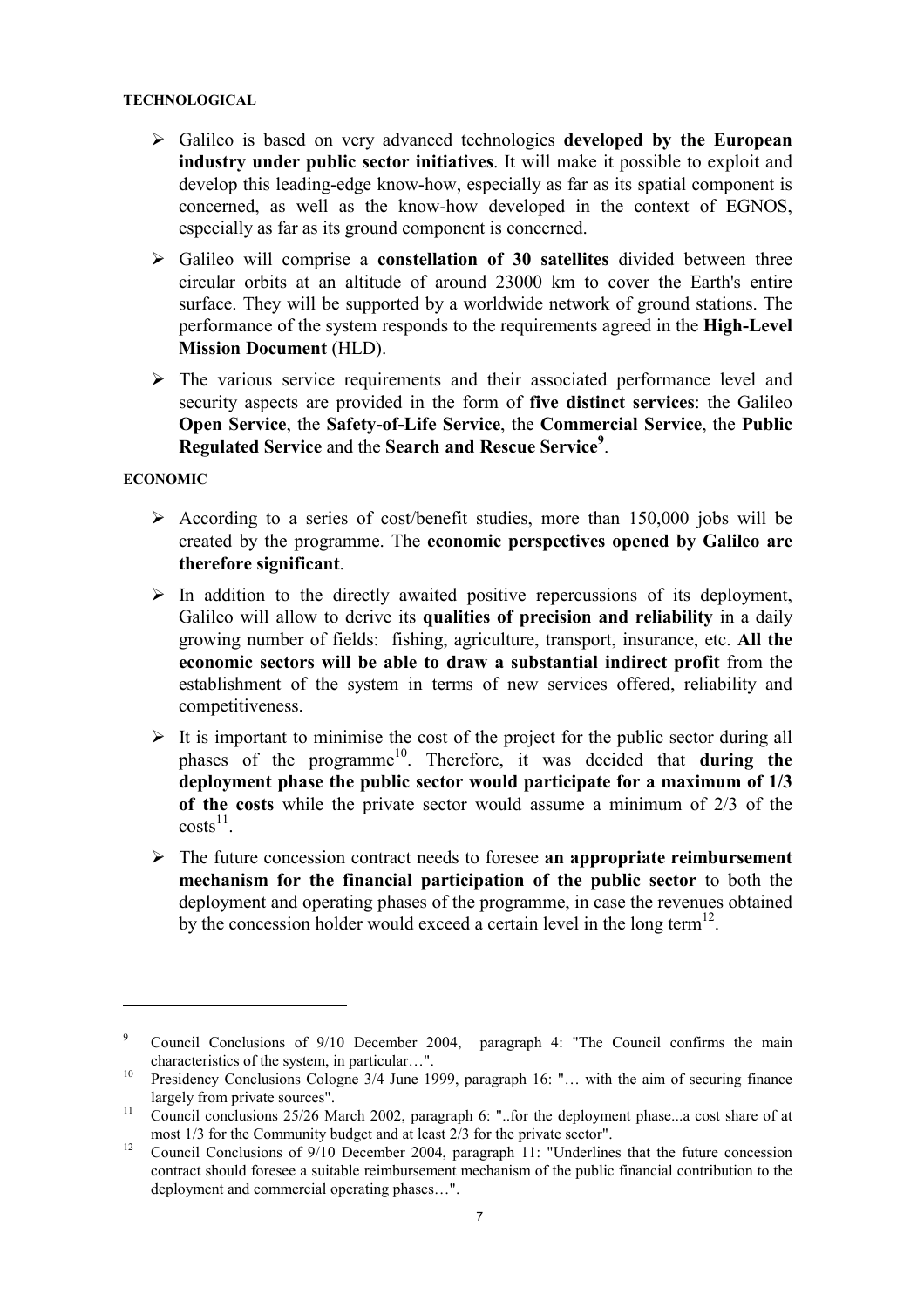Hence, Galileo has become a flagship project for both its strategic value and its important contribution to the Lisbon strategy, and incarnating the political, economic, and technological dimensions of the European Union. This has been emphasised on several occasions by the European Council at their Summits in Cologne, Feira, Nice, Stockholm, Laeken, Barcelona, and Brussels.

Galileo provides important contributions to Community policies in areas, as varied as transport management, transport of dangerous goods, emergency services (eCall), mobile telephony, financial services, energy, navigation in seas and waterways, air transport, civil protection and humanitarian missions, agriculture, fisheries, and surveying. A major and increasing part of our modern economic activity is based on position and timing information. Moreover, Galileo is the pillar of the emerging European Space Policy and signifies Europe's ambitions in space, technology, and innovation.

The added strategic nature of the programme means that the EU needs to take the necessary political, financial, and programme management decisions allowing the programme to proceed towards these broader objectives.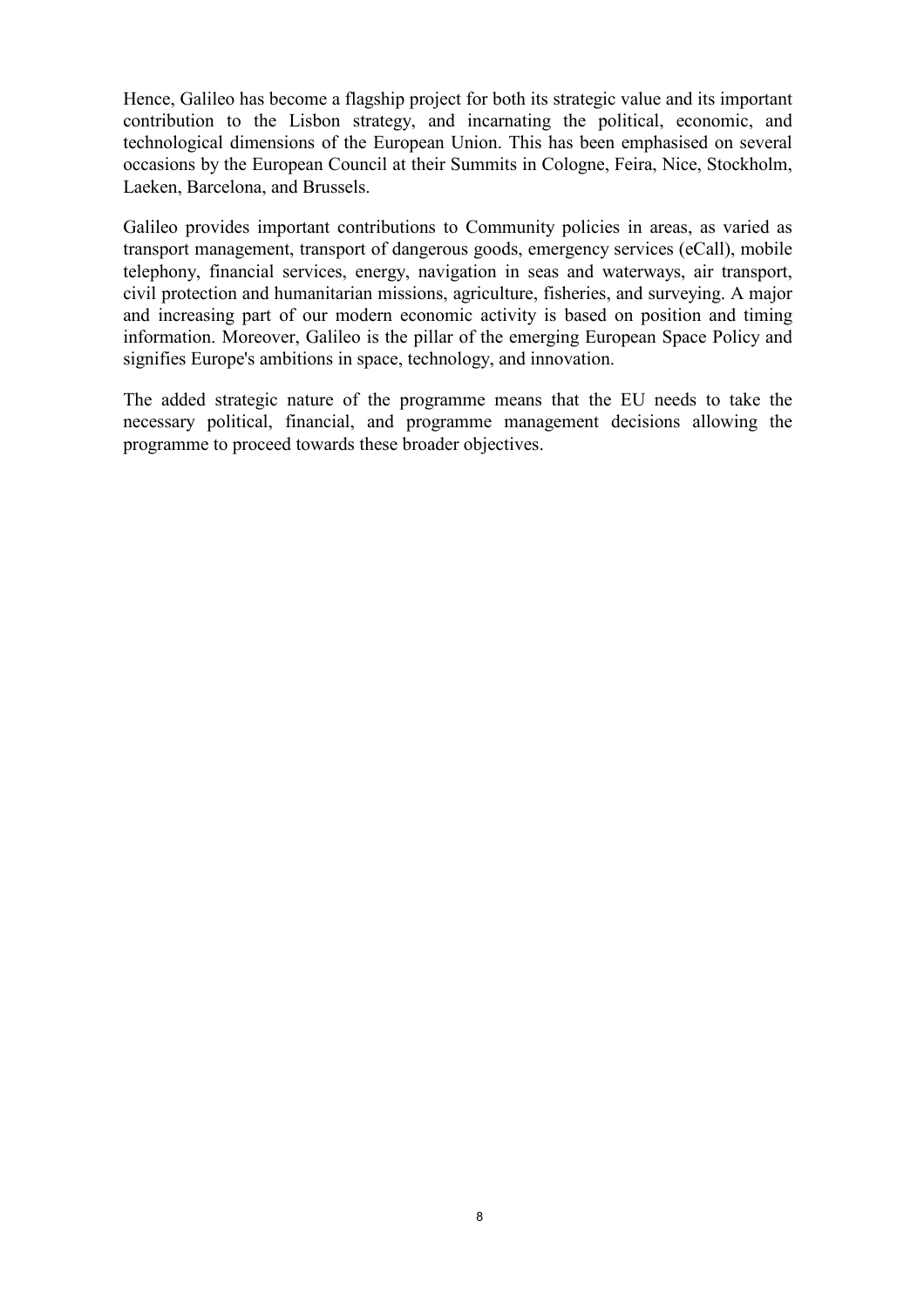## 3. THE AGREED PERFORMANCE CHARACTERISTICS OF GALILEO

The performance and main characteristics of the system are decided in the so-called High Level Requirements Document (HLD) the content of which has been confirmed by political decision of the Council in its conclusions of December  $2004<sup>13</sup>$ . These requirements have also been the basis for a total of some ten years of complex design and technical qualification and for the current technical implementation through the development contracts from ESA with the European industry.

The fully deployed Galileo system consists of 30 satellites positioned in three circular Medium Earth Orbit (MEO) planes at 23 222 km altitude above the Earth, and at an inclination of the orbital planes of 56 degrees with reference to the equatorial plane. Once this is achieved, the Galileo navigation signals will provide good coverage even at latitudes up to 75 degrees north, which corresponds to the North Cape, and beyond.

Two redundant Galileo Control Centres will be implemented on European ground to provide for the control of the satellites and to perform the navigation mission management, whilst a third control centre in standby mode may be appropriate. The data provided by a global network of approximately 40 Galileo Sensor Stations will be sent to the Galileo Control Centres through a redundant communications network. The Control Centres will use the data of the Sensor Stations to compute the integrity information and to synchronize the time signal of all satellites and of the ground station clocks. The exchange of the data between the Control Centres and the satellites will be performed through so-called up-link stations. Around ten stations will be installed around the globe for this purpose.

The services which will be provided by the global constellation consist of: an open service, a commercial service, a Safety-of-Life" service, a "Search and Rescue" service, and a governmental service known as the "public regulated service (PRS)

The performances offered by the constellation are characterised by four main characteristics: the accuracy, the availability, the integrity and the continuity.

Typical accuracy offered is in the range of 2 to 5 meters. The availability of the complete constellation is 99.5 %. In addition some services benefits from integrity provisions which allows sending an alert to safety critical users in a 6 seconds time frame.

In parallel, close and fruitful cooperation has been put in place with the US. This has led to an EU-US Agreement<sup>14</sup> on the full interoperability of the GPS and Galileo open signals and a recent joint decision to improve the characteristics of these signals, effectively establishing the global standard for satellite navigation. This is expected to lead to the wide-spread use of combined GPS/Galileo receivers in mass-market applications. Indeed, improved performances are expected from the combined use of Galileo with GPS, especially in terms of availability in low visibility conditions (e.g. urban canyons).

<sup>13</sup>Council Conclusions of 9/10 December 2004, paragraph 4: "The Council confirms the main characteristics of the system, in particular the services it will offer".

<sup>&</sup>lt;sup>14</sup> EU-US Agreement on the promotion, provision and use of Galileo and GPS satellite based navigation systems and related applications, June 2004.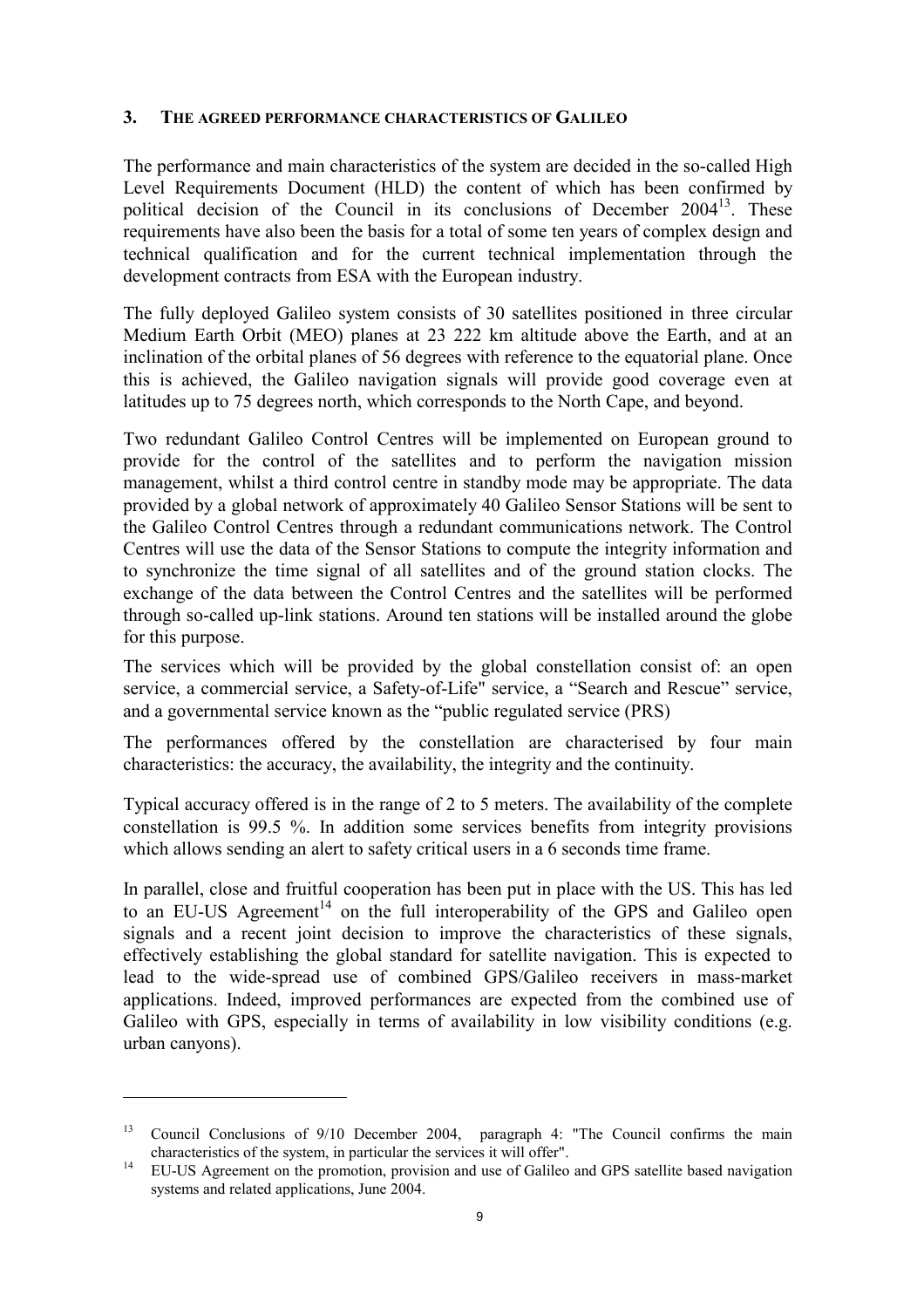#### 4. AN ASSESSMENT OF THE CURRENT CONCESSION NEGOTIATIONS

## 4.1. Short history of the negotiations

## 4.1.1. Publication of the call for concession

The concession procedure for the deployment and operating phases of the Galileo programme was managed by the Galileo Joint Undertaking (GJU) until 31/12/2006. It was launched on 17/10/2003 with the publication of a call for concession in the EU Official Journal<sup>15</sup>.

The published call for concession foresaw 2 phases for the selection procedure: first, a pre-selection phase and then a phase of so-called "competitive negotiation".

# 4.1.2. The pre-selection phase

The deadline for submission of the offers was 5/12/2003 and 4 proposals received were valid. Each proposal came from a small number of main partners grouped in a consortium, to which a number of other associated companies were included, covering various domains, notably financial institutions or companies active in the various sectors of applications of satellite navigation.

In February 2004, the GJU selected 3 consortia to participate at the second phase of the selection procedure.

## 4.1.3. The competitive negotiation phase

During summer 2004, one of the 3 pre-selected consortia decided to step out of the negotiations. Therefore, at the beginning of September 2004, only 2 candidates – the Inavsat and Eurely consortia – sent their detailed proposals.

After detailed analysis of the two proposals, the GJU was not able, in October 2004, to select a "preferred bidder" because, in particular, of too much uncertainty on a number of essential elements, notably in terms of risk sharing. The GJU then decided to extend the analysis until the end of February 2005 to allow both candidates to better clarify their offers.

At the end of February 2005 and following analysis of the new elements, the GJU concluded that it was not possible to settle for one or the other candidate, and it started the negotiations in parallel with both consortia for a 4 month period.

# 4.1.4. Merging of both proposals

On 10 May 2005, both candidates proposed to the GJU to join their forces and present one common offer. The GJU agreed but only if a certain number of conditions were respected:

The merging should not pose any difficulties as regards to EU legislation on public markets and competition;

<sup>15</sup> OJ S 200, 17.10.2003.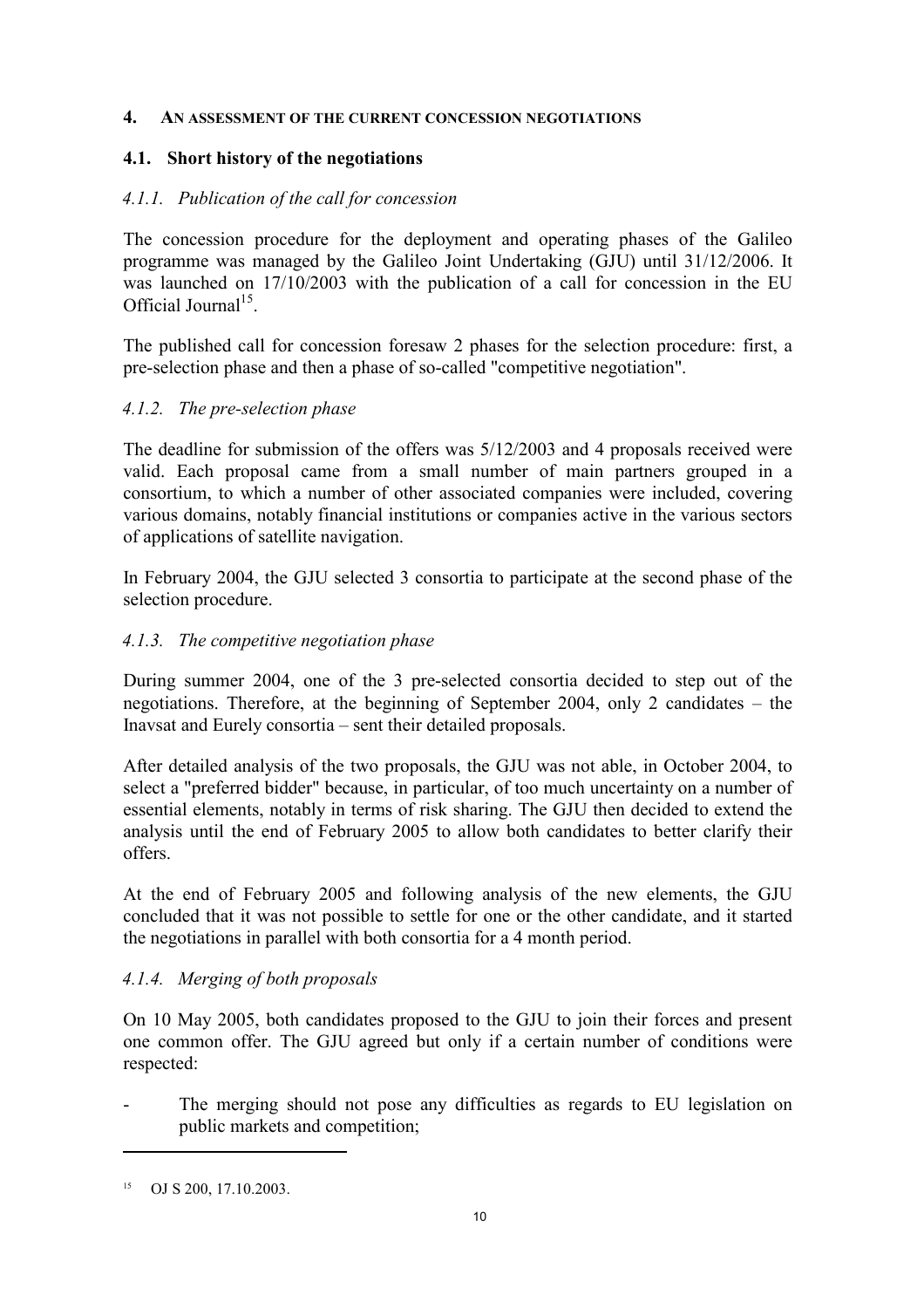- The new proposal should strictly conform to the planned timetable and would not entail any delay in the running of the programme;
- The joint proposal should contain substantial improvements compared with both previous individual offers;
- The proposal should come with a commitment to create a common and adequate legal structure to negotiate the contract and the management of the concession.

On 20 June 2005, both bidders sent their common proposal. After analysing its principal terms, the GJU accepted the offer, noting that the 4 requested conditions had been met. The common proposal was completed by more detailed elements on 21 October 2005.

# 4.1.5. The current phase of negotiations

The negotiations with the Merged Consortium, since a few weeks called Euro-GNSS and located in Toulouse, France, and composed of 8 partners (Aena, Alcatel, EADS, Finmeccanica, Hispasat, Inmarsat, Thales and TeleOp), effectively started in January 2006, following internal industrial disagreements and a mediation of Karel van Miert<sup>16</sup> with regard to the division of role and responsibilities as well as locations of major ground installations of the system. A first series of negotiations resulted on 17 February 2006 in an agreement on the main principles to pursue during the next phase of the procedure.

A second series of negotiations then focused on the Heads of Terms, i.e. the outline commercial elements of the concession contract. A first version was initialled on 20 November 2006. A consolidated version of a more contractual nature was supposed to be signed before the end of 2006 but was not finalised since the negotiations stalled. Consequently, no date can be fixed as to when the final Heads of Terms can be concluded and signed.

# 4.2. The results so far of the negotiations with the Merged Consortium

The principal milestones of the last two years of negotiation (May 2005 – April 2007) with the Merged Consortium can be summarised as follows:

• Submission of the Joint bid : October 2005

 $\overline{a}$ 

- Agreement of principles between GJU and MC : February 2006
- Heads-of-Terms v.1 signed between GJU and MC: November 2006

The negotiation has focussed on the risks which can be transferred to the Merged Consortium and the associated conditions for the EU. So far the negotiation has provided the following results in respect of the outline terms of an eventual agreement:

<sup>16</sup>The mediation of ex-Commissioner Karel van Miert resulted in an agreement among the 8 members of the Merged Consortium on 5 December 2005. The Agreement foresees the installation of the concession headquarters in Toulouse (F), the operations headquarters in London (UK), a ground control centre in each Oberpfaffenhofen (DE) and Fucino (IT), and a Safety-of-Life centre and a backup control station elements in Madrid (SP) together with the acceptance of a number of governance principles and technical details.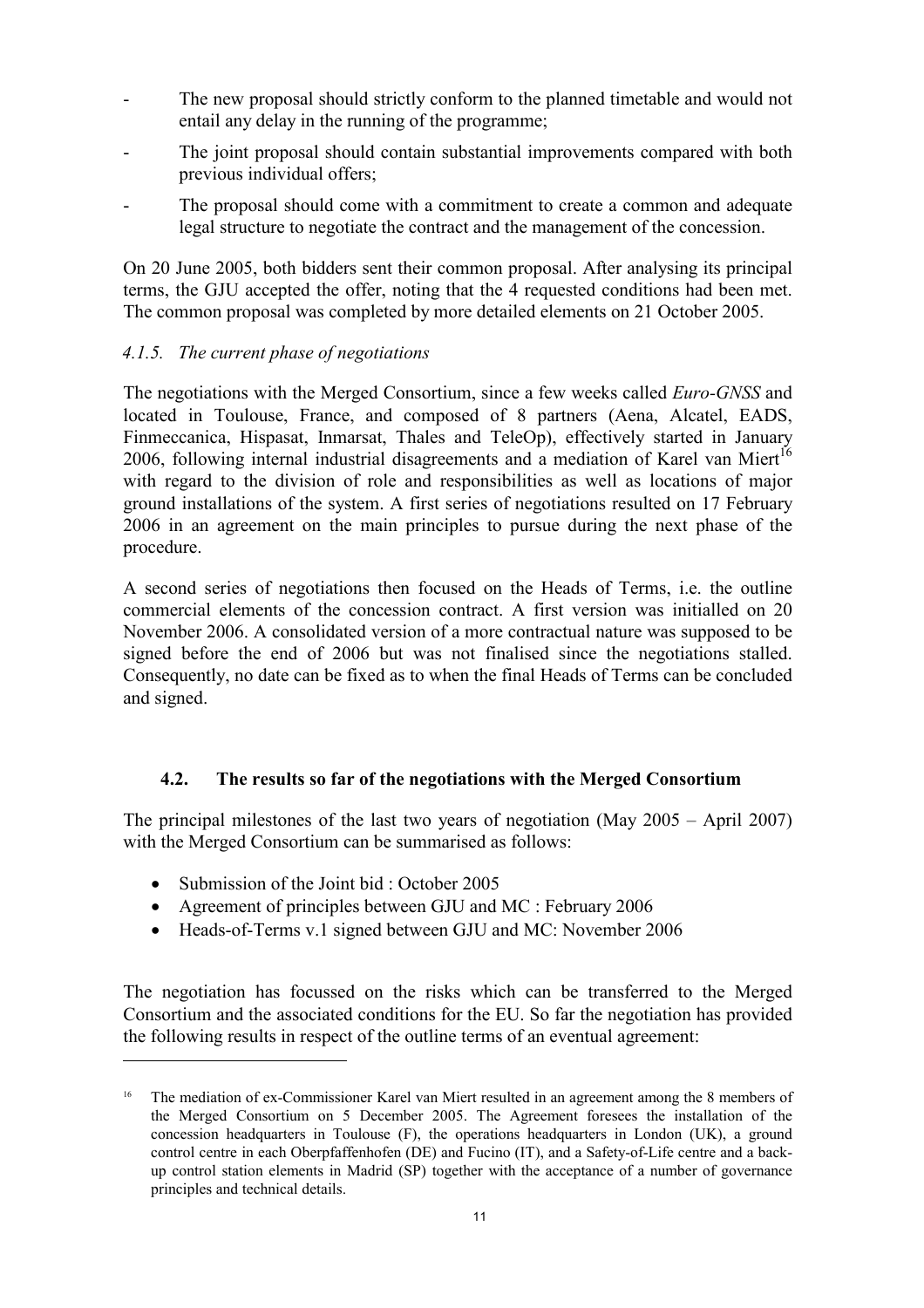Market risk concerns the ability to obtain the market revenues in accordance with an agreed baseline market development scenario. The baseline under discussion with the Merged Consortium presumes an overall market revenue volume of more than 9 B $\epsilon$  over the 20 years of the PPP. This risk has proven to be difficult to transfer due to the absence of track records, the uncertainty of the market assessments, and its far projection in the future and also lack of willingness of the private sector to study these markets. The negotiations so far resulted in a private sector exposure limited only to a portion of the return on equity (8% - 19%) with a 8% underpinning by the public sector in case of no revenues.

Design risk concerns the ability to ensure that there are no inherent problems in the design that result in a faulty or underperforming system: this risk relates foremost to the system performance validation in the transition between IOV-R and FOC-R (Full Operational Capability Technical Qualification Review) and has proved to be difficult to transfer to the private sector.

During the negotiation the Merged Concession holder has indicated that the scope of the IOV is too limited and does not allow validating the design maturity and hence a proper risk transfer. This position puts in question the overall logic of the IOV-FOC articulation, as conceived at the origin of the concession selection process

Indeed the interface between the IOV and the concession phase has inherent limits due to the fact that:

- the parties involved in the two contracts are partially different;
- the IOV contract, due to its nature of an R&D program and the complex nature of the programme does not allow to properly transfer the related liabilities.

The Merged Consortium has been invited to work closely with the ESA project team and has been provided with the full set of technical information, but very little effective transfer of knowledge has taken place. No technical interaction has been organised so far with the project team and no formal step towards the deployment of the Galileo constellation has been initiated with industry.

Completion risk concerns the ability to complete the deployment on time and is closely linked to design risk. Delays have a particular impact on market share and a large macroeconomic impact as all those who are awaiting the commence services and applications have to wait. The completion risk is strongly linked to design risk. This risk can be reasonably transferred to the private sector, subject to IOV-R (the formal In-Orbit-Validation Technical Qualification Review) completion and the assumption that the associated design risk can be materially transferred as a result of the negotiation. However no actions have been initiated by the Merged Consortium to date to negotiate realistic completion plans and associated risks sharing with space industry.

Performance risk concerns the ability to deliver the project within the performance criteria and is closely linked to design risk. Any underperformance has a large impact on the ability to capitalise on the value-added of the Galileo design. This risk can be reasonably transferred however the detailed Key-Performance-Indicator (KPI) regime and related financial consequences have not yet been addressed.

Cost overrun risk concerns the ability to keep the costs of the project within the agreed envelopes and is closely linked to design risk. Cost overruns can be significant on a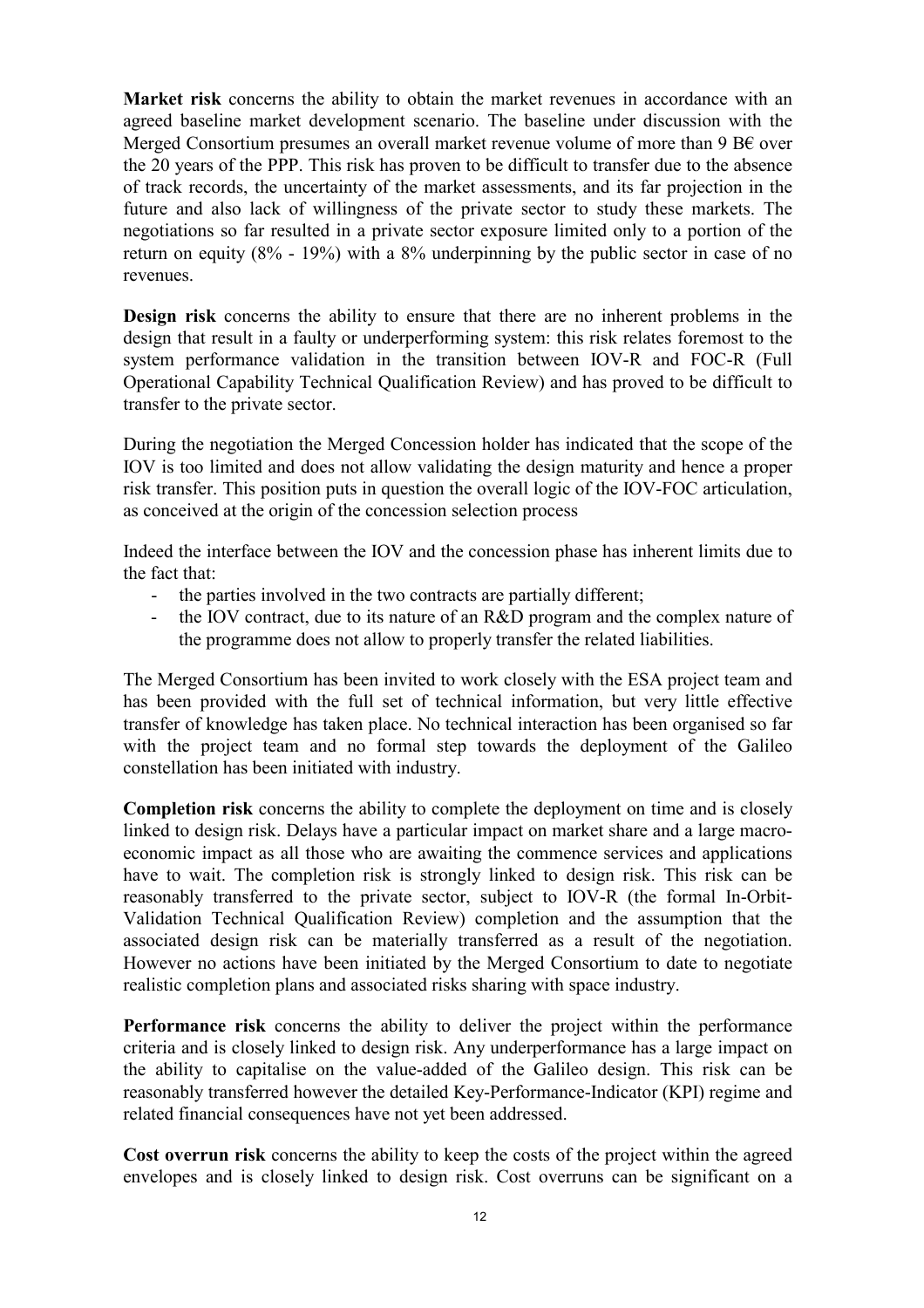project of this kind. A 10% cost overrun is not unusual and would mean some  $0.8 - 1.0$ B€. This risk could be reasonably transferred to the private sector; however the deal is suffering from the lack of industry consolidated cost data, the argument of unstable design perimeter, the lack of competitive pressure, and lack of sufficiently early implementation of the specifications in the security domain. The result is that the cost envelope presented in the joint bid on October 2005 could realistically suffer a material increase. Although not officially notified, signals to this effect have been received from parts of the Merged Consortium. To date, the Merged Consortium has not issued a Request for Proposal to the supply industry, and as a consequence is not in a position to firmly commit on a cost of the infrastructure.

Third Party Liability regime concerns the extra-contractual liabilities. This risk has been extensively debated however a final conclusion could not yet be determined. The Galileo project is a forerunner to this regard and a liability regime has to be developed from scratch, also taking into account the insurance market capacity.

A reasonable compromise is expected to be found finally, however the public sector might be asked to establish a regulatory regime (i.e. an international convention or any relevant legislative instrument) to both mitigate the private sector risk exposure and ensure fair compensation to potential victims.

Concession contract finalisation: During 2006 the Merged Consortium has not been able to set-up a dedicated organisation with sufficient resources to interact with the IOV Phase, launch consultations with industry, and effectively support the concession negotiation process. In particular, these last few months (since December 2006) have shown a material lack of engagement by the Merged Consortium which does not allow to plan in concrete terms the negotiation process. The delays in the negotiations are now having a significant impact on the programme and, if it is decided to proceed with the negotiations, risk mitigation is required in the IOV phase in order to avoid further programme implementation delays. The latest written statements of the Merged Consortium (24-04-2007) foresee a timetable with contract signature at the end of April 2009.

In summary, in many of the areas where the Merged Consortium has raised major questions, the recorded progress has been very limited.

As evident in the negotiation process and up to date of writing of this document, the organisational set-up of the Merged Consortium has not responded to legitimate expectations. It is doubtful that the situation can be restored if the root causes are not structurally sorted out.

To date, the negotiations have not achieved any significant ability to transfer risks to the Merged Consortium. Design risk, and as a result completion, cost-overrun risk, and performance risk, are expected to be taken by the EU in addition to market risk. In addition the EU is expected to underpin all senior debt.

It would seem difficult to accept that the EU has to remunerate the Merged Consortium on return on equity in the absence of the acceptance of any material risk sharing.

Therefore, the negotiations have yet failed to meet the conditions required by the Council.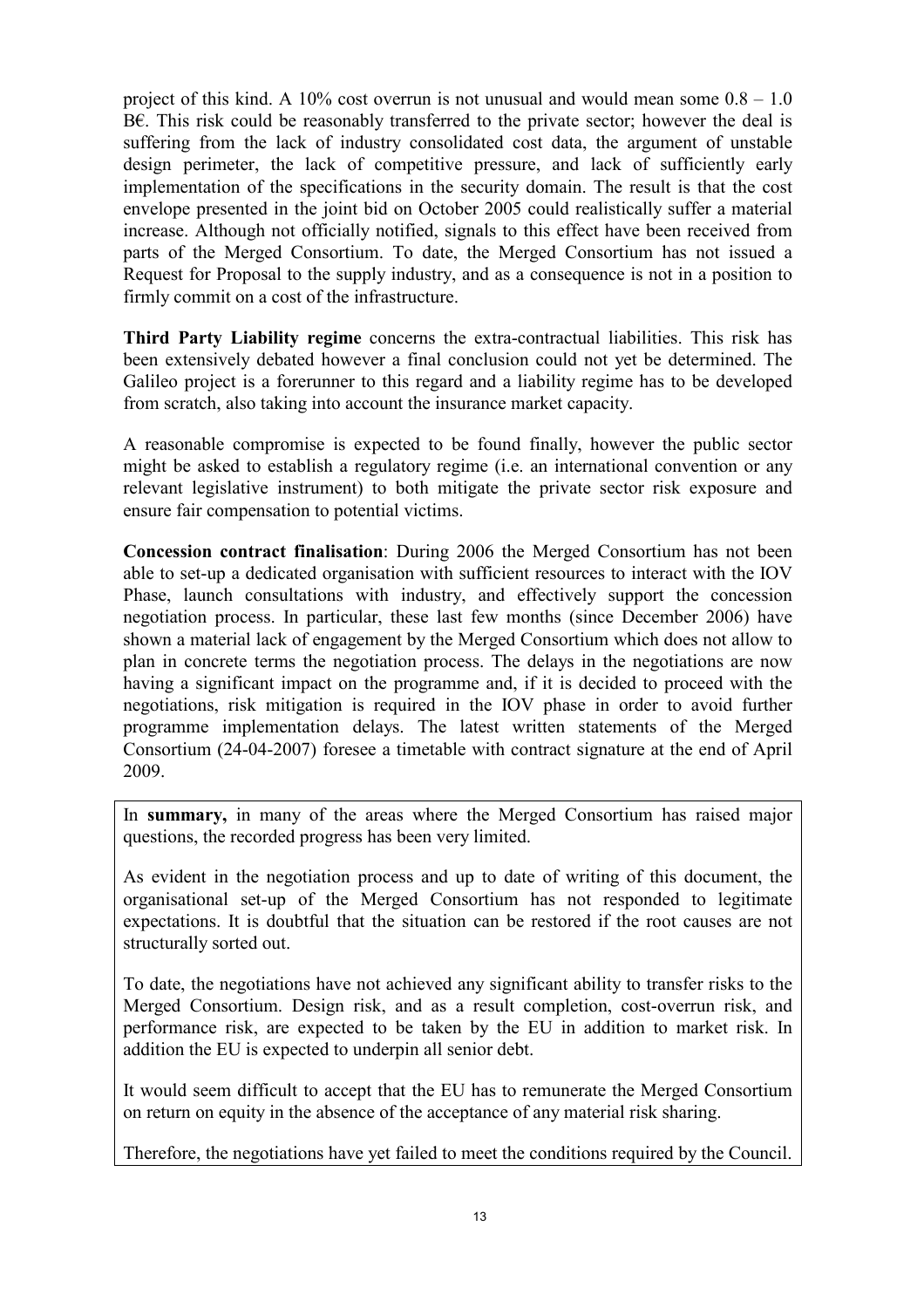## 4.3. The 12 points raised by the Merged Consortium

In their letter of 9 March 2007 to the EU Presidency and Vice President Barrot, the Merged Consortium raised a number of points that it felt were of top priority to address in the concession negotiations. Below this 12 points are enumerated and commented upon.

# **Institutional**

- 1. Public Governance
	- Reinforce effective ownership role
	- GSA capability to lead the concession contract negotiation process
	- ESA design authority role
		- i. progressive system hand-over
		- ii. on-going support for system stabilization
		- iii. new developments including replenishment
- 2. Ensure the EGNOS institutional framework compatible with concession
- 3. Resolve Dec 5th Agreement implementation

The points raised under the heading Institutional are interpreted to mean issues of which the main responsibility lies with the public sector, i.e. the Commission, the GSA, and ESA. The Merged Consortium raises first and foremost the matter of public governance, in particular the need for clarity on the roles of the three institutions involved. This issue is recognised and addressed in this document. The importance of EGNOS is recognised by all the public sector actors and immediate actions are required, as proposed in this document. However, the lack of technical interest and the absence of proposals from the Merged Consortium on the early introduction of EGNOS services is also worth being highlighted. With regard to the 5 December Agreement, the position in Council<sup>17</sup> clearly reflected a political view that this concerns an industrial agreement among the partners of the Merged Consortium and should be solved by those concerned.

### Programmatic

- 4. Stabilise baseline (MRD & System baseline, including Dec 5th agreement, concession holder add-ons, external interface, security, accreditation and certification process, operational concept…)
- 5. Redefine IOV scope and system hand-over conditions & schedule
- 6. Define high level risk transfer & risk mitigation scheme (market, financial, design/completion, certification/accreditation…) and associated liability caps (including 3rd party liabilities)
- 7. Update program schedule (including realistic negotiation roadmap till Financial Close) and cost model
- 8. Define EGNOS hand-over conditions & schedule Industry
- 9. Improve the efficiency of the main industrial actors in the process (GOC, ESNIS, OpCo) by implementing proper governance and organization reflecting shareholders' commitments

<sup>17</sup> Council Resolution of 22 March 2007.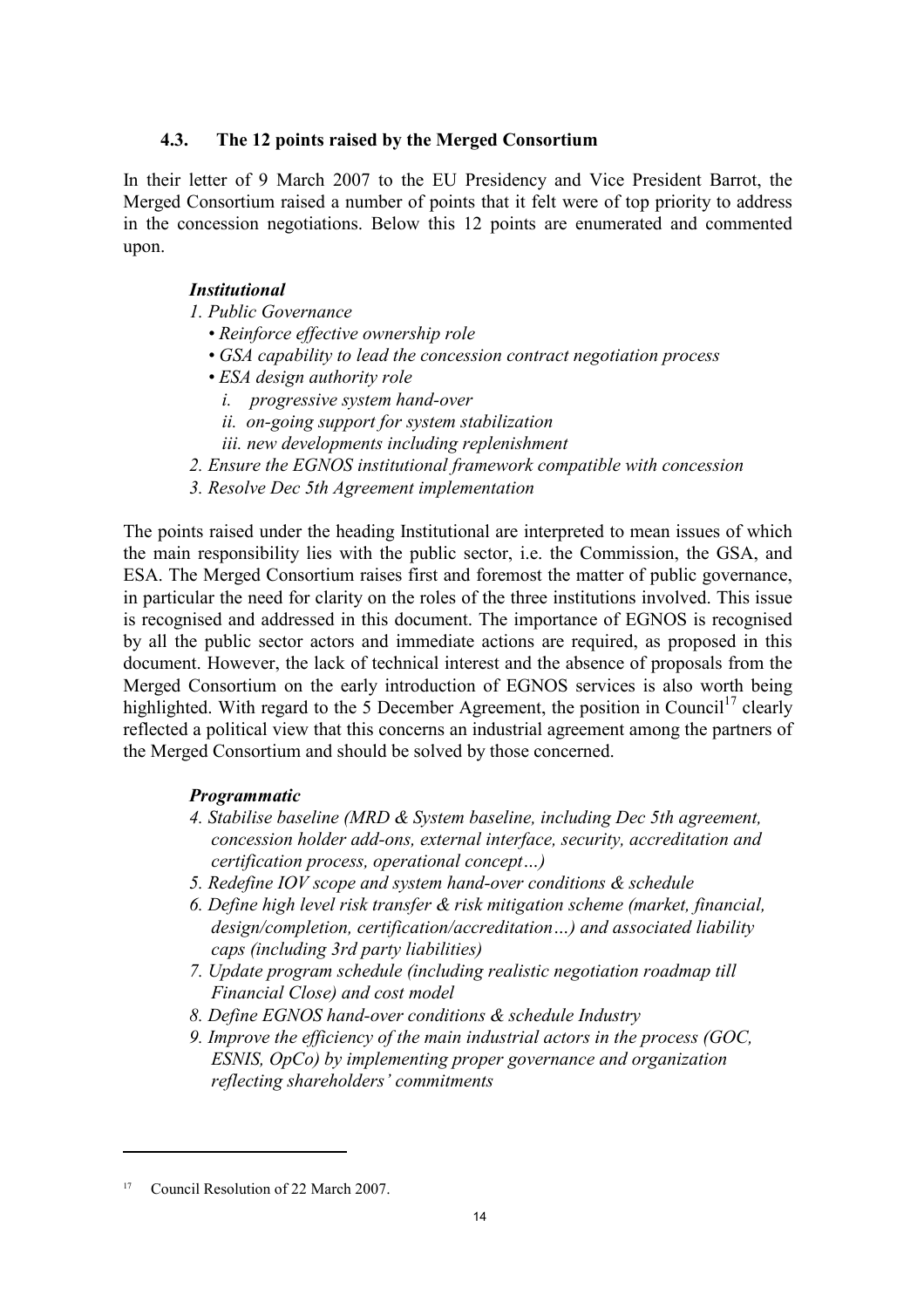Most of the Programmatic issues raised by the Merged Consortium seem a matter for the concession negotiations. The current instability of the technical baseline may be an issue (partially caused by industry requests), as are the outdated programme schedule and the EGNOS hand-over conditions, much of which should have progressed as a result of the negotiations. The views of the public sector on them are addressed in this document. However, the redefinition of IOV scope, its hand-over conditions, the high level risk sharing and risk mitigation scheme are issues that ought to be addressed and resolved directly in the concession negotiations. The improvement of the efficiency and competitiveness of the main industrial actors in the process however is an issue that can, and urgently needs to, be addressed by the actors themselves. Despite repeated requests to this effect from the public sector negotiators and commitments in both the 5 December Agreement and in meetings with Vice President Barrot in the middle of 2006, this has not been effectively achieved yet and there are serious doubts that this can be achieved under the current industrial agreements.

## Finance

- 10. Setup of a proper EU financial regulation for the concession (initial deployment grant, Availability Payments Committed, debt underpinning, tax issues)
- 11. Confirm private funding commitment (equity & target IRR, contingent equity) and establish bankable project finance Market
- 12. Establish a credible and joint GOC / GSA business development roadmap, in particular for regulated markets, based on the EC Green Paper on Satellite Navigation Applications

Although the EU planned contribution to the deployment and exploitation phase may not be aligned with the expectations of the Merged Consortium, the finance issues seem to be matters for the last phase of the negotiations. Neither the EU nor the Merged Consortium will be in a position to secure its respective financing arrangements until the key risk allocation and financing scheme have been negotiated and the respective financial implications can be calculated to some degree of accuracy. A business development roadmap is certainly a worthwhile exercise but also this is not of first urgency in the negotiations.

In summary, the material reason for this negotiation not progressing is primarily related to the inability of the Merged Consortium to effectively manage the process, agree on a common position, and engage in the negotiation. The details of this are set out in the next section.

### 4.4. An assessment of the chances of success of the current negotiations

On the basis of the negotiation results achieved so far, there is clear lack of evidence that the negotiation is converging and there is an absence of a credible commitment by the Merged Consortium.

The difficulties with the Merged Consortium are not related to relations with one partner but to the whole consortium. The different partners do not seem to have a common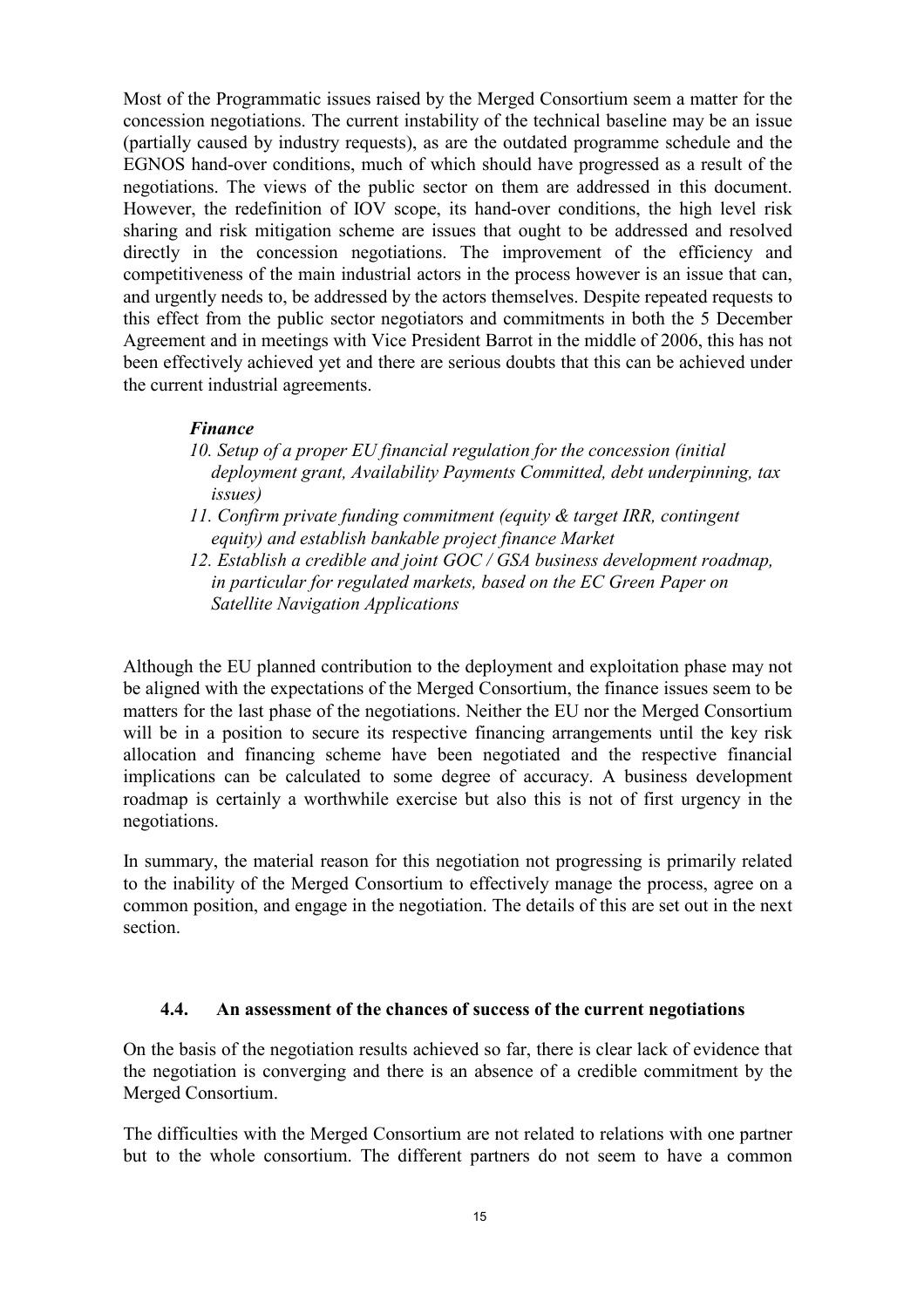position on the consortium strategy and the situation is complicated by the principle of geographical and/or equity returns.

Among other things, this led to a strong disagreement with regard to the location of major Galileo installations, the roles of the respective industries, and the internal repartition of work shares. It was the mediation of Karel Van Miert that led to the  $5<sup>th</sup>$  December Agreement between the members of the Consortium, the implementation of which is now again subject of strong disagreements.

Moreover, extensive use of veto rights of individual members of the Consortium as well as governance and inefficient procurement practices in the joint satellite manufacturer  $ESNIS<sup>18</sup>$  that are based on background deals that have had a distinctly negative impact on efficient management and business practices.

This battle for work shares and internal project roles and responsibilities seems to absorb all energy in the Merged Consortium however, without that a conclusion is reached. As a result there is a lack of industrial vision, a lack of a pragmatic approach to come forward with reasonable solutions, and an inability to come to conclusive results.

In addition, the Merged Consortium has not initiated the procurement actions related to FOC and has announced that it will not be possible to provide a firm cost commitment until much later in 2008.

Third party liability risk has been another major issue in the negotiations in part due to the global reach of the Galileo services and the current uncertainty regarding the potential range of Galileo applications which will be available through the Open Service and the Commercial Service. Because of the difficulty in predicting exactly how Galileo will be used and by how many users during the 20 year term of the Galileo PPP, the Merged Consortium has consistently requested a cap on its liability to third parties above a specified level.

However, it has so far not been possible to agree precisely what form the third party risk management structure should take and the extent to which the public sector should be committed to assume third party liability compensation above the ceiling required by the Merged Consortium.

In conclusion, the current situation is a result of the combined effects of continuous, unresolved disputes over share of industrial work, a misjudgement that market risk could be transferred to the private sector, an unresolved negotiation with respect to the transfer of design risk, the technical complexity of the programme, and insufficiently strong and clear public governance. It is therefore very doubtful that the current negotiations can be brought to a satisfactory conclusion, with a balanced sharing of risks, at reasonable costs to the EU, in good time, and with sufficient assurances for efficient private sector governance.

In addition, a combination of the above factors has now also contributed to mismatch of original political positions on public sector financing and the programme realities today.

<sup>18</sup>European Satellite Navigation Industries (ESNIS), formerly known as Galileo Industries, based in Munich and Rome.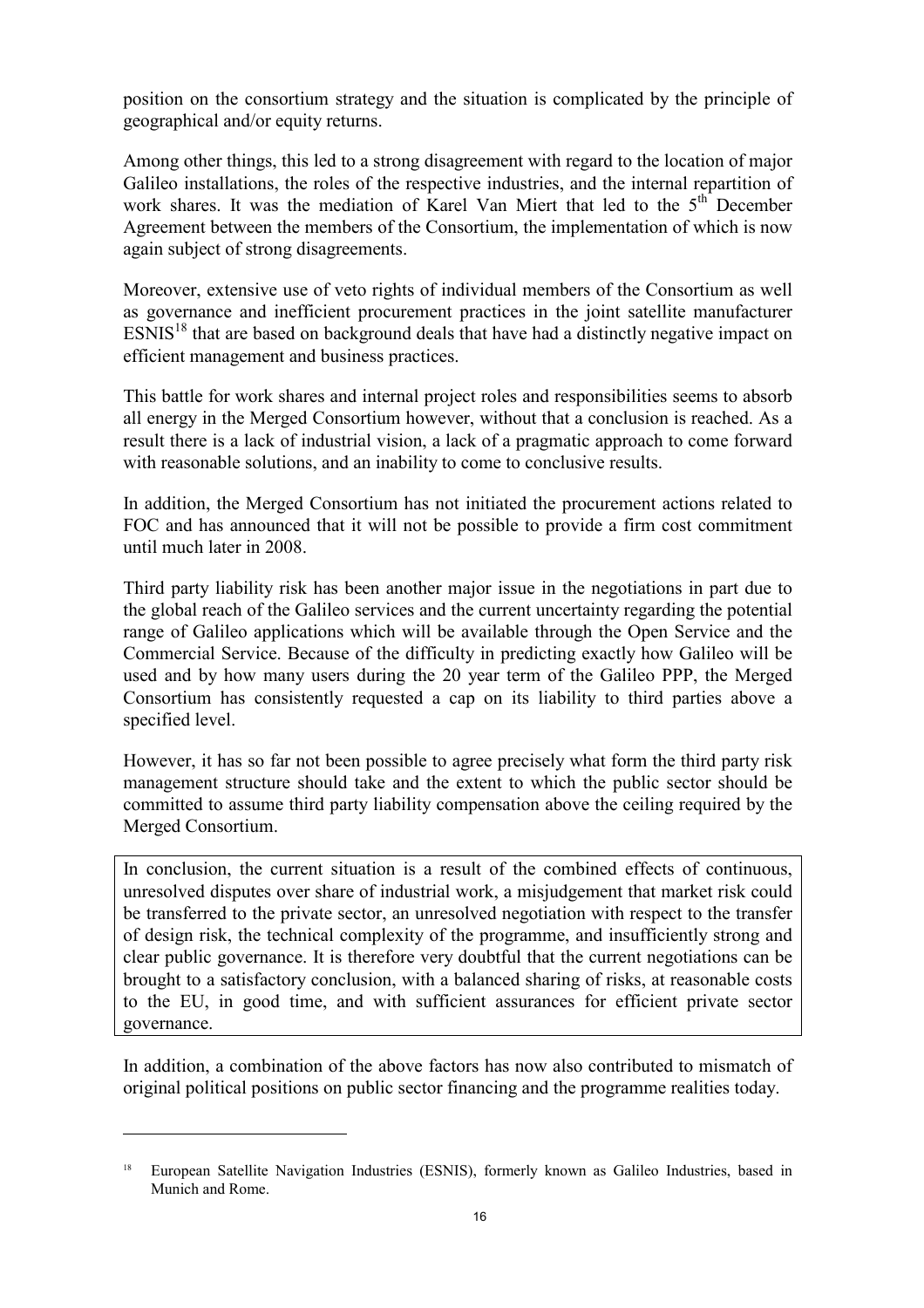The political position of Council was based on the assumption that the private sector would assume major market and technology risks. This resulted in the political decision that the EU would contribute to the deployment phase with about one-third in financing, and that a financial contribution would be provided for few years of operational expenses. Taken together, it was estimated that the foreseen EU contribution would be 1,000 M $\epsilon$ and be provided in the 3 first years of the concession contract.

During the concession negotiations it became clear that this will not suffice. The financial contribution of the public sector requested by the Merged Consortium, and repeated by this Consortium in its letter of 24 April 2007, amounts to 1,600 M $\epsilon$  during the period 2007-2013. The lack of progress in the negotiations did not allow to verify whether the foreseen EU contribution of 1,000 M€ for the financial period of 2007-2013 would allow a bankable project.

The delays in the negotiations are now the cause of programmatic concerns. In case that a decision would be taken to continue on the basis of the current negotiations, the EU would be required to ensure that the IOV contracts are properly aligned with the next phase and would have to undertake serious risk mitigation actions. These actions would encompass the procurement of some 4 more satellites and associated ground segment, as well as project management costs. This risk mitigation has proven necessary in order to ensure that the industrial teams do not dissolve in the absence of follow-up orders expected later under the PPP, and in order to put in place safeguards against launch failures (otherwise foreseen through the launches of satellites under the PPP contract).

Therefore, the current negotiations can not be completed without significant complementary actions of the public side. These actions are not foreseen within the current budgets and therefore the current negotiations can not be completed without authority of additional expenditure.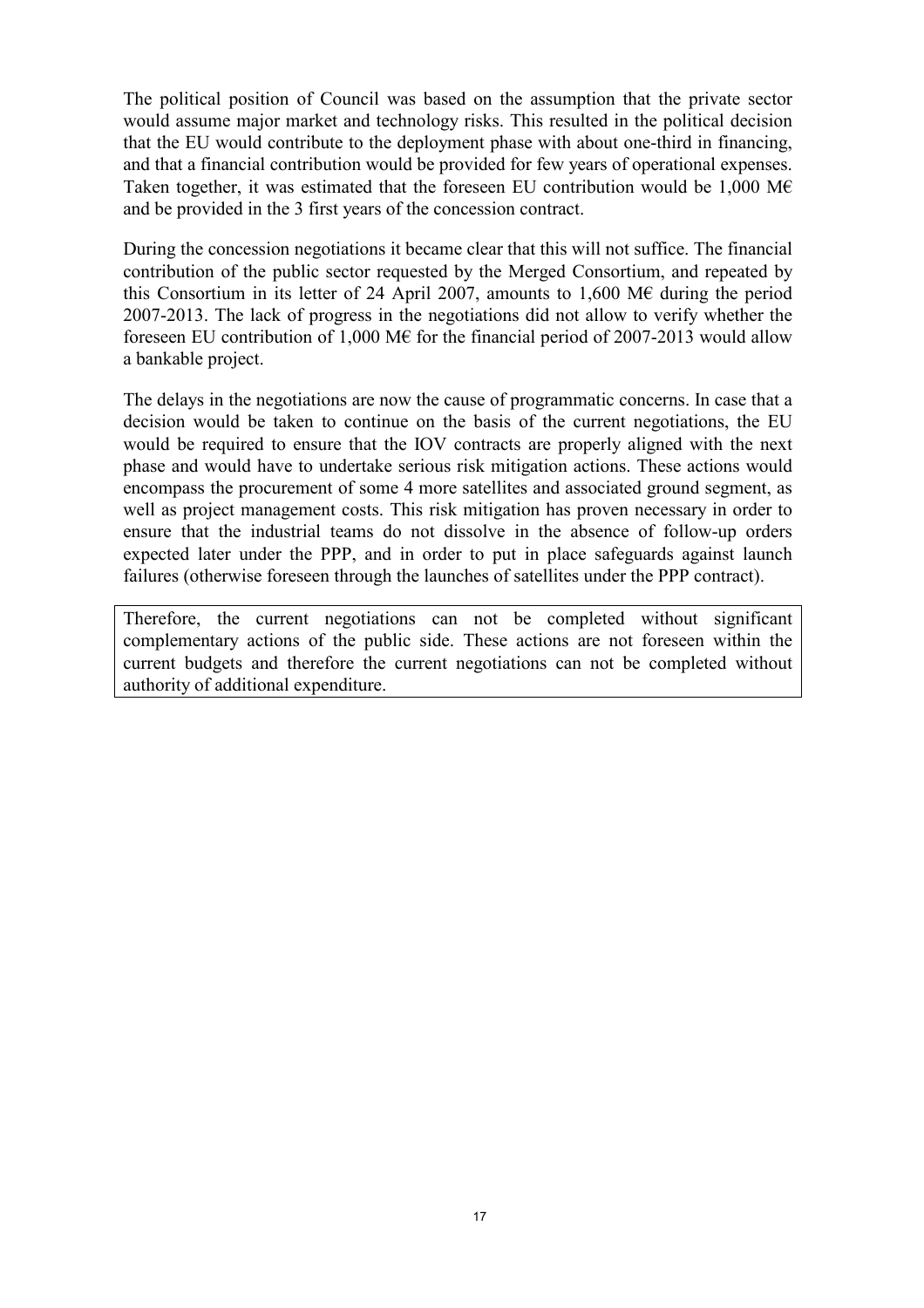#### 5. THE OVERALL CONTEXT OF THE IMPLEMENTATION OF THE PROGRAMMES

This section extends the assessment performed in the previous section by discussing what would be the right approach in addressing the raised outstanding issues while moving forward in a revised scenario.

The analysis presented below is the result of a large number of discussions with many involved in the implementation of the Galileo programme in general and in the concession negotiations with the Merged Consortium in particular.

## 5.1. Industrial governance

As already described in the assessment of the concession negotiations, the industrial governance is critical to the programme. It will be necessary to avoid that national industrial interests take preference over the overall, long-term strategic aims of the programme in terms of the creation of jobs and opportunities to reap in the emerging global market for satellite services and applications. Recognising the strategic nature and interest of the programme, and the private sector players supplying to it, should not lead to the endless negotiations on roles and work shares that have effectively prevented the programme from progressing on a number of occasions, including at this very moment.

## 5.2. The market for the concession holder, market risk

Although the downstream market for global satellite navigation services and equipment is promising (predicted to be around 450 B $\epsilon$  annually as from 2025), the upstream market for the concession holder, that is the provision of signals-in-space, appears uncertain. As a result, the market risk associated to the business plan seems too high to be acceptable to the Merged Consortium and the EU has been requested to underpin this risk.

This element was clearly underestimated in the original plans for the Galileo programme. There was always an assumption that the private sector would accept the market risk. It is now clear that the situation is more complex and that the uncertainties of the future market for the concession holder are a major element that requires a re-appraisal of the concession model.

Furthermore, the current delays in the programme and resulting late time-to-market may reduce market share as a result of the competition from other global systems like GPS-III, Glonass, and Beidou/Compass as well as from emerging national and regional systems from Japan and India. As a result, any further delays in the availability of the Full Operational Capability decrease the market share of Galileo and increase market risks.

Moreover, the introduction of new technologies requires careful, detailed, and appropriate preparations of the respective markets that are addressed. Global satellite navigation markets are in their infancy. Although in the last 3-5 years strides have been taken in both the professional markets and the mass-market for, mostly, the GPS open service, very little has been undertaken to define the sophisticated satellite navigation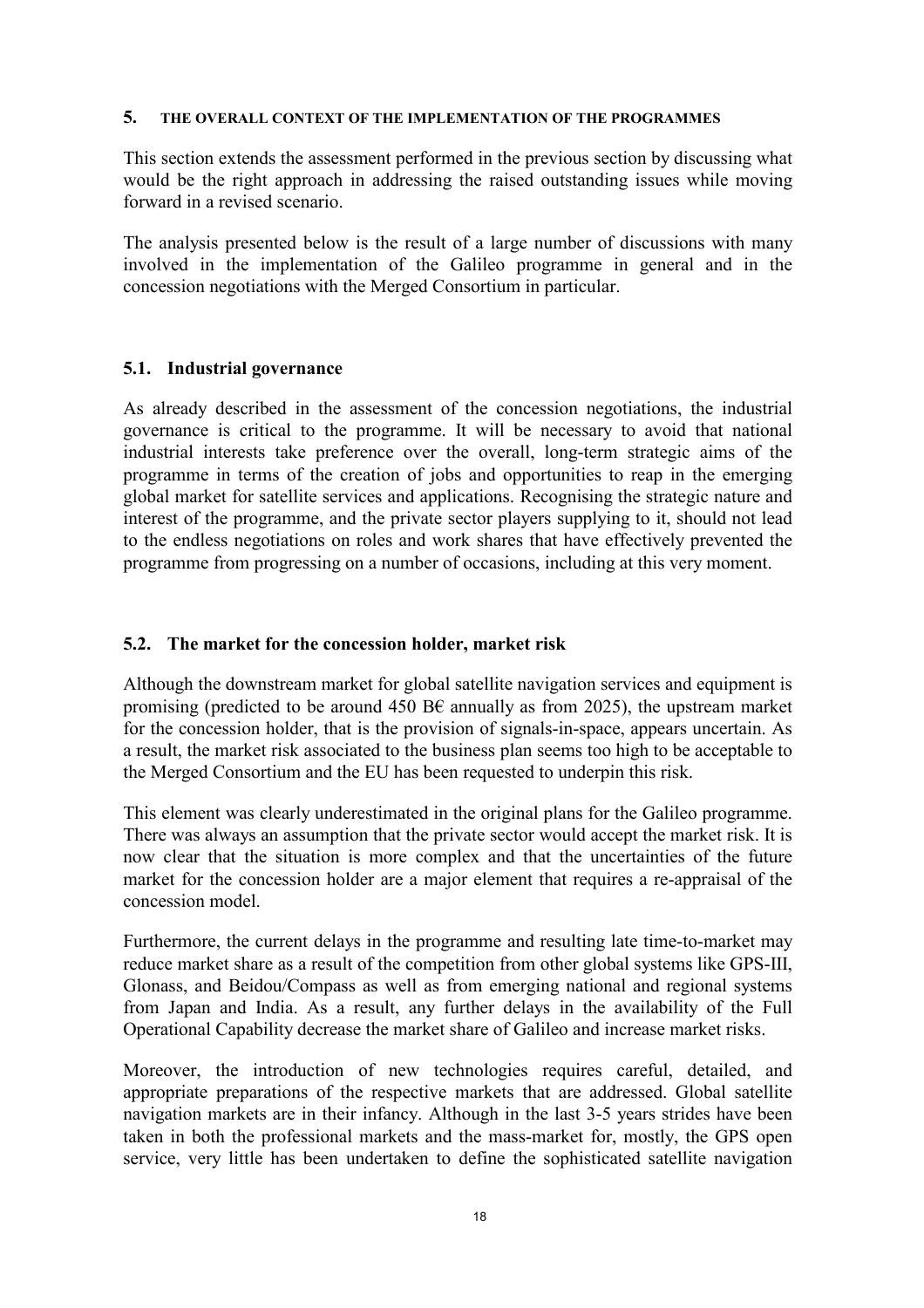markets of the future, notably related to Safety of life, Commercial and Public Regulated services.

Lead times in these markets are very different and of differing complexity. As an example, the aviation market is one of the most complex ones. Lead times are in the order of 7-10 years, much awareness raising is required, and detailed and complex standardisation, certification, and establishment of sector specific rules and regulations are required before a new technology is operational. But even mass markets require preparation as there will be considerable variety of service offerings. Lastly, satellite navigation addresses inherently global markets with their different languages, cultures, and states of development.

Market definitions and a roadmap to prepare the global markets need therefore to be undertaken.

# 5.3. Technical complexity and design risk

One of the most significant problems which affected the concession negotiations has been the technical complexity of the Galileo programme and the untested and unproven nature of much of the technology associated to some critical technologies (e.g. atomic clocks) on which Galileo relies. This, together with the lack of reliable test data for some of the Galileo system components (and the Galileo system as a whole) has been a major difficulty for the Merged Consortium in making its assessment of the technical risks associated with the Galileo Project and its willingness to accept liability for such risks.

Moreover, the concession negotiations have shown that design risk can not be assumed under reasonable conditions at this point in time. It is therefore upon the EU, with assistance from ESA, to develop a strategy whereby the design risk is mitigated before the remaining risk can be transferred. The organisational and legal issues surrounding the design risk are core to the programme implementation.

# 5.4. Third Party Liability risk

To the extent that Galileo users rely on the signal provided by the Galileo system, there is a possibility of extra-contractual claims being brought against the parties involved in the provision of the data, including the GOC and the GSA. These claims may arise in contract or under the general law applicable to duties owed to third parties (or both), depending on the circumstances and may be brought in different jurisdictions and under different systems of law. The need is recognised for an adequately funded third party risk-management structure to be available throughout the period during which the Galileo system is operational and for the risk management structure to provide the Project participants with a commercially sensible level of risk coverage.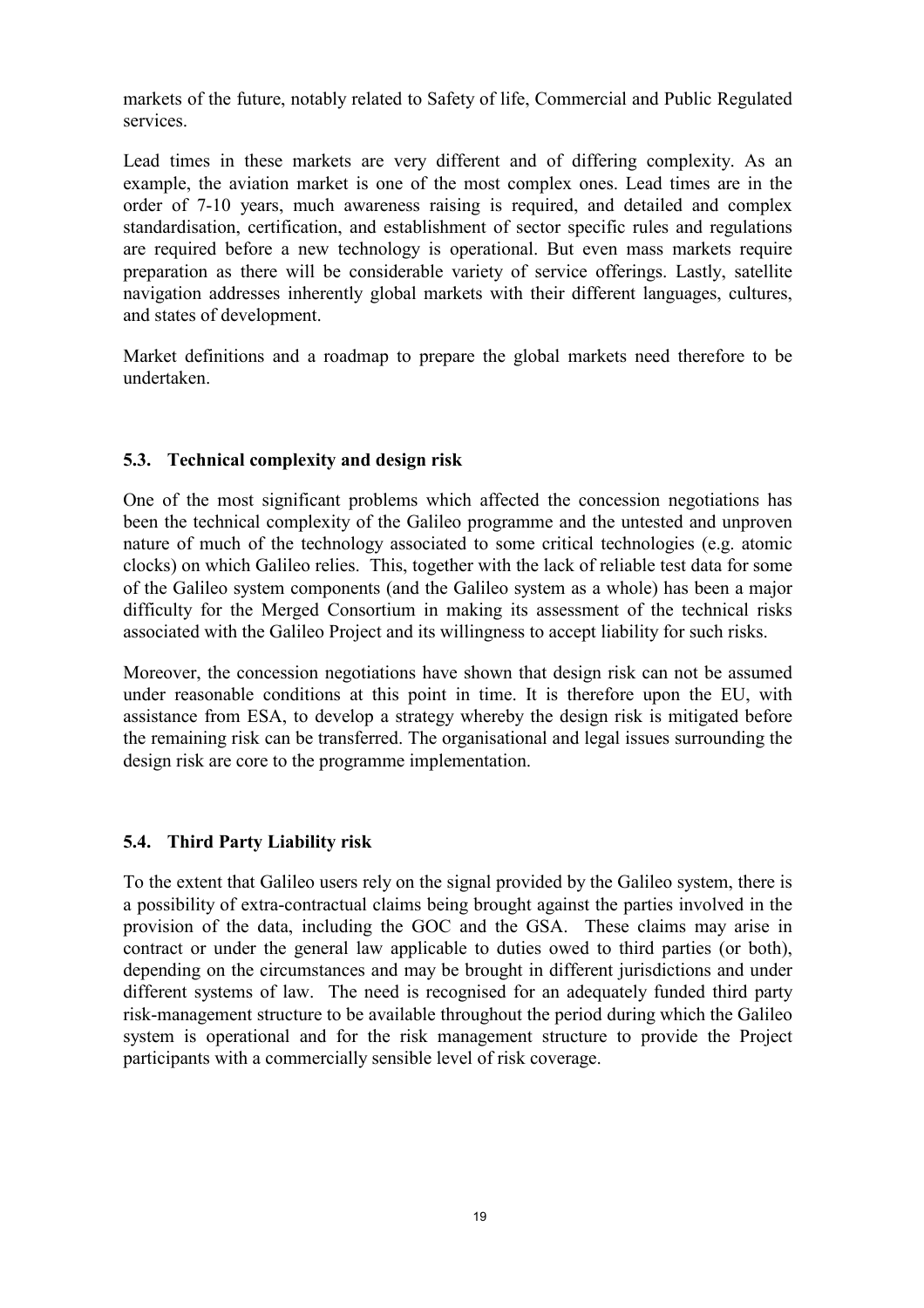# 5.5. Delays of the programme and loss of programme logic

When the programmatic frame was designed in 2001, it was foreseen to negotiate and conclude a concession contract in time for the concession holder to provide its input on design issues related to the "In Orbit Validation" phase. The latter was purposely limited to four satellites, as this figure corresponds to the bare minimum for positioning functionality verification.

It should have been the responsibility of the concession holder to propose additional and new design features as well as design adaptations in line with user requirements, market requests and its own business model. The concession holder would also have initiated the procurement activities in order to take full advantage of the satellite production line built under the IOV phase.

However, no concession holder is in position to either propose sustained changes to the actual design, initiate the required procurement activities for the 26 satellites of the deployment phase, or act as technical counterpart of the IOV managers and prepare for a hand-over. A production line gap is therefore appearing, with several subcontractors putting a halt to their specific Galileo capacities. The cost of resuming such activities is substantial. Furthermore, technical risks could appear, as component and element supplies might disappear and therefore imply re-development and qualification of equipments.

# 5.6. Public sector governance

 $\overline{a}$ 

The public governance of the programme has shown to be a key element. Whereas there was the belief in the early phases of the programme that the public sector role could be limited to enabling the necessary technological and political elements and the core financing, it is now clear that this was probably overly optimistic.

However, the public sector has a number of key roles to play in the programme with regard to design and system architecture, procurement, financing, international agreements, frequencies, certification, security, enabling legislation, programme management, market preparations, and balancing of industrial roles and responsibilities

The relations between the European Commission, the GSA and ESA are too complex. The complex interaction between programme management of the three executives and the, sometimes incoherent, control of the Member States in three different places (Council, GSA Administrative Board, ESA's  $PB-NAV$ )<sup>19</sup> make the decision process even more complicated. And arguably, the Member States have not only taken on the controlling role which is theirs, but have also taken a role in the daily management of the programme.

Furthermore, the timing of the handover of activities from the Galileo Joint Undertaking to the GSA on 1 January 2007 has proven to be suboptimal, based on the earlier assumptions that negotiations would have been completed, as foreseen in the

<sup>&</sup>lt;sup>19</sup> In addition, the Member States take position on Galileo in the GSB, the TEN-Committee, and the RTD-Transport Committee.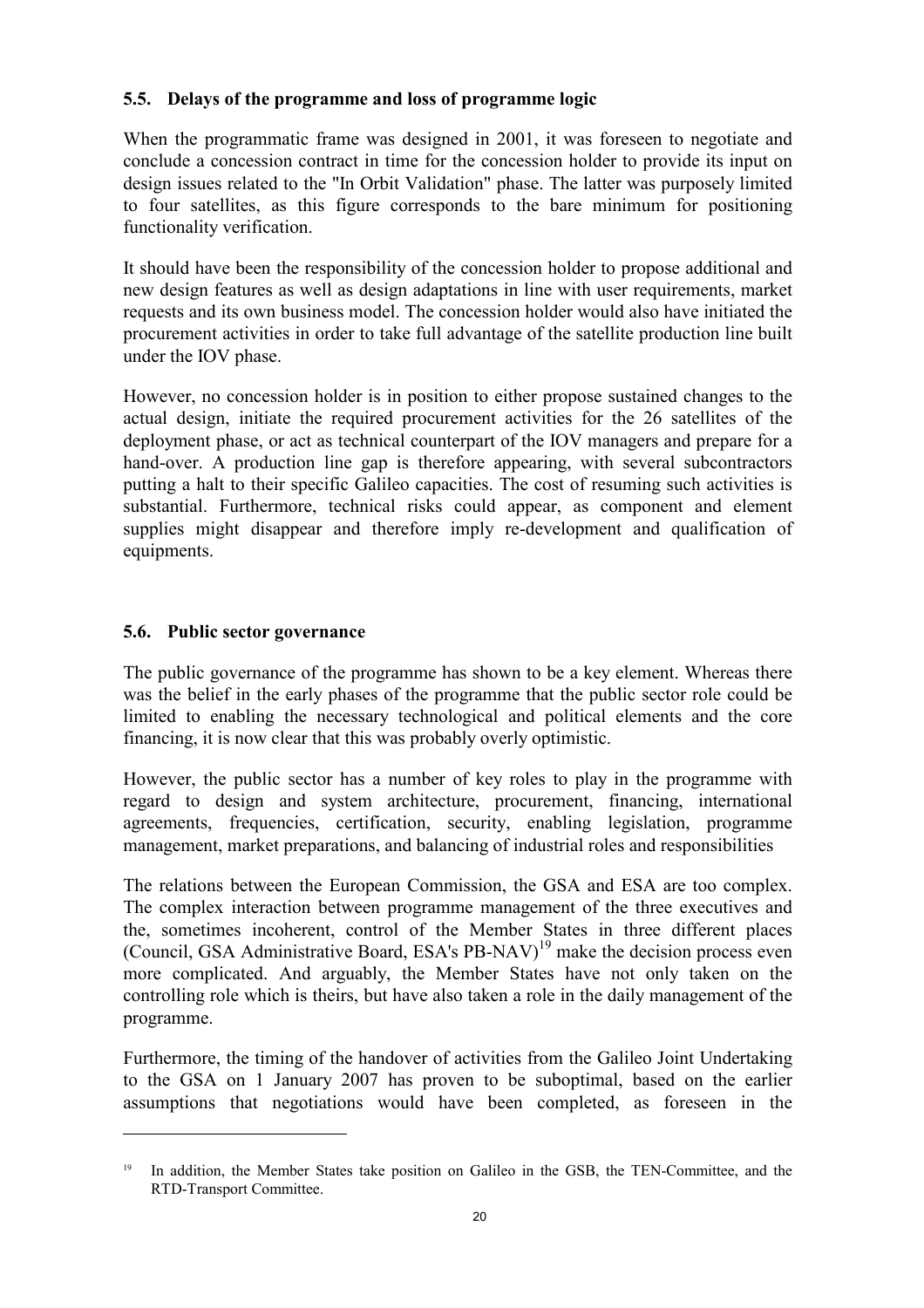undertakings of the Merged Consortium. The GSA was still in the process of being built up and its relationships with the Commission and ESA not settled.

The lack of clarity of the role of ESA in the further phases of the programme has been cause of expressions of concern. Many view ESA as the architect or design authority of the programme, without having been explicitly attributed such a role. The strategic nature of the programme would however suggest that such a role is appropriate. It is also clear that neither the Commission nor the GSA has the technical expertise or procurement experience of ESA. Hence, there is a clear need to recognise the role of ESA and define the way in which the related responsibilities and liabilities can be exercised by the public sector as a whole. However, clear agreements with ESA are necessary, in particular with regard to the retained level of liability if acting as a procurement agent and/or design authority for the EU.

A further issue relates to the political role and responsibility of the Commission. Whereas the Commission is accountable towards the Council and the European Parliament, it is effectively not able to exercise its responsibility in the daily management of the programme, notably in the control over the GSA. In any new situation, the role of the GSA has to be thoroughly reviewed. Should an alternative scenario be selected, the GSA may in future have tasks, such as: procure the new EGNOS and Galileo concessions; assist the Commission in the development of EGNOS and Galileo applications; and contribute to the supervision of the procurement of the Galileo infrastructure. In order to assure that the Commission can assume its full responsibilities in the development of the programme, it will make proposals to align the governance of the GSA to the new situation.

# 5.7. The definition, handling, and implementation of security requirements

A strategic infrastructure of the kind of Galileo and the implementation of a Public Regulated Service (PRS) have resulted in the necessity to implement security requirements that are appropriately related to the programme needs and that are based on the political position of the Council on the matter.

The definition of security specifications is the competence of Member States who agreed for the purposes of the Galileo programme to co-operate in the framework of the Galileo Security Board (GSB) chaired by the Commission and the EU Presidency. Participants are further the GSA, ESA, and the SG/HR of the Council. A handover of activities to the System Safety and Security Committee (3SC) of the GSA is currently anticipated.

The security experts of the Member States and participants in the GSB are, in effect, having a considerable responsibility in the programme but as their work is limited to security only, it appears to function somewhat in isolation and is not subject to normal programme management disciplines such as costs, programmatic impact, and timely delivery. In particular any case of disagreement or elevated sensitivities has been the cause of delays and cost in the programme.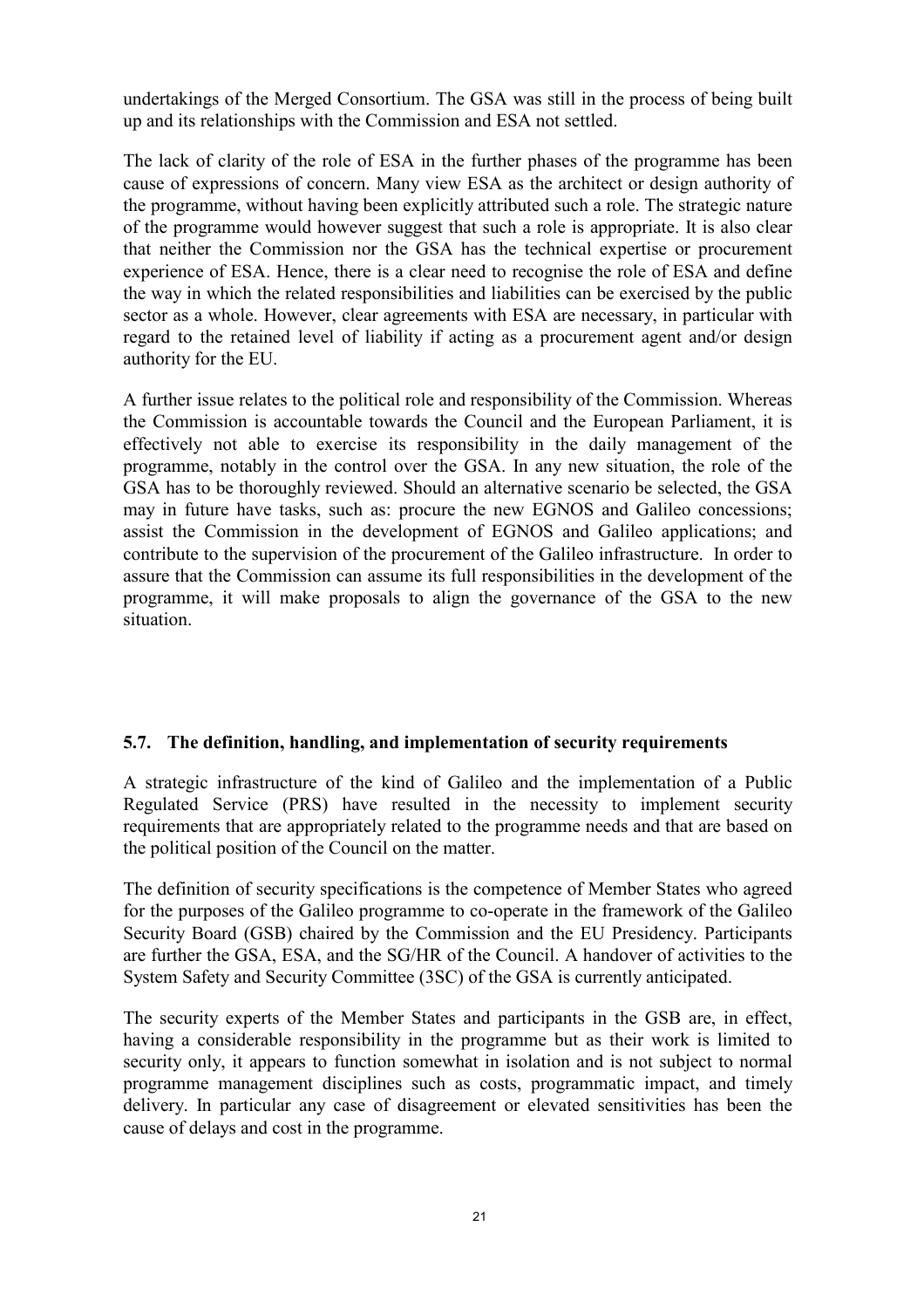The handling of the Galileo security requirements has proven to be very sensitive indeed. Not only is the handling complex as a result of the practical problems in implementing across national borders the security arrangements for such requirements, but also are both EU Member States and the private sector players very sensitive to the access and control over these requirements. There are furthermore also considerable tensions between Member States as a result of different views on the relevance and modalities of certain security requirements.

# 5.8. Project financing and financial viability

Although the Council has requested that the programme be implemented as a publicprivate partnership (PPP) model that is based on the assumption of risk sharing, too little consideration has been given to the consequences for the EU in terms of the risks that it may have to underwrite or take wholly or in part such as market risk, design risk, or termination risk. Nor have all the consequences of the EU becoming the owner of this critical infrastructure been understood in the earlier phases of the programme whereas this may have major impacts e.g. on extra-contractual third-party liabilities.

The mentioned monopolistic position of the Merged Consortium coupled to the industrial governance problems may moreover aggravate the financial viability of the programme. Insufficient management controls, a lack of autonomous power to negotiate and control costs of sub-contracts, industrial compromises on the division of roles and responsibilities as well as the number and locations of elements of the programme can only come at a cost. The fundamental question arises whether the public sector can afford such monopolistic structures and questionable private sector governance.

As mentioned above, the management of security requirements has a particular role which could otherwise lead to uncontrolled increases of the programme budget. The absence of a clear and committing time line and the accrual of delays will increase the final cost of the project.

Delays can also cause certain obsolescence impacts of the programme in terms of service provision and applications and thus costs and loss of market share.

Lastly, the length of the foreseen concession period may need to be optimised and adapted to the programme replenishment cycles.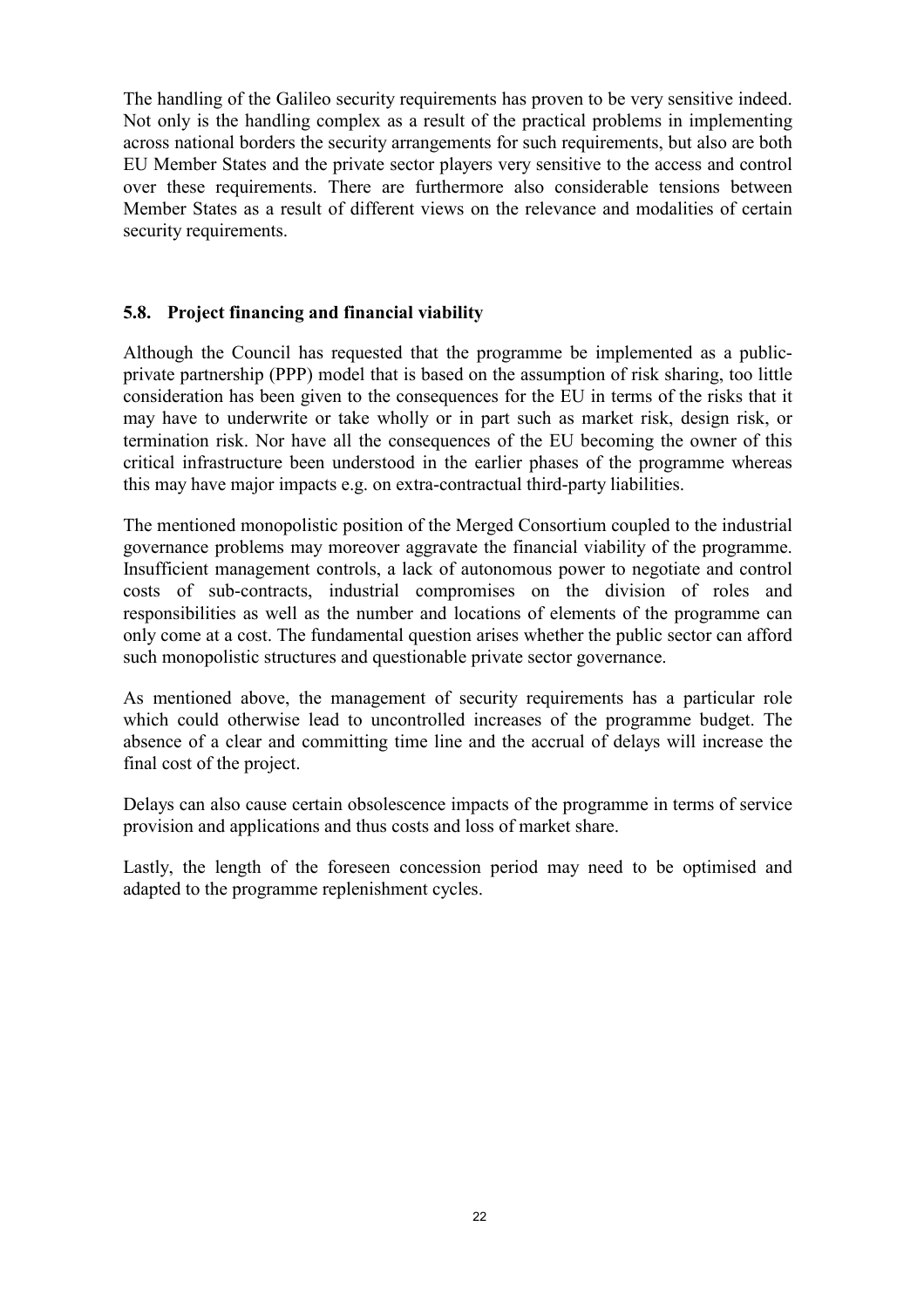#### 6. OUTLINE OF THE MAIN FEATURES OF THE IMPLEMENTATION SCENARIOS

## 6.1. The selection of scenarios

The choice of the various potential scenarios has been dictated by the feasibility of those scenarios. As a result of analysis work, six scenarios have been retained and assessed. All of these are based on the PPP model with a variation in the degree of initial public procurement.

Scenarios 1 to 4 start with a public procurement of a certain number of satellites and the associated ground segment required to operate and test those satellites. This public procurement is then followed by a public private partnership covering the remainder of the satellites and the replenishment satellites, as well as exploitation, operations and maintenance of the infrastructure for a determined number of years (20). For all these scenarios the technical characteristics remain as currently agreed under the High Level Requirement Document and its implementation documents.

It is underlined that the configuration adopted for Galileo is the result of a multiyear exercise initiated at the origin of the programme and concluded at the end of the definition phase. Many possible configurations have been assessed at that time, giving the opportunity to experts and potential users of navigation systems to express their views, in order to freeze all mission requirements. Design teams, both in ESA and in industry, could define the system in an iterative process and tailor the programme in line with those adopted mission and performance requirements. Since then, neither the basic configuration of the system (satellite constellation, ground segment) nor the definition of the services have been challenged by any stakeholder, demonstrating the validity and the robustness of the Galileo concept.

The possibility of major changes to the design requirements, such as a complete rescoping of the services (e.g. withdrawing services), changes in the constellation design (other orbital planes and/or number of satellites) and in the coverage (not the entire globe but only parts of it), as well as lower-cost infrastructure (completely different approach, e.g piggy-bagging on other satellite system) and other such approaches would imply loosing all benefits of the previous definition and development phase activities.

Such radical design changes would lead to the cancellation of the actual IOV (In Orbit Validation) industrial contracts and therefore full re-bidding for the entire programme, with associated delays this would involve. All such scenarios are encompassed within scenario 5, which is a complete public private partnership without any initial public procurement (abandoning IOV activities). The possibility of some optimisation in the design or in the exact service definition remains possible in any of the scenarios.

Lastly, scenario 6 is the most extreme approach, with full cancellation of all Galileo activities. EGNOS would in this case remain the sole initiative of Europe in satellite navigation infrastructures. The risks associated with this scenario are mostly political and therefore addressed in the Communication of the Commission that relates to this Document.

The schematic below shows the various scenarios as a function of the number of satellites that the public sector would build and launch.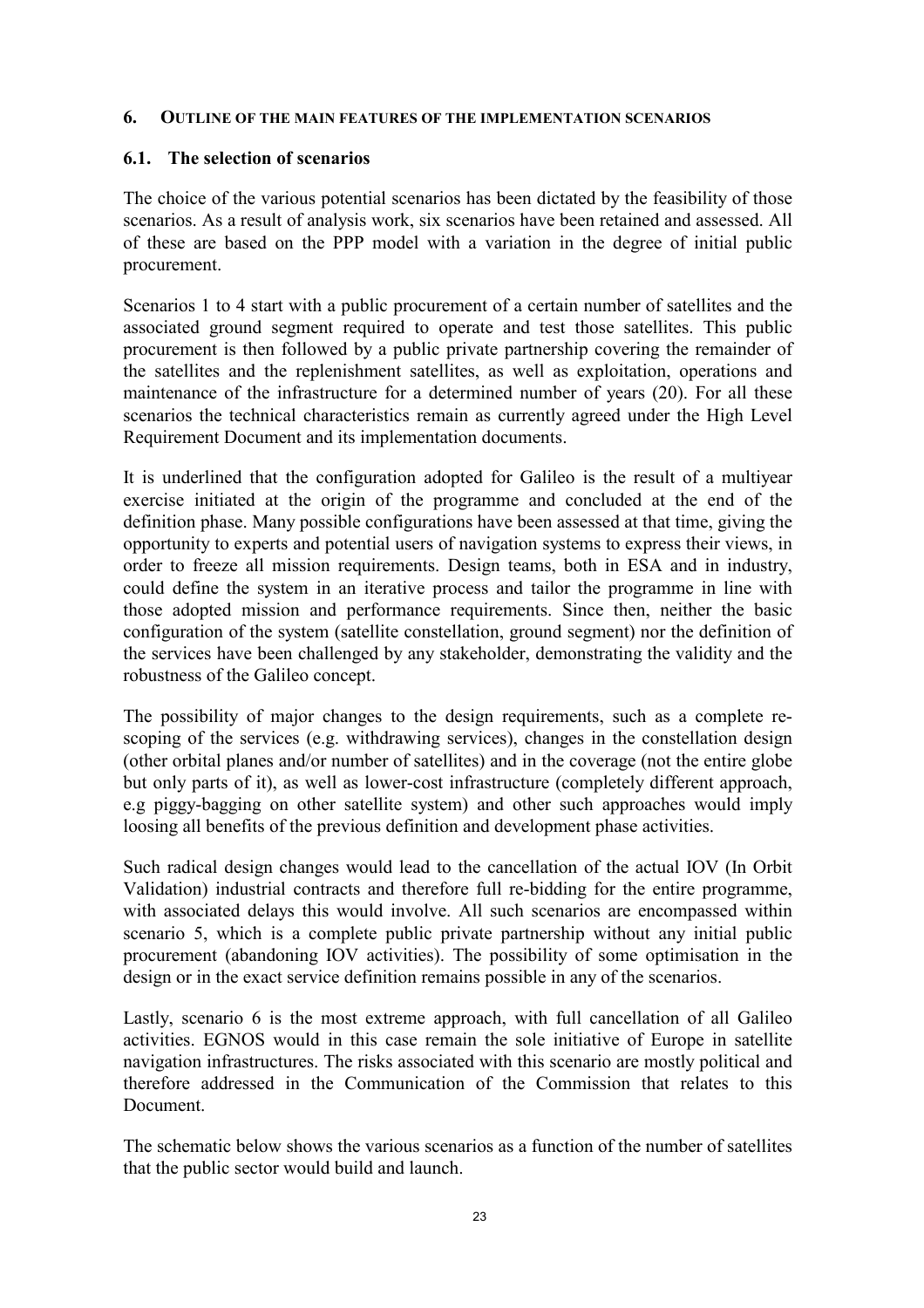

### 6.2. Scenario 1: Status Quo - continuation under the actual scheme

This scenario is based on the assumption that the feasibility of the actual scheme is confirmed and the concession negotiations are resumed with the Merged Consortium. The boundary conditions for the tender are not allowed to be changed under EU procurement law.

The main objective of this scenario is to capitalise on existing results and pursue with the concession negotiation as foreseen initially.

The scenario would develop as follows.

- The "in-orbit validation" infrastructure including its four satellites and related ground segment are completed by ESNIS (European Satellite Navigation Industries) and subcontractors under the IOV contract from the European Space Agency. This phase is currently foreseen to be completed by early 2010 at the earliest. It is however noted that cost overruns to this IOV contract are announced by ESNIS and currently assessed by the European Space Agency: these impacts have to be addressed and included in the assessment of the scenario.
- The Merged Consortium and the GSA conclude the concession contract and raise the required funds by July 2009. The public sector covers one third of the deployment cost in the financial perspectives 2007-2013. Final Operational Capability (FOC) can be reached by Mid-2014. The concession contract runs over a 20 years period, i.e. till 2029.
- The Merged Consortium furthermore operates, maintains, and replenishes the system and provides services.

For cost comparison purposes, rather than accepted the results of the PPP in isolation, the actually required and realistic additional risk mitigation and recovery actions are analysed in variation of this scenario, where a set of four supplementary satellites are added to the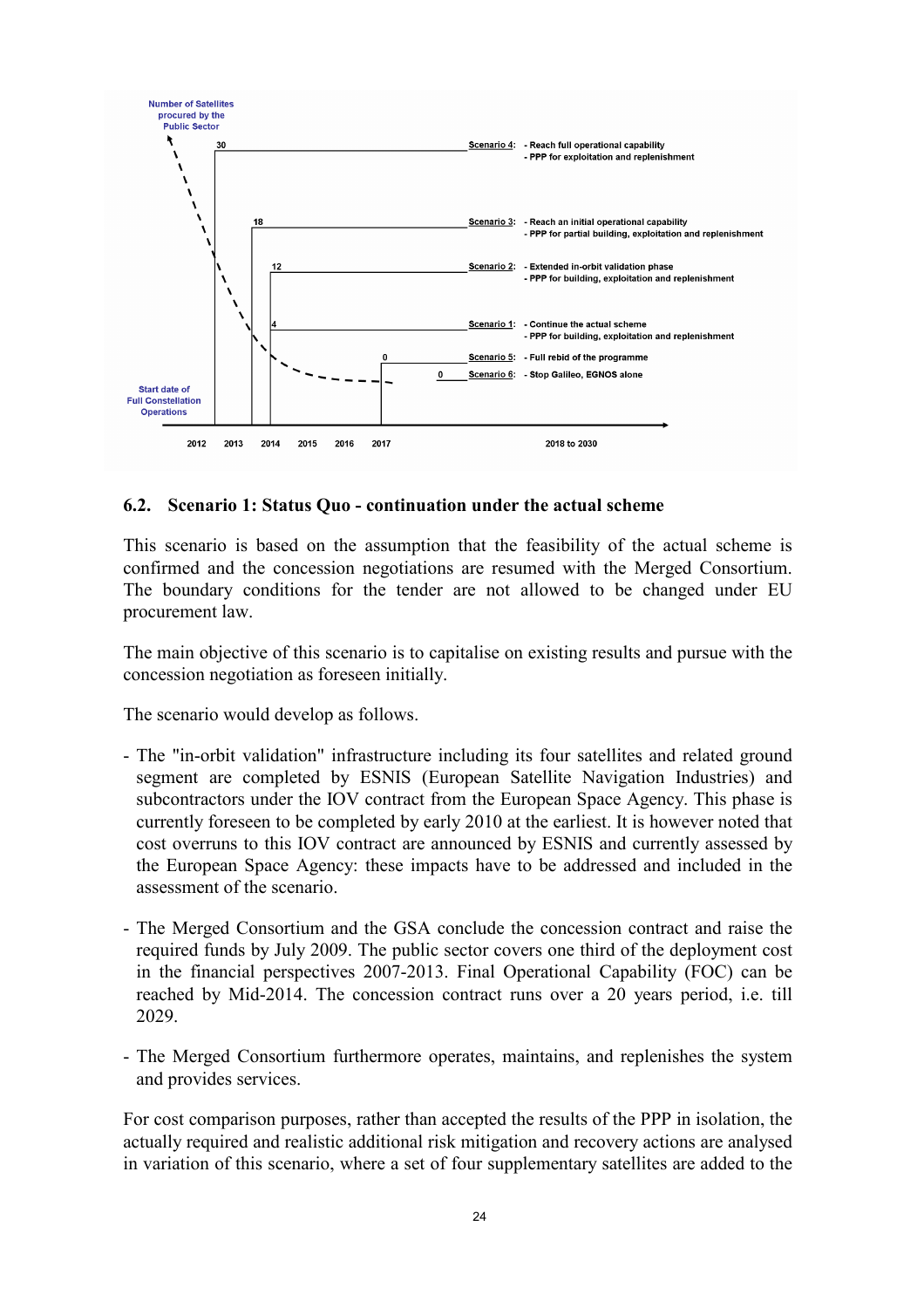core IOV in order to mitigate launch failure risks and to fill the gap between the IOV and the FOC.

# 6.3. Scenario 2: Reinforce the actual scheme through an extended In Orbit Validation contract

In this scenario, the public sector carries on with the procurement of additional elements of the core infrastructure. As the initial boundary conditions of the call for concession launched in the Official Journal in 2003 are changed, the current negotiations are stopped.

The hypothesis retained in this scenario is that a set of 8 supplementary satellites is procured by the public sector, bringing the IOV asset to a total of 12 satellites.

The main objective of this scenario is to sustain the current industrial production line while negotiations are commenced for a new Public Private Partnership. It effectively reduces the risk of satellite production line gap between the public sector IOV phase and the deployment phase under private sector responsibility.

The level of service performance attained by this extended IOV reduces the IOV-FOC technical transition risks but does not allow satisfactory provision of pre-operational services to users (4 meters horizontal accuracy for 45% availability or 20 meters accuracy for 71% availability).

A new concession procedure is restarted and a contract is established with a new party. The Final Operational Capability is reached Mid-2014. The concession contract runs over a 20 years period, i.e. till 2030. The PPP concession holder furthermore operates, maintains, and replenishes the system and provides services.

# 6.4. Scenario 3: procurement of Initial Operational Capability (IOC), followed by a partial deployment and exploitation PPP

In this scenario, the public sector finances and procures an operational system with limited performances. This core infrastructure is composed of the minimum required to provide an Initial Operational Service (IOC). The IOC infrastructure would consist in a total of 18 satellites with the associated ground segment.

As in scenario 2, the initial boundary conditions of the call for concession launched in the Official Journal in 2003 are changed; hence a new bidding phase is required for all new contracts that are expected to be placed.

The IOC allows provision of Galileo services for a wide range of users and provides confidence of design robustness to the future concession holder. It provides sufficient evidence for a minimum of Galileo market value. Both positioning accuracy and coverage are just sufficient to introduce early services on the market (4 meters horizontal accuracy for 87% availability or 20 meters accuracy for 98% availability).

In order to complete the full 30-satellites constellation, the remaining 12 satellites are procured by the private sector under the PPP concession scheme. Prices of these could be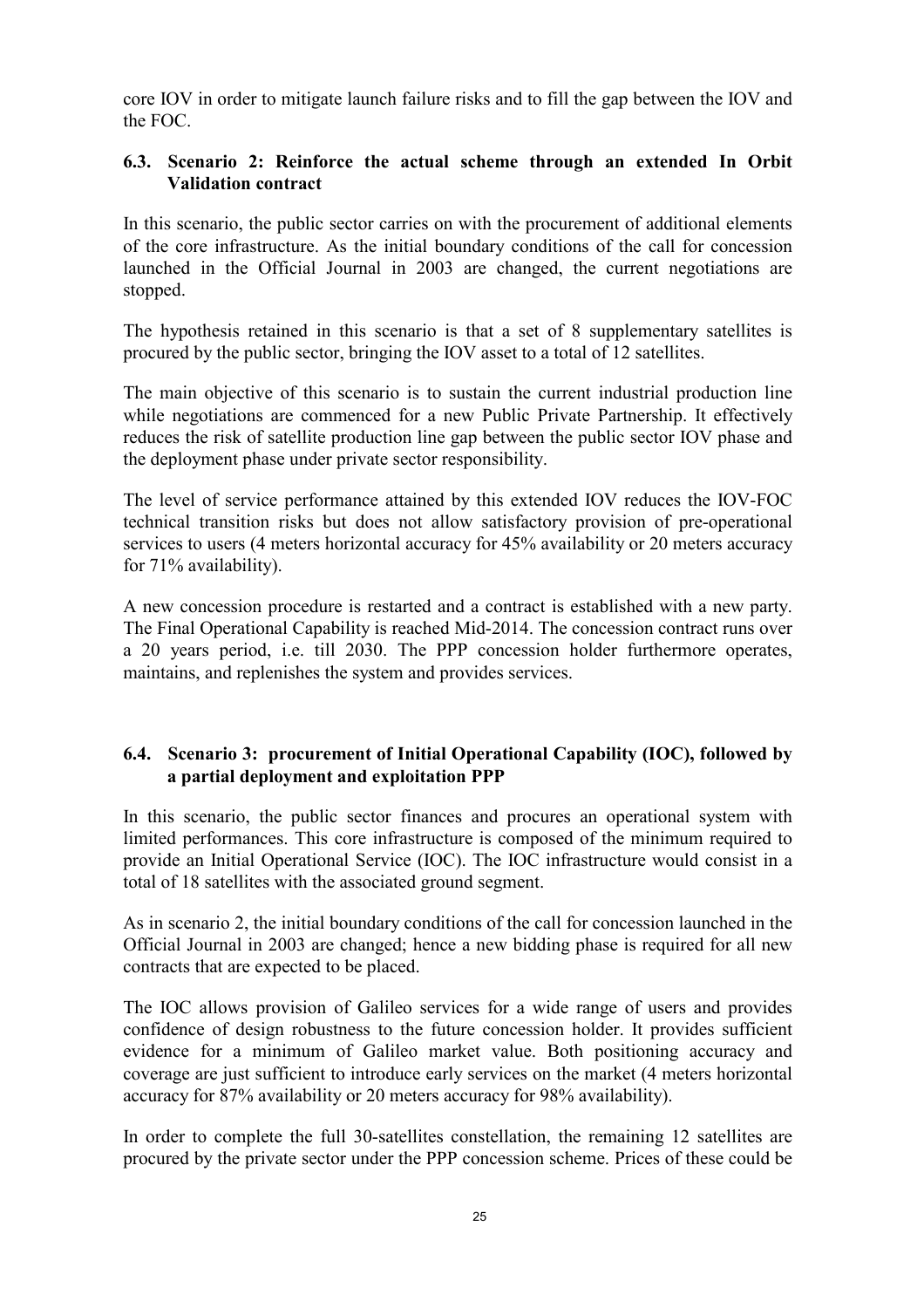fixed by an option on the earlier satellite procurement contract. The PPP concession holder furthermore operates, maintains, and replenishes the system and provides services.

The IOC is ready by end 2011, with users getting the possibility to use the early services at that time. The concession contract is targeted for End-2009. This provides ample opportunities for the private sector to be involved in the IOC phase, while gaining experience and insight knowledge of the system. The Full Operational Capability can be reached by end-2013, providing that the PPP contract can be negotiated and put in place in time. The concession contract runs over a 20 years period, i.e. 2010-2030.

# 6.5. Scenario 4: full system procurement (Full Operational Capability – FOC) followed by an exploitation PPP

In this scenario, the public sector finances and procures the complete operational system with full performances. This infrastructure is composed of a total of 30 satellites with the associated ground segment. The FOC allows provision of all Galileo services for all targeted users and provides full confidence of design robustness to the concession holder. It also brings full evidence of the Galileo market value and incites services and applications providers to invest.

The PPP concession holder not only operates the infrastructure, but also maintains the system, procures the replenishment satellites and infrastructure, and provides services.

The public sector is able to increase gradually the capability to provide services. In an intermediate step, the infrastructure reaches a constellation of 18 satellites End-2011 and the FOC is ready End-2012. The concession contract is negotiated and put in place by 2010 in order for the concession holder to obtain knowledge about the system through a carefully designed period of co-operation and handover, and in time to take over the provision of the early services offered by the 18 satellites infrastructure. The PPP concession contract runs over a 20 years period, i.e. 2010-2030.

# 6.6. Scenario 5: full project re-bidding

The actual concession negotiation process is brought to a halt. The in-orbit validation activities run by the European Space Agency, funded by ESA and the European Commission, are also stopped.

In March 2008, a complete re-bidding process is launched which includes both the development phase and the deployment and exploitation phase. The resulting PPP contract is concluded in September 2011. The Final Operational Capability is achieved in September 2017. The PPP concession holder furthermore operates, maintains, and replenishes the system and provides services.

The public sector covers one third of the costs, the remainder being covered by the private sector.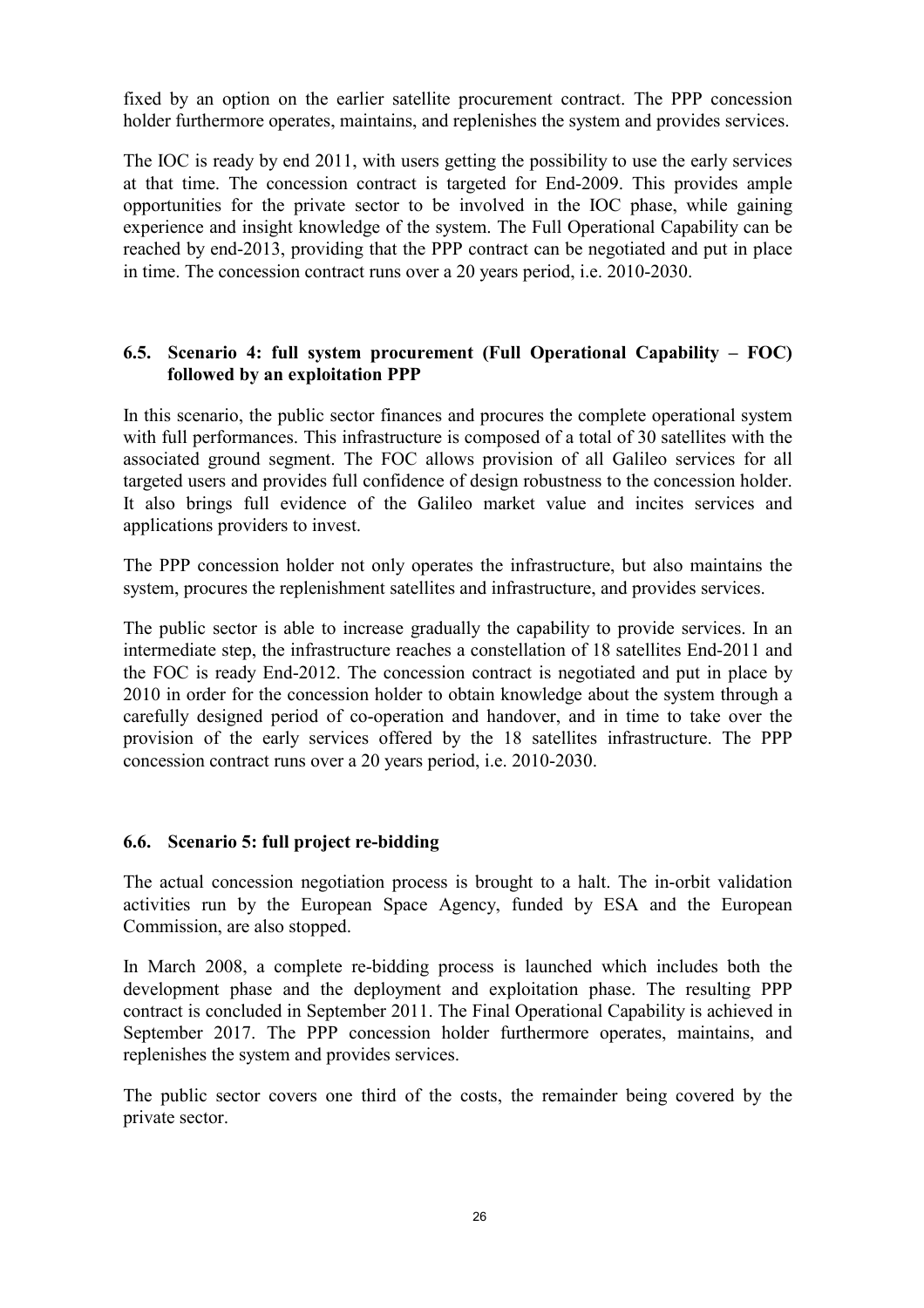## 6.7. Scenario 6: stop Galileo, EGNOS alone

In this scenario, Europe would limit its abilities in satellite navigation to a space-based augmentation of the U.S GPS system.

EGNOS would therefore be brought to an operational status, while all development and deployment activities of Galileo itself would be terminated. The actual IOV activities would therefore be stopped and the four satellites foreseen would neither be assembled nor launched. In parallel, the negotiation for the Galileo concession would obviously also be terminated.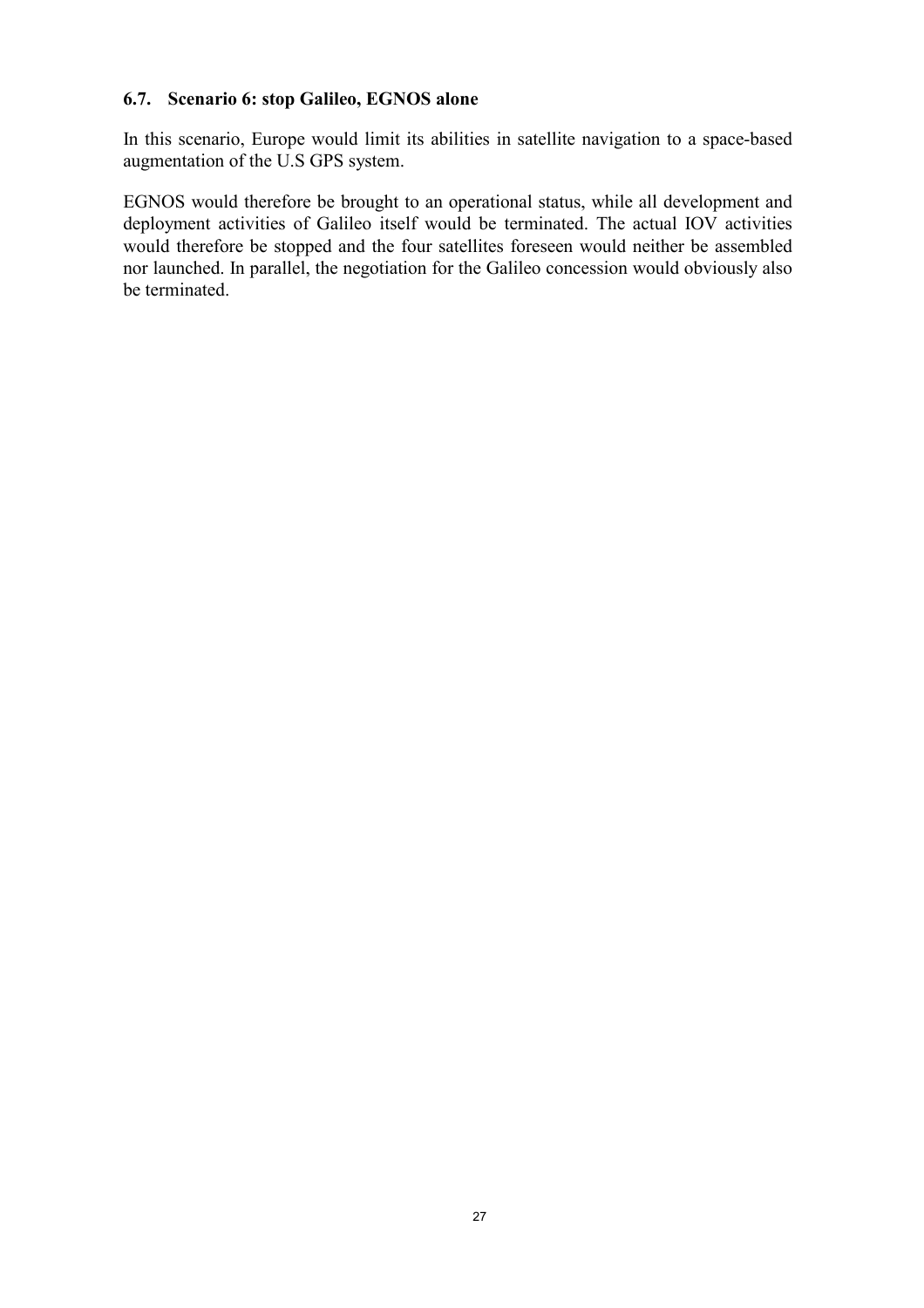## 7. FUNDAMENTAL CRITERIA FOR THE SELECTION OF AN IMPLEMENTATION SCENARIO FOR THE PROGRAMMES

In order to assess the various implementation scenarios for the programme, a set of criteria has been identified that spans four key dimensions, namely the general contextual frame, technical and programmatic, financial, and risk sharing. .

## 7.1. General issues of relevance in the scenarios

- 1) Programme logic: This criterion is fundamental as it ensures a coherent framework for all activities. A certain degree of robustness of the programme logic is also required to face unexpected events (e.g. technological problems, new international competitors, financial issues, etc.).
- 2) Partnership with, and leverage, over the private sector: it is of considerable importance that the public sector achieves a satisfactory level of partnership and keeps the necessary leverage over the private sector to ensure that the programme objectives are met as expected, both in any negotiations and during the execution of the various contracts.
- 3) Market introduction logic and time-to-market: as stressed by the Council on several occasions, the European GNSS infrastructure has to address user needs and market requirements. The private actors therefore have to ensure proper adequacy between service provision characteristics and market expectations and to develop and implement the work plan leading to the introduction of services. Depending on the respective responsibilities of public and private sectors, the scenarios offer different results. In addition, late time-to-market causes considerable problems in terms of decreasing market share and resulting revenue losses.
- 4) Competitive supply: experience in the programme has already demonstrated the need for alternative sources of supply in order to reduce dependencies and costs and to increase robustness and efficiencies. Extending this throughout the supply lines is of considerable importance to the programme but the ease of introduction thereof is different for various scenarios as a function of the scope of procurement.
- 5) Validity of negotiating partner and industrial setup: the interests driving the partners in the concession contract, their interaction, experience and expertise all contribute to the validity of the private sector partner in relation to the overall aims of the programmes. Some scenarios are driven by hardware manufacturers, others by operators or by service providers.
- 6) International relations: Galileo has set a trend in satellite navigation by its active international cooperation policy framed in bilateral agreements and regional cooperation activities. The partnerships were sought to reduce political, technical and market risks of Galileo's entry into the market. In exchange, the international partners have expectations of a political (e.g. representation, ownership, hosting, influence, funding), technical (joint R&D, compatibility, interoperability) and industrial (e.g. information, procurement, technology transfer) nature. As a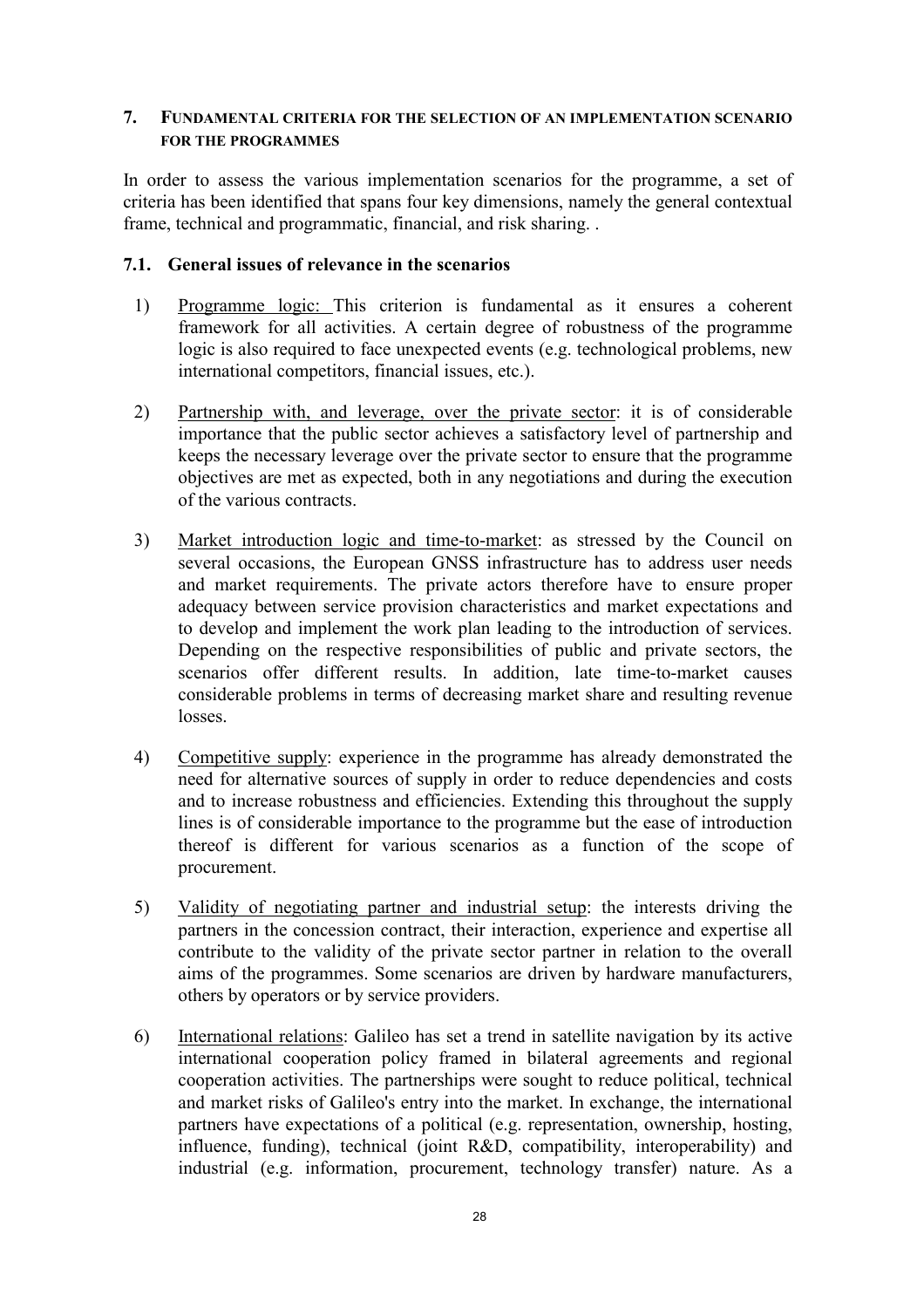minimum, the scenario chosen for Galileo should be compatible with the international commitments of the EC in this field, i.e. the international agreements.

## 7.2. Technical and programmatic criteria

- 7) Timeline to FOC and schedule risk: the timeframe required for availability of a full, complete and operational Galileo constellation is clearly different in the various scenarios. Market expectations are high and the international competition context pleads for a rapid deployment of Galileo. The various scenarios lead to different dates for entry into full operations.
- 8) Gap IOV-FOC: the current gap in satellite deployment during the in-orbit validation phase and the procurement for the remainder satellites has an important impact, both on the calendar and the costs of the system. If no new orders are placed to equipment manufacturers within certain periods, industries will reallocate teams, know-how, competence and materials to other programmes and contracts, leading to serious satellite and ground components production disruption, as well as a reduced motivation of industry to complete the IOV within the planned schedule.

 One key element in this respect is the so-called Long Lead Items (LLI's), i.e. parts and components which are so specific and complex that the time to procure them is much longer than for any other elements of the satellites. There is therefore a need to plan for swift ordering of sets of Long Lead Items. Not all scenarios offer the same flexibility in this respect.

- 9) Technical baseline stability: evolution of requirements and specifications are natural for programmes of the size and complexity of Galileo, spanning a large number of years between design and full operational status. However, the stability of the technical baseline and the robustness with respect to changes is dependent on the actors involved in setting up of the infrastructure. The various organisational schemes of the different scenarios have therefore an impact on this parameter.
- 10) Handover: the complexity of the handover of tasks, knowledge and management from the public sector to the private sector (eg in handing over a publicly designed, procured, and managed contract) largely depends on the degree of involvement of the private sector in the development, the deployment activities of the public sector, and the amount and intensity of co-operation put in place between the two sides.
- 11) Impact on IOV: the various scenarios have different effects on the actual IOV activities (e.g. use of the first deployment satellites as backup in case of IOV launch failure)
- 12) EGNOS integration: the advantage of integrating EGNOS in the overall concession scheme has been highlighted by the Council at several occasions but this has not yet materialised. Some scenarios create better conditions to deploy and integrate EGNOS services in the PPP in a smooth and coherent frame with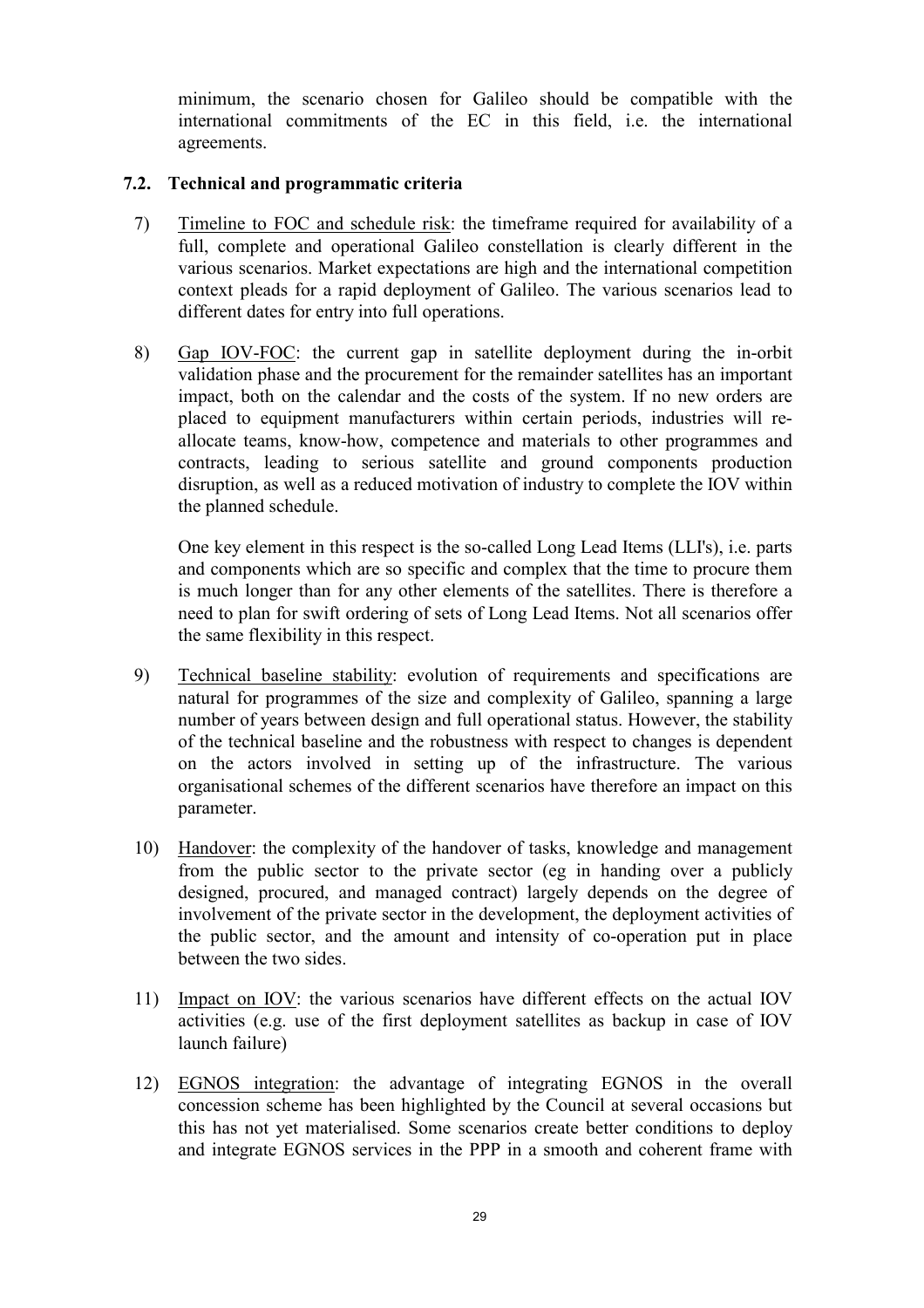respect to Galileo services. EGNOS is the frontrunner for new markets and applications.

## 7.3. Financial criteria

13) Public sector budget commitments: the financial support deemed to be available from the European Union for the Galileo programme is crucial and the demonstration of not only the amount but also the timing of when this financing will be available is necessary. On the basis that "funds today" are worth more than "funds received in the future", the scenarios illustrate the value today (May 2007) of funds discounted for time, i.e. Net Present Value or NPV.

 The total public sector support encompasses the deployment phase, the operation phase, the financial cost to the public sector of the replenishment and any other costs incurred by the public sector for both the Galileo and EGNOS programmes. The public sector contribution net of forecast market revenues over the whole programme period is provided for each scenario for comparison.

14) Affordability: the timing of the public sector funding requirement during the deployment phase has a direct impact on the affordability constraints of the public sector budget allocation for the programme, especially in the financial perspectives 2007-2013.

 For the exploitation phase, the estimated growth in third party revenues forecast reduces the level of ongoing public sector support.

15) Revenues robustness with respect to timeline

The market window of opportunity for Galileo is not endless. One must take into account that market opportunities are adversely affected by delays in achieving full operational capability.

As the modernized GPS III infrastructure will be fully operational on a free of charge basis as of 2018, some analysts forecast that Galileo market revenues for the concession holder will be limited to the Galileo-specific services such as the PRS service and the authenticated commercial service. One may envisage that for the first years of delay after 2012, a revenue loss of 10% of the 9.3 B $\epsilon$  base case market has to be taken into account, while the Galileo-specific market would stay relatively unmodified This effect is however not taken into account in the revenue model used for comparison purposes.

# 7.4. Risk sharing criteria

The extent to which the Public Sector is involved in bearing some risks in each of the scenarios has an influence on the time schedule, the incentives with respect to the market, the level of complexity of the system and the overall costs. The ability of the public sector to transfer key risks and the cost of doing so is, therefore, a core element in the assessment of the value for money of each scenario.

16) Completion risk: this risk is related to the possible delay to delivery of the system that could be caused by several factors such as launch failures, IOV delays,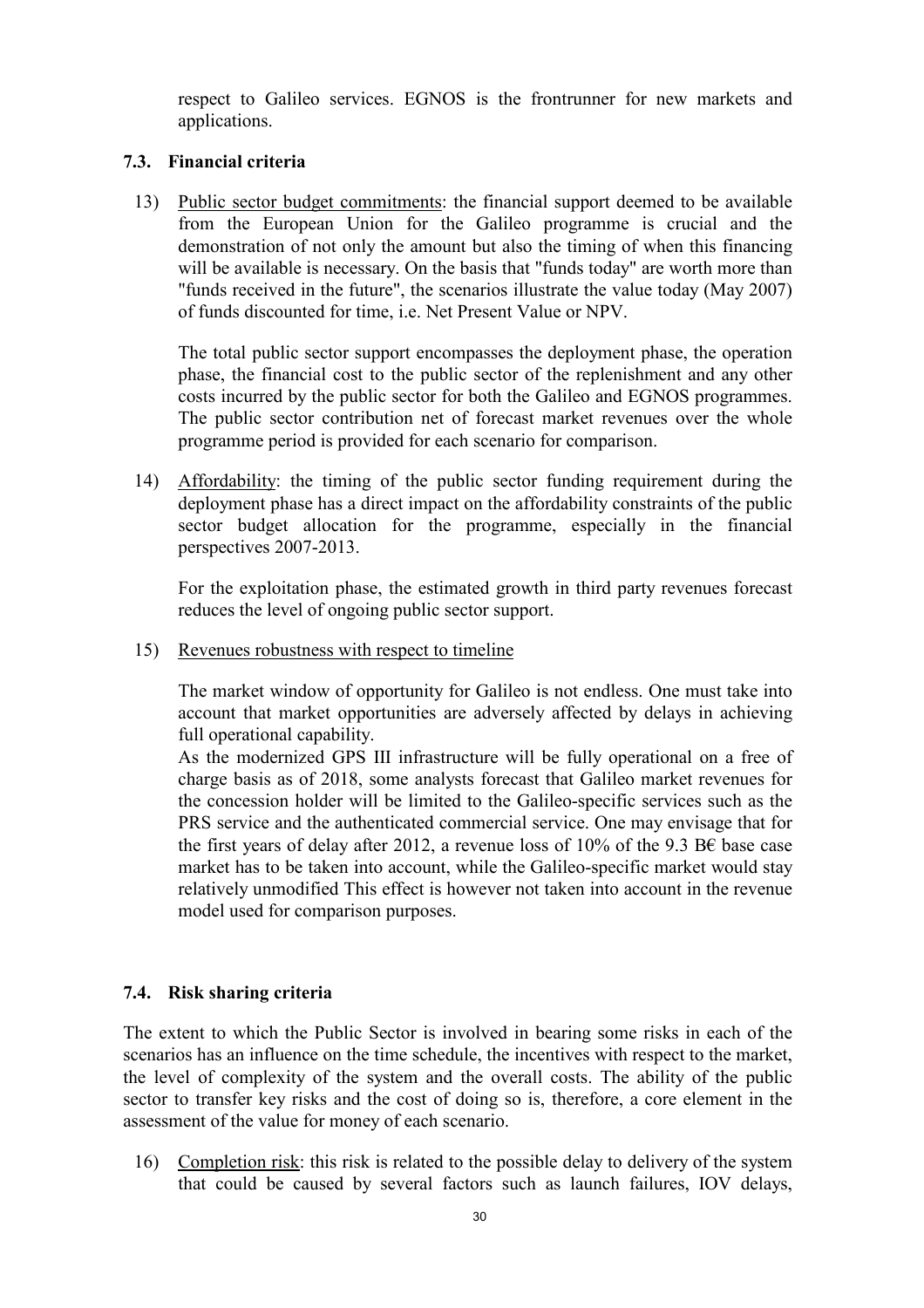integration problems, certification delays. The degree of involvement of the public sector in the various scenarios impacts the completion risk due to the complexity of the constellation configuration and of the activities (integration, tests, validation, certification etc) to be carried out under the public sector supervision.

- 17) Design risk: there are several classes of design risks which have been identified in the programme (e.g. new clock technologies, the extrapolation from IOV into FOC, Safety of Life performances and standardisation process, security accreditation, etc.). According to the degree of involvement of the public sector in the deployment phase, risk mitigation actions will be implemented to reduce design risks and implicitly ease the risk transfer to the private sector. The various scenarios therefore present different design risk profiles.
- 18) Market risk: the closer to the final operational capability the private sector will take over the infrastructure, the more information it will have gathered on the marketing of Galileo services. Similarly, the deeper the involvement of the private sector in the deployment of the system, the closer the positioning and navigation services will be to the user and market requirements.
- 19) Cost control capability/risk: it establishes to which extent the public sector can overcome cost overruns (which are mainly due to delays, subcontracting problems, management issues and general governance question). In all scenarios where the private sector is managing the contract on a fixed price basis, the cost overrun is controlled by the private sector.
- 20) Termination risk: is the risk retained with regard to termination of the contract either by contractor or public authority default.
- 21) Value-for-money assessment: the overall assessment of the value-for-money, a key parameter for the European Union.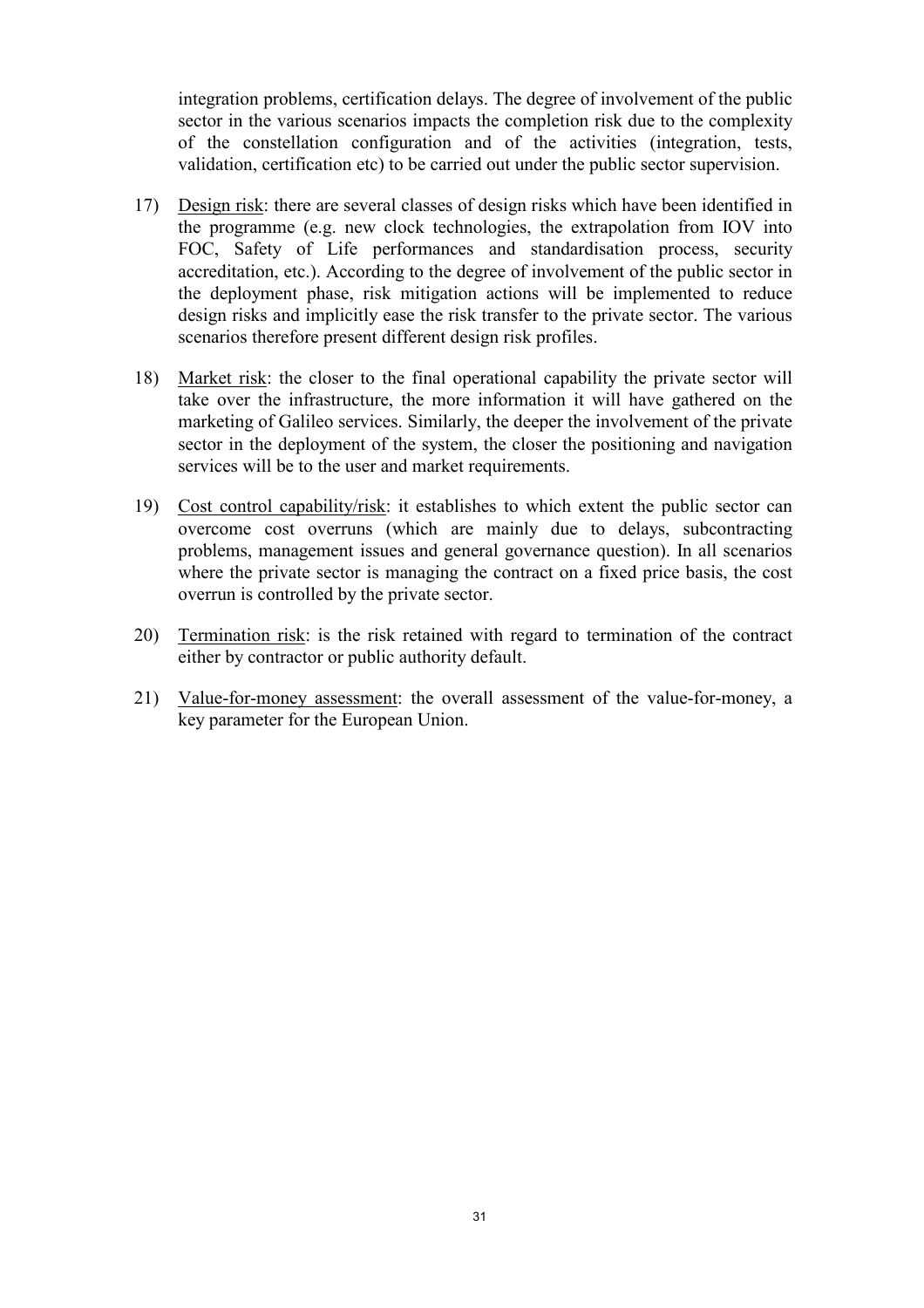## 8. DETAILED ANALYSIS OF THE IMPLEMENTATION SCENARIOS

The 6 scenarios presented in section 6 have been analysed against the criteria presented in section 7. A summarised overview of the analysis is given at the end of the section.

## 8.1. General issues of relevance in the scenarios

# 8.1.1. Programme logic

The overall coherence of the programme is critical to ensure that the various phases follow a logical sequence with clear milestones which permit the fixing of the start date of each subsequent phase. It is also fundamental that the successful outcome of a given phase is not subject to resolution of an uncertain situation associated with the next phase.

The current scenario (scenario 1) is trapped in this lack of programme logic. Indeed, there is no clear entity in charge of the deployment able to steer the IOV against the identified user requirements. In addition, the actors in the current IOV lack motivation to meet performance and schedule objectives in the absence of clear perspectives (incentives?) for themselves in the FOC.

The reinforced IOV scenario (scenario 2) does not improve this programme logic. One could even argue that it is worse. It is difficult to add additional activities in the IOV without clarifying the future perspectives. The ESA Satellite Programme Navigation Board (PB-NAV) will probably hesitate to contribute to the additional expenses required for the completion of IOV and the implementation of a reinforced IOV in the absence of a sound perspective for the operational phase.

The IOC deployment scenario (scenario 3) establishes programme logic. From the technical and the user perspectives, the Galileo IOC concept offers significant comfort to the market fostered by the tangible performances of the services provided. In addition, the design risks are brought down to a level where most are well known and mastered. However, 18 satellites represent a strict minimum in terms of performance and a perspective towards the final constellation is also a fundamental requirement of the scenario. The mistake of not providing good visibility about the full operational constellation was made by other global navigations systems in the past, with the known negative effect on the users (e.g. case of GLONASS).

The FOC deployment scenario (scenario 4) proposes a new approach with a restored logic: the public sector procures and deploys the system, whereby the concession holder delivers the services, operates and maintains the system. This scheme has been successfully used in other space endeavours (Arianespace, Eutelsat, Eumetsat, Spot Image) and contains a clear division of tasks and responsibilities; the public sector develops the infrastructure while the operator (private or public) will be in charge of the operations and the marketing of services.

Also the re-bidding scenario (scenario 5) is meaningful from a programme logic point of view as it transfers the full control of the infrastructure and of the services to the concession holder from the start. The credibility of such an approach would however be rather doubtful and the IOV investments would probably be lost.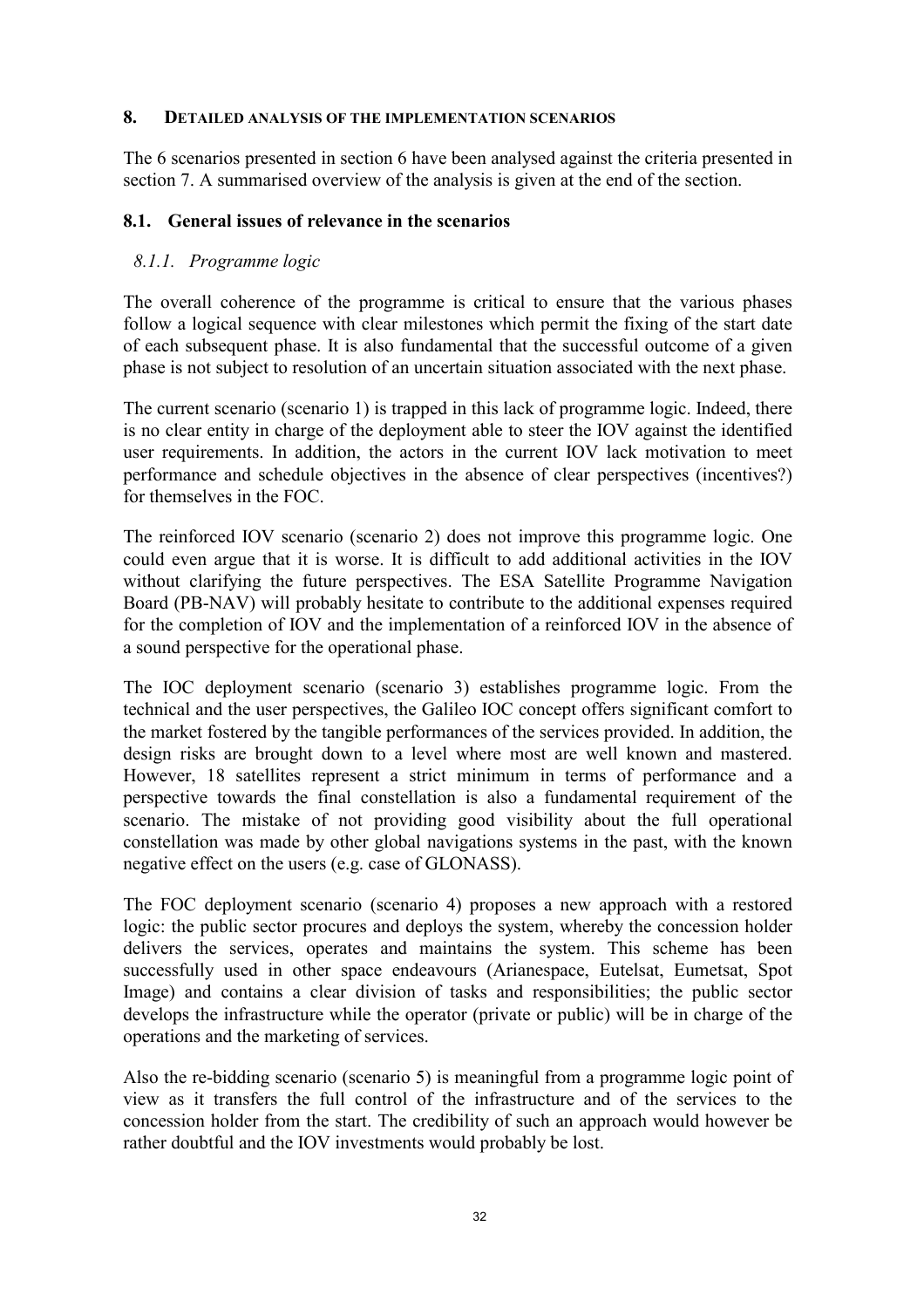Stopping Galileo (Scenario 6) would be unprecedented and tragic. It is assessed in the conclusions of this chapter.

# 8.1.2. Partnership with, and leverage, over the private sector and industrial set up

In the current scenario (scenario 1), the public sector is confronted with a number of monopolistic industrial organisations set up on the basis of politically inspired and supported agreements over which it has little leverage. This applies to the levels of the concession (i.e. Merged Consortium), the operations prime (OpCo) and the system prime (ESNIS) with ad hoc consortia (single-project companies) where the players are present with equal shares and the division of work share as the major preoccupation. There is no room for competition at prime and segment level nor is there any clear leader among the industrial partners and consequently the decisions need to be made by consensus, with the induced penalty on schedule and cost.

This weakness of the industrial set up has to be overcome as a prerequisite for any scenario to be selected.

Scenario 2 would hardly offer any possibility to improve the situation beyond the changes to be implemented in the IOV while the IOC and FOC deployment scenarios 3 and 4 can introduce leverage on the private sector:

- Robust and fair competition can be introduced at segment and lower levels on one hand for the infrastructure deployment where a sufficient critical mass exists, authorising dual-sourcing in some suitable cases, and on the other hand for maintenance and operations through regular competitive tendering.
- Decoupling of the infrastructure development part from the service provision part of the overall programme opens the possibility to deal with different categories of industrial teams ensuring that the respective deployment and exploitation phases are led by those who have the right expertise and interest.

The scenario 5 offers the possibility to totally re-open the industrial set up. However, the idea to create one single entity in charge of both the deployment and the service provision would probably repeat the problem of the current scenario, namely that the satellite prime contractors would lead the exploitation, something that they seem to have little interest in.

It is in any case clear that the path chosen by the public sector on the industrial procurement principles and the resulting industrial organisation, has to be consistent for both the public procurement phase and the PPP phase.

# 8.1.3. Market introduction logic and time-to-market

Scenarios 1 and 2 do not differ in this aspect: in both of them one can expect a strong lead by the space prime contractors as a result of the initial focus on deployment of the satellites and ground infrastructure whereas the room for service oriented industry is likely to be very limited.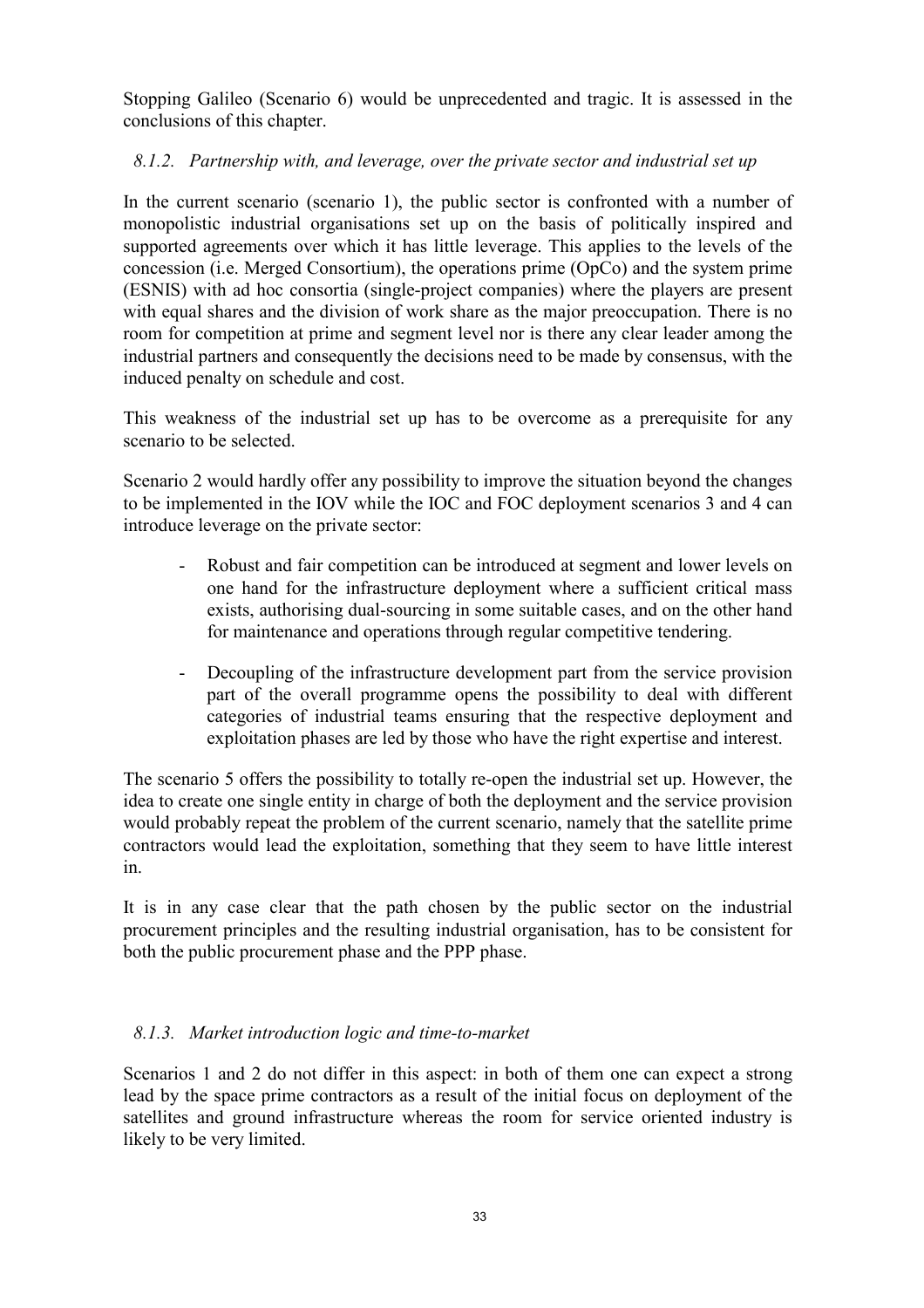The infrastructure being provided by the public sector, scenario 4 and potentially also scenario 3 may offer the possibility to attract a service provider as leader in the PPP, dedicated and focusing all its efforts on service provision. In similar space programmes in the past, Eutelsat or Eumetsat have successfully used the equivalents to the IOC or FOC deployment scenarios. In these two scenarios, one should analyse a differentiated approach for the service introduction, both in terms of timely introduction (through a staggered approach) and in terms of market segmentation (application oriented service providers) which may offer more flexibility and efficiency than a fully fledged concession holder in charge of all the aspects.

To summarise, in the scenarios of IOC/FOC deployment, the PPP concession scheme is oriented towards the provision of operations and services of an infrastructure mainly procured by the public sector under public procurement scheme. The availability of an EGNOS qualified infrastructure offers the possibility to test in full scale the readiness and efficiency of service provides bidding for the Galileo exploitation.

# 8.1.4. Competitive supply

Currently, the programme is heavily penalised by the industrial agreements in place, resulting in monopolistic organisation and lack of competition at the levels of the concession holder (MC), system (ESNIS), segment (ESNIS shareholders), and operations (OpCo). The introduction of robust and fair competition and wherever appropriate double-source supply would present major advantages to the programme in terms of ensuring good value for money, procurement flexibility, technological innovation, and robustness due to diversity of supply.

It must, however, be recalled that competition or multiple suppliers may not be possible in all areas of procurement and supply (eg certain components and sub-systems are single sourced as a result of a too small market volume) and a proper balance will have to be found between IOV continuity and re-opening of competition with a view to ensure good value for money without unnecessarily disrupting activities. Whatever the scenario, the industrial set up and the introduction of competition will have a structurally positive effect on the FOC procurement and the concession scheme.

The current scenario offers limited possibility for competition: breaking the current IOV industrial set up without any further perspectives would only increase the confusion and put IOV in jeopardy. Scenario 2 is too limited to allow a real competitive environment, in addition it would be unreasonable to reopen a competition in the absence of a clear perspective on how to finalise the deployment of Galileo. This scenario could therefore de facto reinforce the current industrial set up and thus drastically reduce the possibility for any competitive environment in the future.

Scenarios 3 and 4 on the contrary allow the introduction of competition elements due to the critical mass of additional activities. This approach has many advantages mentioned above but may also induce risks which should be controlled. In any case selecting more than one supplier source requires that the final customer (the procurement agent of the infrastructure) is competent and staffed in order to exercise the system engineering task and organise the competition.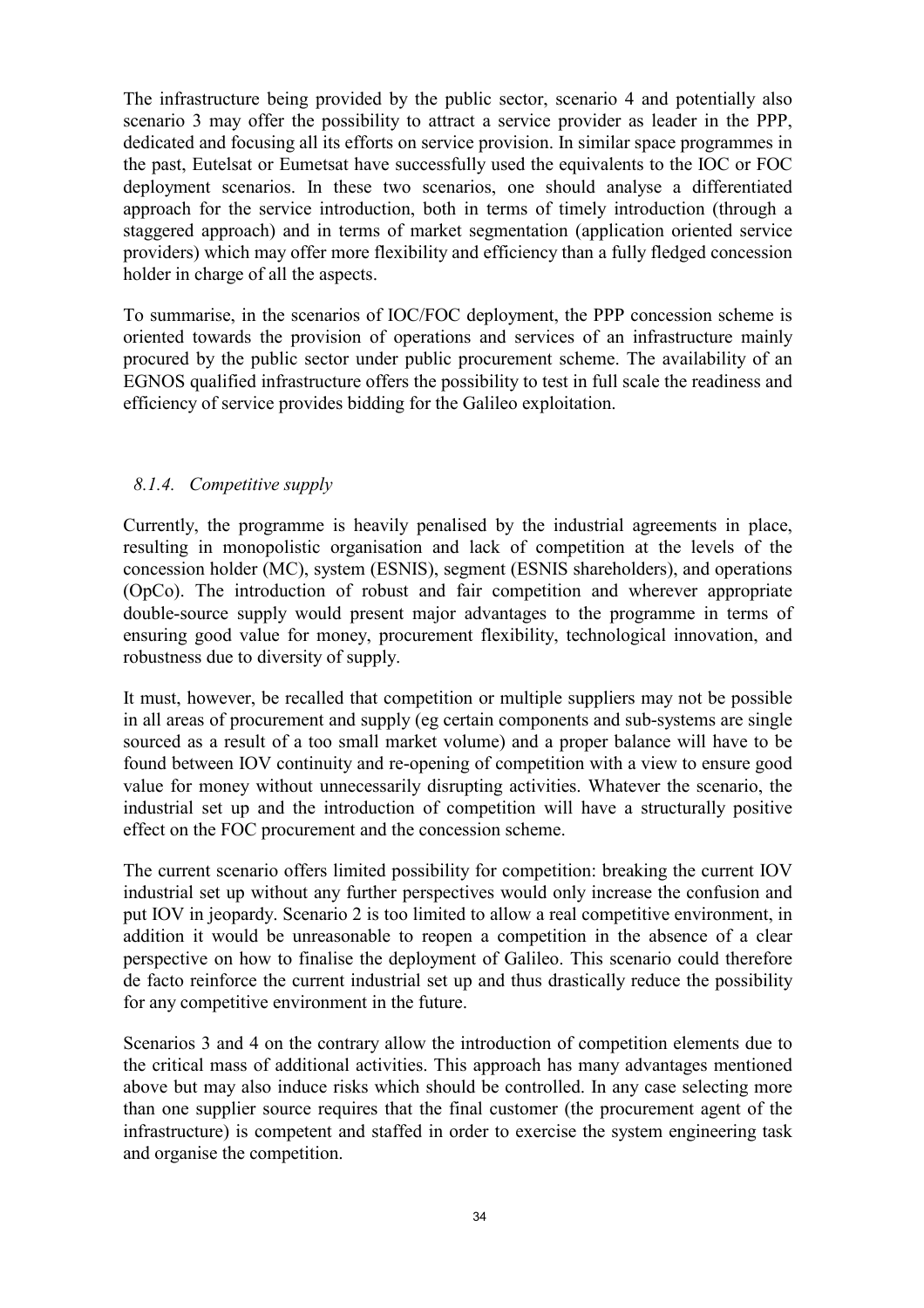## 8.1.5. Validity of negotiating partner and industrial set up

In the current scenario the credibility of the merged consortium as a valid negotiation partner has been put in question as explained in the section 3. This credibility may be recovered provided that the milestones defined by the Council in March 2007 are effectively met.

In the other scenarios a re-bidding of the concession is necessary. Therefore actions can be taken from the start to avoid similar problems as today, particularly in case of competitive offers.

## 8.1.6. International relations

Two aspects of international relations are of interest for this section: international cooperation and international competition.

International cooperation should serve as a catalyst and an instrument to drive the core interest i.e. Galileo European independence in satellite navigation and not the other way around.

The current scenario is ill suited to delivering on the expectations by the cooperating countries concerning industrial or research cooperation. The concession holder would want to retain full control on its procurement policy and raise the costs to the public sector if the public sector would intervene by e.g. opening up larger parts of work to international competition and/or to earmarking parts to specific non-EU countries. This could partly offset the political benefits and potential cost savings due to increased competition.

Consequently, any change to the current setting could be an opportunity to strengthen international support and commitment for Galileo and help alleviate the concerns expressed by current partner countries on their role diminishing in the programme in the next phase. A stronger role of the public sector (notably the EC) would give a possibility to exercise such control and the leverage to support Galileo.

The second important aspect of international relations is international competition. Competition in GNSS provision has never been so high as of today: GPS is pushing hard its modernisation programme; GLONASS is striving successfully at restabilising an operational system and to modernise it with a focus also on the GNSS mass market; COMPASS is developing at an impressive pace with a new ambition to serve mass market users.

A key differentiator between the scenarios should therefore be the time to market and the credibility of European public sector commitment to revive the Galileo programme. Therefore, as concerns the competition of international systems, Scenario 4 is the most promising for the EU whereas Scenario 5 is the most disadvantageous.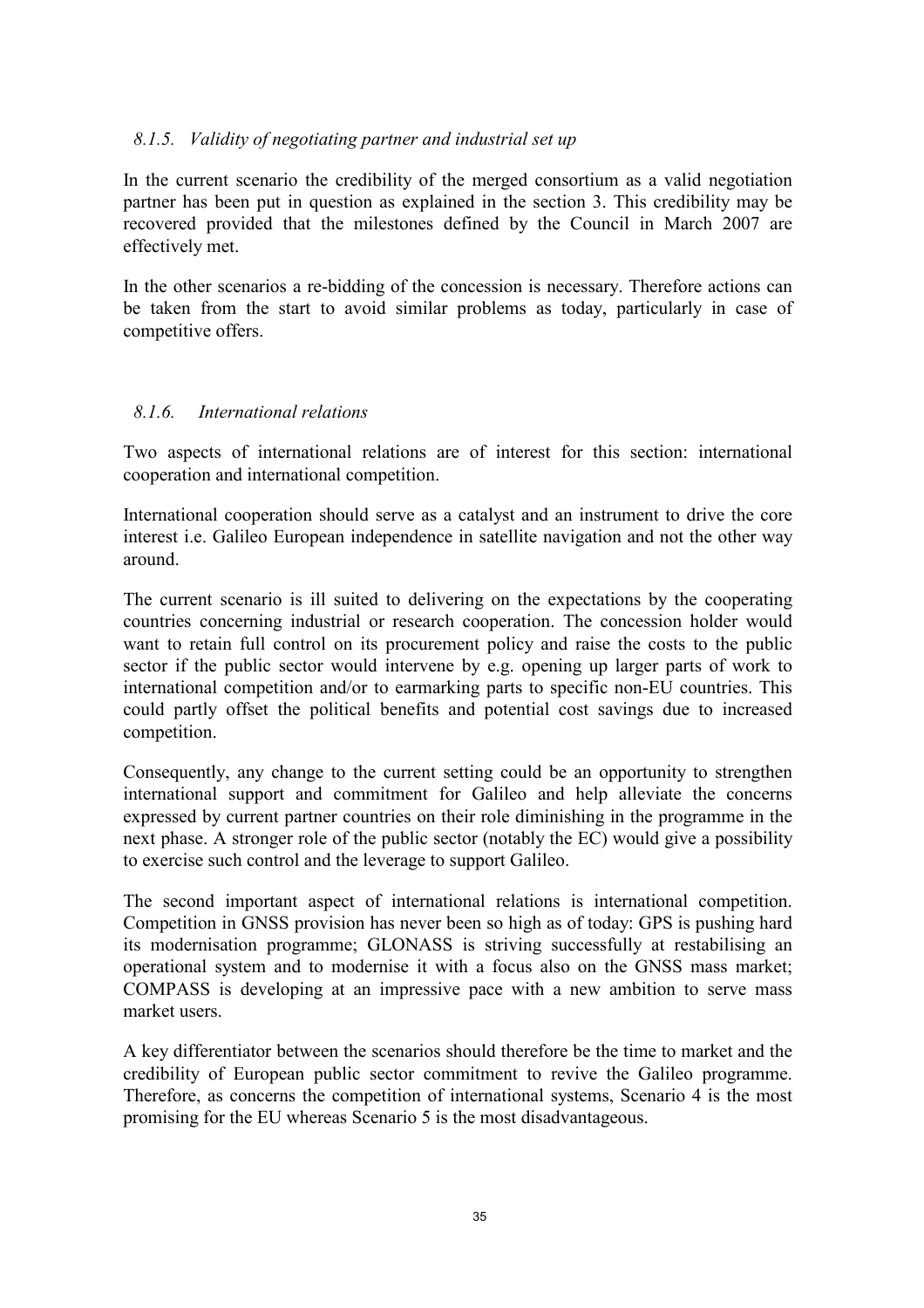# 8.2. Technical and programmatic criteria

# 8.2.1. Comparisons of the scenario schedules

This section will analyse the most likely schedule of each of the scenarios, as well as their main characteristics, notably for what concerns the potential gap between the various phases (e.g., IOV-FOC) and finally, the effective date of the FOC. This analysis will allow to compare the characteristics of the programmatic risks associated to each scenario notably in terms of continuity of the activities and of smooth transition from one phase to another. It will also provide the schedule assumptions necessary for the financial model used in the next chapter.

Some underlying key assumptions are:

- The time needed between the ordering of the earliest equipments necessary for the manufacturing of a particular satellite, the so-called Long Lead Items, and the delivery of that satellite ready for launch, is assumed to be three years in all scenarios.
- The maximum feasible launch rate is 12 satellites per year.

An optimisation of the time line to FOC is generally possible if it is possible to procure the satellite long lead items as early as possible in 2007, which heavily depends on the availability of committed budget and on the adopted procurement policy (e.g. selection of the satellite configuration). This aspect will also be used in the analysis.

| <b>Baseline</b><br>schedule |                                                                                                                         | 2007 | 2008       | 2009 | 2010 | 2011           | 2012 | 2013 | 2014       | 2015 |  |
|-----------------------------|-------------------------------------------------------------------------------------------------------------------------|------|------------|------|------|----------------|------|------|------------|------|--|
|                             | <b>IOV</b>                                                                                                              |      | <b>IOV</b> |      |      |                |      |      | <b>FOC</b> |      |  |
|                             | <b>FOC</b><br>(PPP)                                                                                                     |      |            |      |      | FOC deployment |      |      |            |      |  |
|                             |                                                                                                                         |      |            |      |      |                |      |      |            |      |  |
|                             |                                                                                                                         |      |            |      |      |                |      |      |            |      |  |
|                             |                                                                                                                         |      |            |      |      |                |      |      |            |      |  |
| Main<br>characteristics     | Gap between IOV and $FOC^{20}$ of more than 2 years                                                                     |      |            |      |      |                |      |      |            |      |  |
|                             | FOC: mid 2014                                                                                                           |      |            |      |      |                |      |      |            |      |  |
| Programmatic<br>risks       | Very high programmatic risks in case of launch failure in IOV (no<br>spare satellites available)                        |      |            |      |      |                |      |      |            |      |  |
|                             | Very negative impact on IOV due to gap with FOC (lack of<br>$\overline{\phantom{a}}$<br>perspective for IOV completion) |      |            |      |      |                |      |      |            |      |  |

# Scenario 1

<sup>&</sup>lt;sup>20</sup> Difference between end of IOV and availability of first satellites procured in the FOC PPP contract.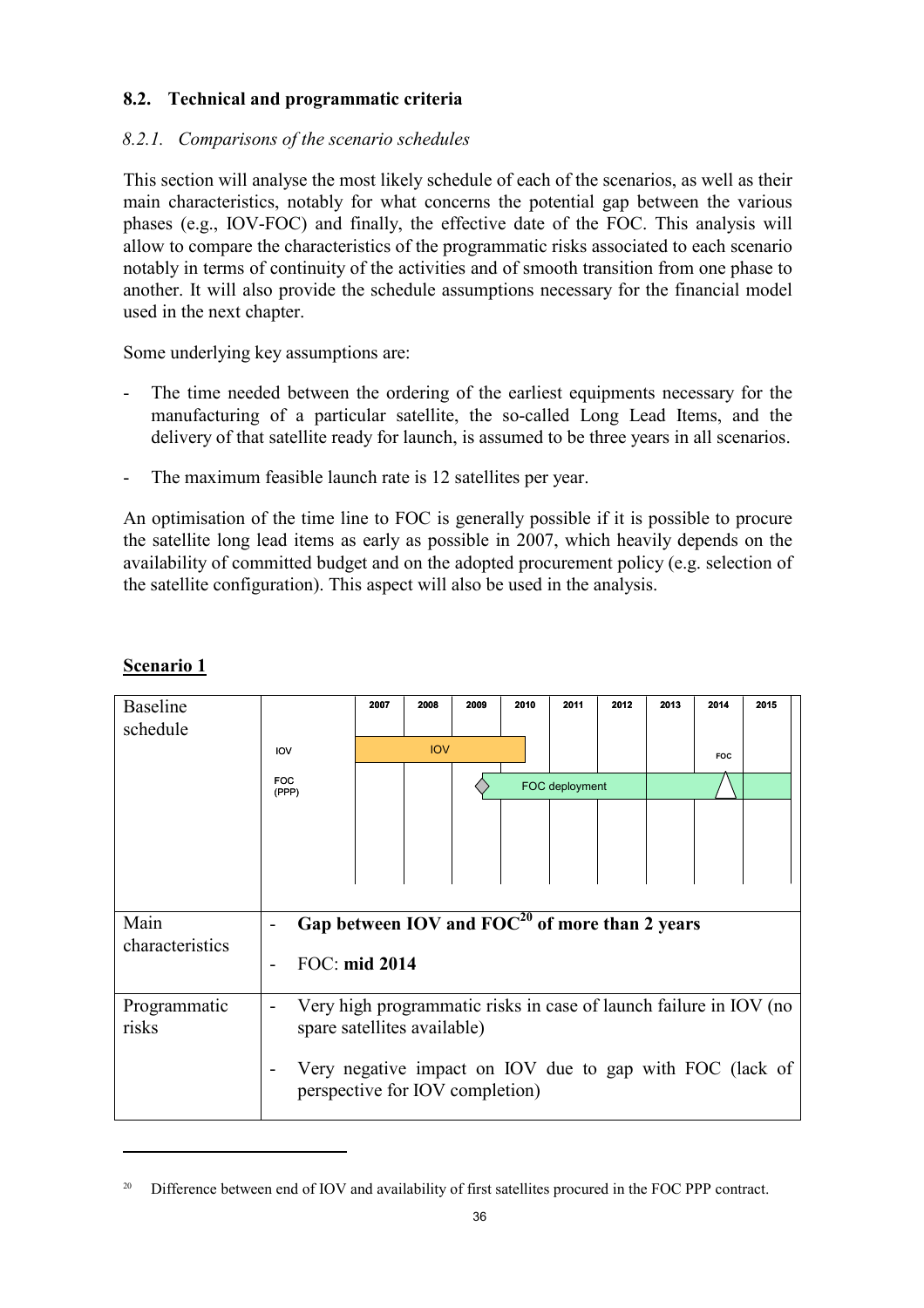|                                        | Very limited time for the hand-over (less than 1 year)<br>Limited leverage to settle the starting date of the FOC<br>procurement (no control on the real gap) leading to very high risk<br>of schedule slippages and cost overruns                                                          |
|----------------------------------------|---------------------------------------------------------------------------------------------------------------------------------------------------------------------------------------------------------------------------------------------------------------------------------------------|
| Remarks                                | IOV will need risk mitigation activities (up to 4 additional<br>۰<br>satellities) but not all identified, major risks will be adequately<br>covered<br>IOV likely to suffer significant delay and over-cost due to the gap<br>Ξ.<br>with FOC.<br>PPP contract not concluded before mid 2009 |
| Possible FOC<br>time line<br>reduction | - revised FOC date with specific effort on long lead items<br>procurement: Mid 2013, with low probability of success (depends on<br>early budget commitment availability and concession holder<br>commitment)                                                                               |

# Scenario 2

| <b>Baseline</b>         |                                                                                                                                                                                                                                                                                                                                                                                                                             | 2007 | 2008       | 2009 | 2010   | 2011           | 2012 | 2013 | 2014 | 2015 |
|-------------------------|-----------------------------------------------------------------------------------------------------------------------------------------------------------------------------------------------------------------------------------------------------------------------------------------------------------------------------------------------------------------------------------------------------------------------------|------|------------|------|--------|----------------|------|------|------|------|
| schedule                |                                                                                                                                                                                                                                                                                                                                                                                                                             |      |            |      |        |                |      |      |      |      |
|                         | IOV                                                                                                                                                                                                                                                                                                                                                                                                                         |      | <b>IOV</b> |      |        |                |      |      |      |      |
|                         |                                                                                                                                                                                                                                                                                                                                                                                                                             |      |            |      |        |                |      |      |      |      |
|                         |                                                                                                                                                                                                                                                                                                                                                                                                                             |      | LLIs       |      | $IOV+$ |                |      |      | FOC  |      |
|                         | FOC<br>(PPP)                                                                                                                                                                                                                                                                                                                                                                                                                |      |            |      |        | FOC deployment |      |      |      |      |
|                         |                                                                                                                                                                                                                                                                                                                                                                                                                             |      |            |      |        |                |      |      |      |      |
|                         |                                                                                                                                                                                                                                                                                                                                                                                                                             |      |            |      |        |                |      |      |      |      |
| Main<br>characteristics | Continuity between various phases partly achieved (note: launch<br>of 8 additional satellites reduces IOV-FOC gap to 16 months<br>instead of 24 in scenario 1)<br>FOC: mid 2014                                                                                                                                                                                                                                             |      |            |      |        |                |      |      |      |      |
| Programmatic<br>risks   | Case of launch failure in IOV is addressed by LLI procurement<br>under $IOV+$ provided authorisation is given by mid 2007.<br>Otherwise preventive risk mitigation actions shall be undertaken<br>as part of current IOV by procuring at least LLIs for satellites 5<br>and $6.$<br>Limited leverage to settle the starting date of the FOC<br>procurement<br>Perspectives towards FOC depend on an hypothetical success of |      |            |      |        |                |      |      |      |      |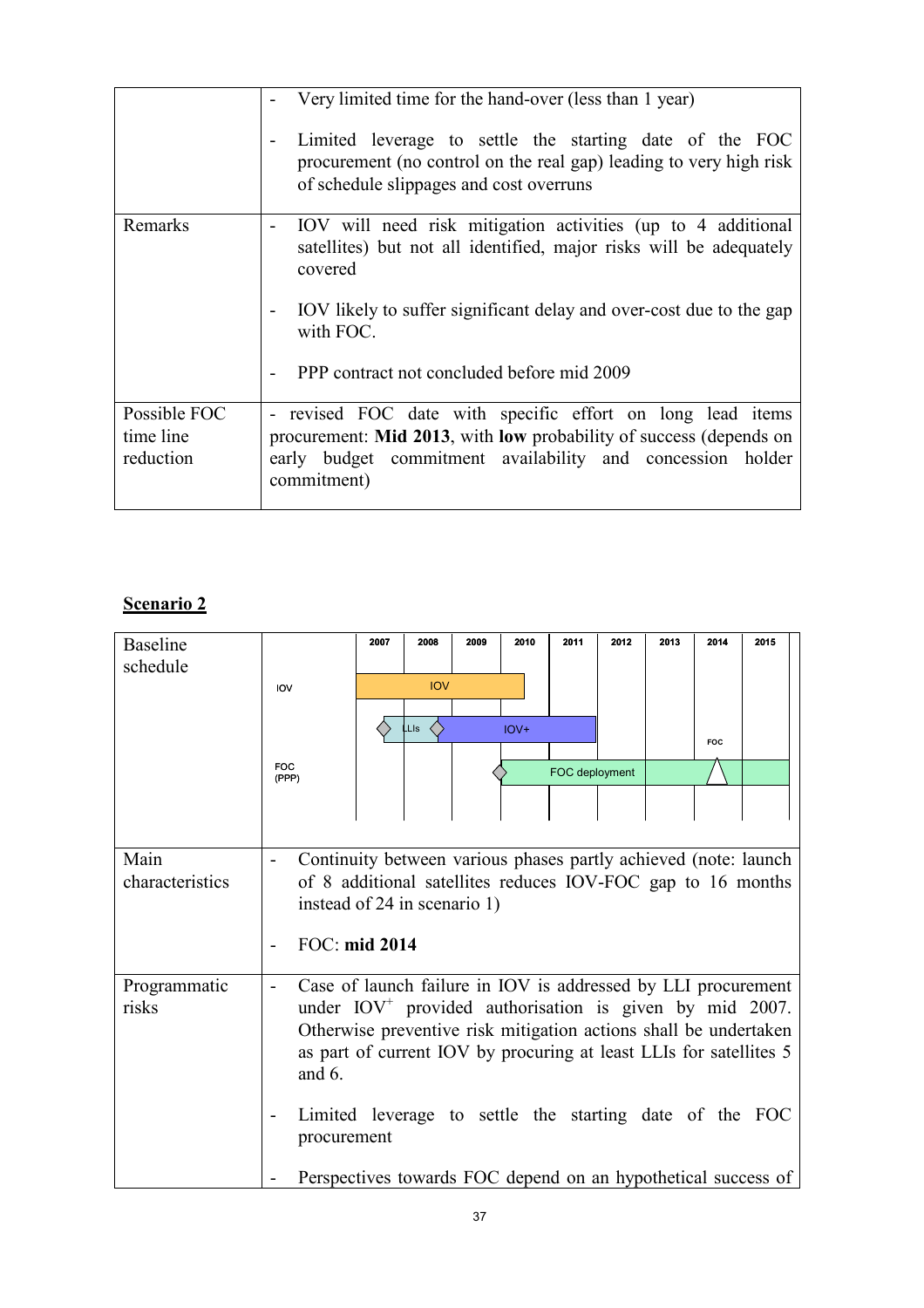|                                        | future PPP negotiations.                                                                                                                                                                                                  |
|----------------------------------------|---------------------------------------------------------------------------------------------------------------------------------------------------------------------------------------------------------------------------|
| Remarks                                | IOV may need some adaptation depending on timeline for $IOV^+$<br>$\qquad \qquad \blacksquare$<br>decision making and associated commitments with industry<br>(satellites 5 and 6 to mitigate against IOV launch failure) |
|                                        | IOV continuation will be difficult to proceed without perspective<br>towards FOC                                                                                                                                          |
|                                        | "buy time" scenario should be accompanied only if there is a high<br>level of confidence on the PPP contract                                                                                                              |
|                                        | $IOV+$ contract started with advanced LLI procurement mid 2007<br>$\qquad \qquad -$<br>followed by full IOV+ contract awarded following a 12 month<br>tendering and negotiations process                                  |
|                                        | New PPP contract negotiated and put in place after a 30 month<br>tendering and negotiating process: early 2010                                                                                                            |
| Possible FOC<br>time line<br>reduction | - revised FOC date with specific effort on long lead items<br>procurement: Mid 2013, with low probability of success (depends on<br>early budget commitment availability and negotiations with new<br>concession holder)  |

# Scenario 3 (IOC)

| <b>Baseline</b>         |                                                                                                                                                                                                                                                                             | 2007 | 2008       | 2009 | 2010       | 2011           | 2012 | 2013       | 2014 | 2015                                                          |
|-------------------------|-----------------------------------------------------------------------------------------------------------------------------------------------------------------------------------------------------------------------------------------------------------------------------|------|------------|------|------------|----------------|------|------------|------|---------------------------------------------------------------|
| schedule                | <b>IOV</b>                                                                                                                                                                                                                                                                  |      | <b>IOV</b> |      |            | IOC            |      |            |      |                                                               |
|                         |                                                                                                                                                                                                                                                                             |      | LLIs       |      | <b>IOC</b> |                |      | <b>FOC</b> |      |                                                               |
|                         | <b>FOC</b><br>(PPP)                                                                                                                                                                                                                                                         |      |            |      |            | FOC deployment |      |            |      |                                                               |
|                         |                                                                                                                                                                                                                                                                             |      |            |      |            |                |      |            |      |                                                               |
| Main<br>characteristics | Continuity between various phases achieved, gap with FOC<br>removed<br>IOC: end 2011 (subject to early LLIs procurement)                                                                                                                                                    |      |            |      |            |                |      |            |      |                                                               |
|                         | FOC: end 2013                                                                                                                                                                                                                                                               |      |            |      |            |                |      |            |      |                                                               |
| Programmatic<br>risks   | Case of launch failure in IOV is addressed by LLI procurement<br>under IOC provided authorisation is given by mid 2007.<br>Otherwise preventive risk mitigation actions shall be undertaken<br>as part of current IOV by procuring at least LLI's for satellites 5<br>and 6 |      |            |      |            |                |      |            |      |                                                               |
|                         |                                                                                                                                                                                                                                                                             |      |            |      |            |                |      |            |      | Perspectives towards FOC depend on a successful completion of |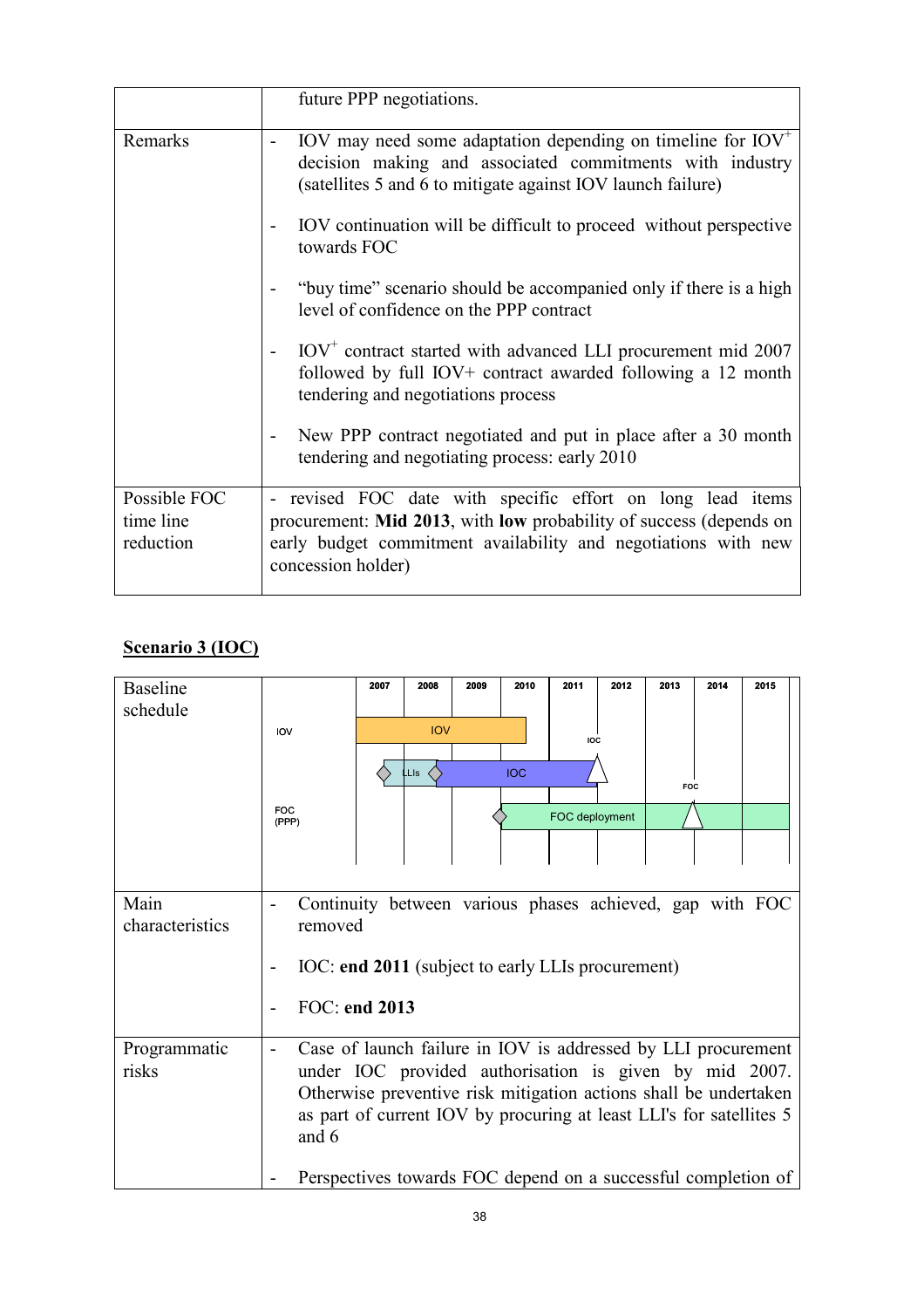|                                        | future PPP negotiations.                                                                                                                                                                                                                           |
|----------------------------------------|----------------------------------------------------------------------------------------------------------------------------------------------------------------------------------------------------------------------------------------------------|
| Remarks                                | IOV may need some adaptation depending on timeline for IOC<br>-<br>decision making and associated commitments with industry<br>(satellities 5 and 6 to mitigate against IOV launch failure)                                                        |
|                                        | IOC advanced LLI's committed by mid 2007 based on current<br>supply chain, followed by full IOC contract awarded following a<br>12 month tendering and negotiations process: mid 2008                                                              |
|                                        | New PPP contract negotiated and put in place after a 30 month<br>-<br>tendering and negotiating process: early 2010                                                                                                                                |
| Possible FOC<br>time line<br>reduction | revised FOC date with specific effort on long lead items<br>$\overline{\phantom{0}}$<br>procurement: end 2012, with low probability of success (depends on<br>early budget commitment availability and negotiations with new<br>concession holder) |

# Scenario 4 (FOC)

| <b>Baseline</b><br>schedule | IOV<br>(PPP)                                                                                                                                                                                                                                                               | 2007 | 2008<br><b>IOV</b> | 2009 | 2010<br><b>FOC</b> | 2011<br><b>PPP</b> | 2012<br>FOC<br><b>IOC</b> | 2013 | 2014 | 2015 |  |
|-----------------------------|----------------------------------------------------------------------------------------------------------------------------------------------------------------------------------------------------------------------------------------------------------------------------|------|--------------------|------|--------------------|--------------------|---------------------------|------|------|------|--|
| Main<br>characteristics     | Continuity between various phases achieved<br>(IOC: end 2011)<br>FOC: end 2012                                                                                                                                                                                             |      |                    |      |                    |                    |                           |      |      |      |  |
| Programmatic<br>risks       | Case of launch failure in IOV is addressed by LLI procurement<br>under FOC provided authorisation is given by mid 2007.<br>Otherwise preventive risk mitigation actions shall be undertaken<br>as part of current IOV by procuring at least LLIs for satellites 5<br>and 6 |      |                    |      |                    |                    |                           |      |      |      |  |
| Remarks                     | IOV may need some adaptation depending on timeline for FOC<br>decision making and associated commitments with industry<br>(satellites 5 and 6 to mitigate against IOV launch failure)<br>FOC contract awarded following a 12 month tendering and<br>negotiations process   |      |                    |      |                    |                    |                           |      |      |      |  |
|                             | New PPP contract finalised after a 30 month tendering and                                                                                                                                                                                                                  |      |                    |      |                    |                    |                           |      |      |      |  |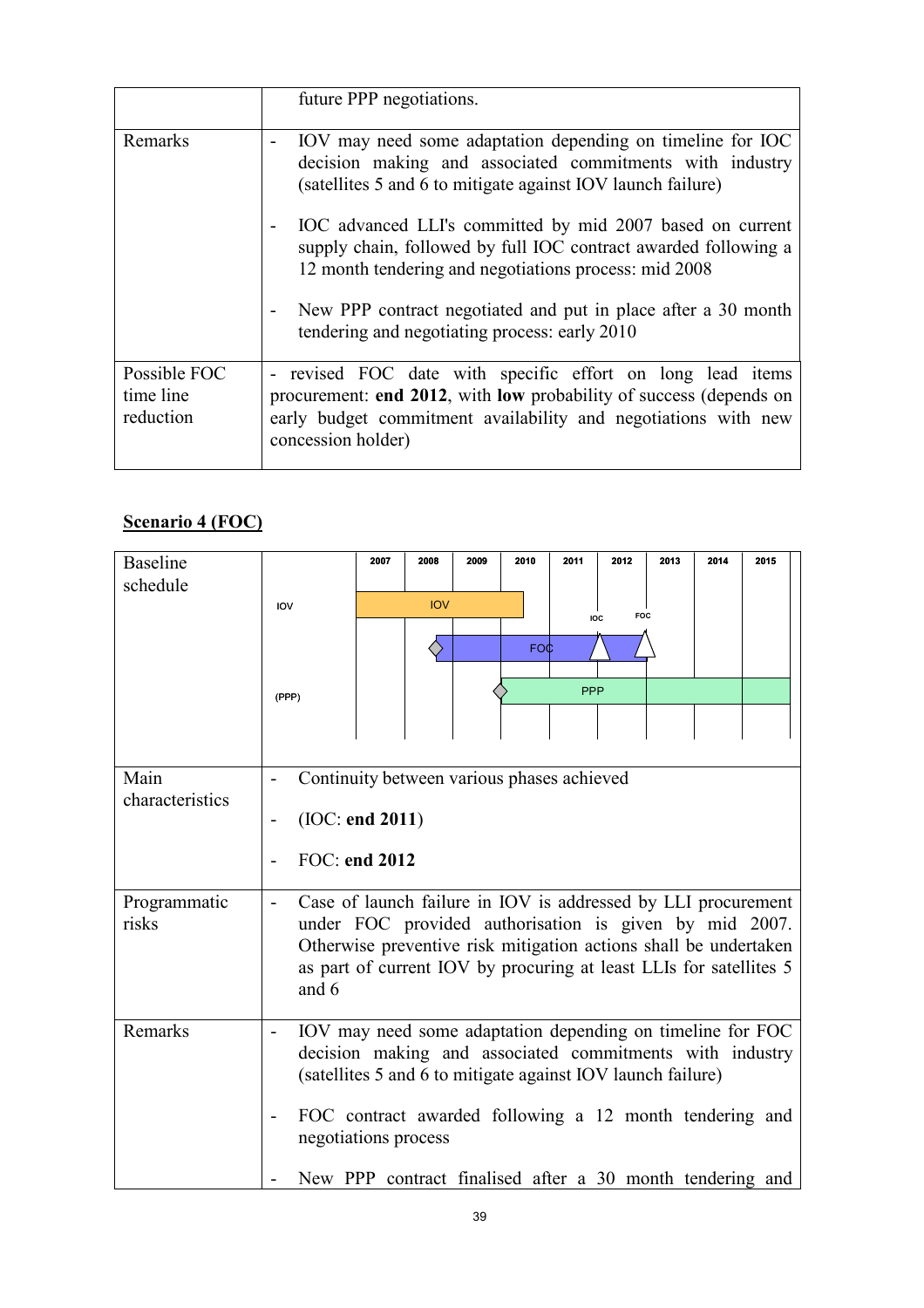| negotiating process: early 2010         |
|-----------------------------------------|
| FOC does not depend on the PPP contract |

# Scenario 5 (re-bidding)

| Baseline schedule | June 07-March 08: tendering preparation                                                                                                                                               |
|-------------------|---------------------------------------------------------------------------------------------------------------------------------------------------------------------------------------|
|                   | Sept 2011: PPP contract for the full project                                                                                                                                          |
|                   | FOC: Sept 2017 (most likely)                                                                                                                                                          |
| Main              | Unclear until scenario is validated by actual offers                                                                                                                                  |
| characteristics   |                                                                                                                                                                                       |
|                   |                                                                                                                                                                                       |
|                   |                                                                                                                                                                                       |
| Programmatic      | Uncertain schedule of the overall deployment (the reasons                                                                                                                             |
| risks             | leading to the delay of FOC remain unchanged)                                                                                                                                         |
|                   |                                                                                                                                                                                       |
|                   | impact on the current IOV programme which has to be properly<br>closed down and put on hold until the re-bidding process is<br>complete and the IOV-FOC concession scheme is in place |
| Remarks           |                                                                                                                                                                                       |
|                   |                                                                                                                                                                                       |

# Scenario 6 (Stop Galileo, EGNOS only)

The schedule aspect of the Galileo programme is rather straightforward. The refocusing on EGNOS will induce additional effort on defining the next phases (modernisation) of EGNOS.

# 8.2.2. EGNOS integration

It is now clear that the EGNOS integration is not any more compatible with the current Galileo concession schedule. EGNOS will enter in the operational phase in March 2008, at a date when it is impossible to have the Galileo concession mature enough for a proper handover (this handover should have duration of 6 months minimum).

However, beyond this incompatibility in terms of schedule leading to the necessary decoupling of EGNOS and Galileo, scenario 4 seems more appropriate because the nature of the tasks assigned to the concession holder are essentially the same for EGNOS and Galileo (services, operations, replenishment of an infrastructure). It allows an early involvement of the future Galileo concession holder with its initial activities being focused on the early introduction of satellite navigation services based on EGNOS. This opens the way for the selection of a concession holder (or to a set of application specific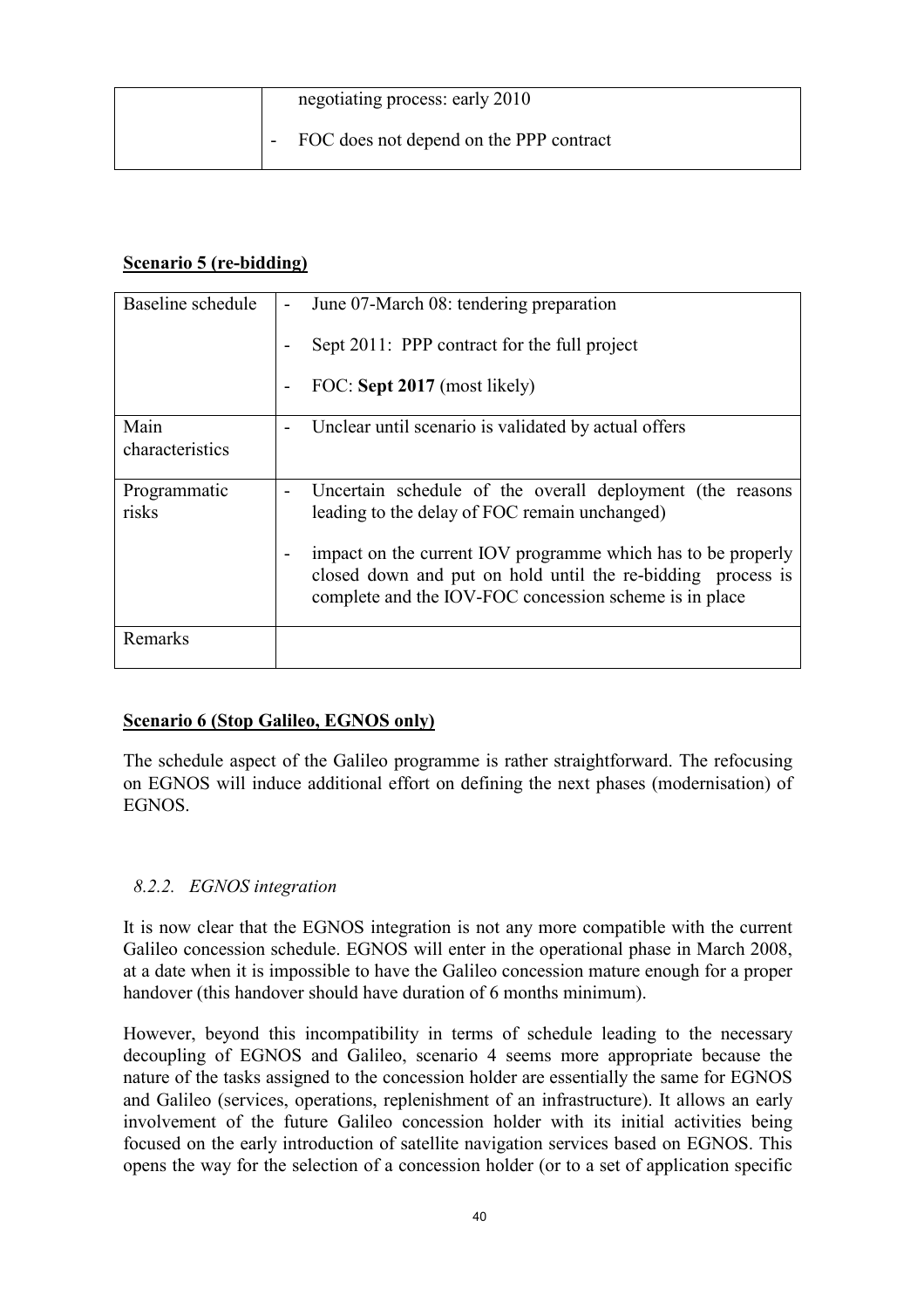concession holders) fully motivated and skilled for the service provision, and having demonstrated its motivation on EGNOS.

# 8.2.3. Technical baseline stability

In scenarios 1 and 2, the fact that the final (FOC) configuration remains in the hands of an entity different from the one being in charge of the initial (IOV) development, is a major source of technical instability as the final user not being in a position to really interact with the IOV.

In scenarios 3 and 4, the deployment is to a significant extent or completely managed by the public sector and therefore the programme technical baseline is at least kept under a single authority's responsibility during the development and deployment phases, namely ESA under authority of the EU.

In scenario 5, the final user and operator is theoretically in a position to merge IOV and FOC into one single baseline. However, the sudden interruption of the on-going IOV technical work and the long delay (several years) to resume with a combined IOV-FOC scenario will inevitably induce a large technical discontinuity, reassessment of services and mission objectives, and a loss of IOV investment so far.

In any case for the first four scenarios a process enabling a close interaction between the public sector and the future concession holder has to be put in place.

# 8.2.4. Impact on the IOV phase

The current scenario has a very negative impact on IOV. On the one hand the lack of clear perspective towards FOC de-motivates industry to complete IOV on time. On the other hand this scenario generates a high risk of technical instability and a "technical gap" between IOV and FOC. This puts in question the validity of the IOV investment in the context of the overall programme. Scenario 2 alleviates slightly these problems for a limited period of time with a high risk that the same situation occurs in one year from now. In the absence of a clear perspective for the FOC, in both scenarios it is doubtful that the ESA Member States would accept to finance the associated additional activities needed in the IOV.

Scenarios 3 and 4, where the IOC or the FOC is under public sector responsibility, may introduce some very positive effects for the IOV. The expectations related to the future deployment activities may improve the motivation of the industry to complete the IOV in reasonable time and within costs. In both scenarios, the political decision to embark on a complete or almost complete deployment under a public procurement scheme should clear up the future and provide the impetus which is currently missing. The re-definition of the concession scheme along the lines of operations and/or service provision would focus space industry on the IOC/FOC procurement and produce positive effects on the IOV. In these scenarios, IOV is de facto integrated into an overall deployment plan. The transition from the current IOV set up into the overall IOV-IOC/FOC scheme has to be carefully handled in order not to jeopardize the completion of the infrastructure under development within IOV. Introducing elements of robust and fair competition and double sourcing are required for the long-term flexibility and robustness of the programme.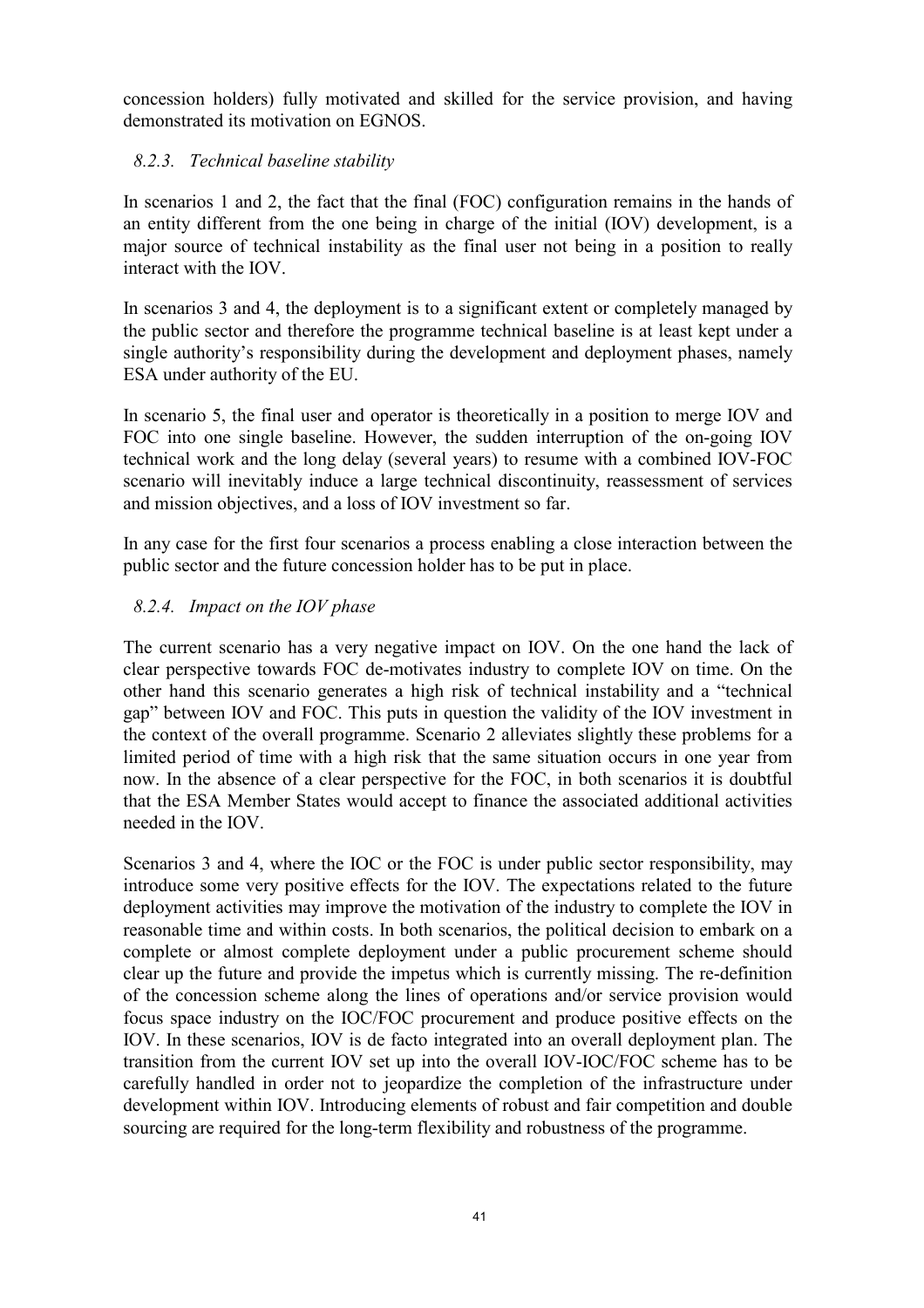From a cost perspective, although the IOV Phase is controlled by a firm fixed price contract and a clear set of technical requirements, the IOV schedule and cost at completion is in reality affected by the perspective of the various FOC scenarios. The two first scenarios are bound to produce a negative effect on IOV, while scenarios 3 and 4 produce the reverse positive effect. The main difference comes from the fact that a clear FOC baseline (technically frozen and firmly planned) should motivate the industry to perform well and deliver the IOV elements, especially those suppliers potentially to face competition about future work. In the present scenario where the future is uncertain, a delay in delivering the IOV elements is not considered as a very critical issue by industry.

In scenario 5, IOV is put on hold until a complete revised scheme is established. The potential cancellation of the on-going IOV contract and the merging of IOV and FOC in one single contractual framework begs the question of the costs (new industrial structure, potential cancellation costs of the IOV contract etc…) and leads to a serious loss of IOV investment.

# 8.2.5. Hand-over of the publicly procured parts to the respective PPP´s

In the current scenario, the concession candidate claims that the design risks remaining at the end of the IOV are too high for it to commit today or in the short term on the cost for the whole duration of the programme. These design risks are very often a source of confusion, and it should be recalled that the IOV phase is essentially a design risk mitigation action. For the purpose of comparison, the design risks are defined as the remaining design elements and performance parameters that cannot be verified and validated at IOV.

Scenario 2 does not significantly improve the situation, since the limited number of additional satellites does not allow for a complete verification of the system and services performances. The only advantage of this scenario is that the delay introduced in the concession makes it possible for the concession holder to get the results of the critical design review at segment and system levels before being required to commit its funds to the PPP contract. On the contrary, the IOC deployment scenario 3 (largely) and the FOC deployment scenario 4 (completely) offer a demonstration of the system and services performances. The residual "design risk" to be handed over to the PPP will reside in the limitations associated with the lifetime of certain elements of the system.

However, scenario 4 has a key difference compared to the IOC deployment scenario in the fact that the future concession holder will not get the responsibility to launch additional satellites other than those for maintenance and replenishment purposes. This simplifies significantly the hand-over challenge of this scenario compared to the others.

The hand-over phase will also imply a technical learning phase of the concession holder, where ESA and concession holder teams will work together in order to allow a seamless transfer of competencies and responsibilities. This extended learning phase is a key element allowing both the public and the private sector to better understand and assess the design risks.

As we have seen previously, the current scenario does not provide sufficient time for this staggered involvement of the concession holder, while the extended duration of the public procurement phase in the scenarios with continued public sector procurement makes this phase possible.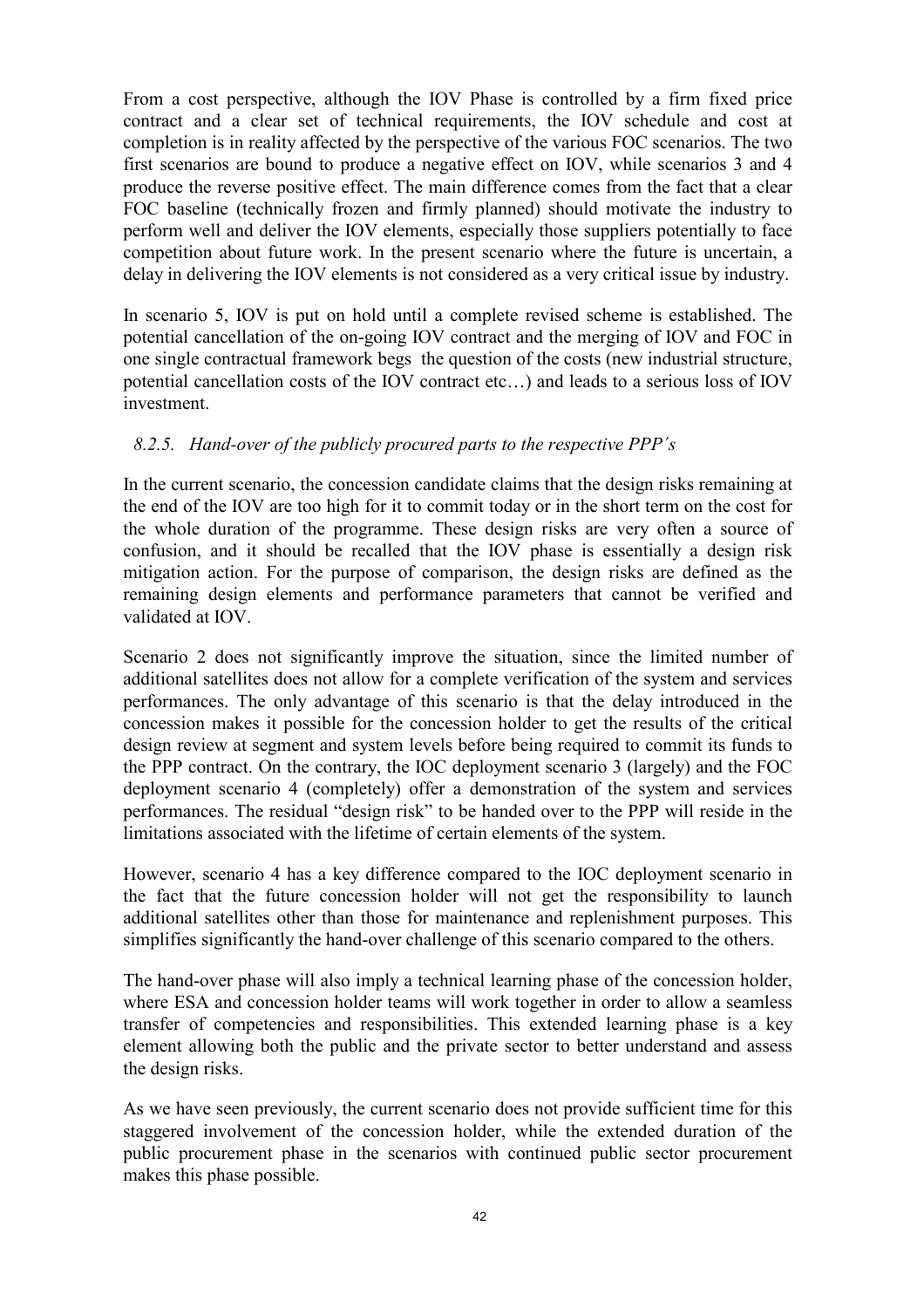#### 8.3. Financial comparison of the scenarios

In terms of judging the financial implications of these scenarios, the financial modelling is based on early assumptions and extrapolation of crucial data and the results need therefore to be viewed as approximate and for comparison purposes. The definitive results will depend on the terms of the respective contracts. The results are shown below and are for comparison purposes only. The figures are without prejudice to the results of any negotiations and eventually chosen modalities, including in particular the length of the PPP concession.

| Scenario                                                                    | Total number<br>of satellites<br>under public<br>procurement |                                                                                                                                                         | Public sector support <sup>2</sup>                                                                 | Total required<br>public sector<br>budget<br>commitment <sup>6</sup>                                                                                                                                                                                                                            | Start of full<br>operations <sup>8</sup> |          |
|-----------------------------------------------------------------------------|--------------------------------------------------------------|---------------------------------------------------------------------------------------------------------------------------------------------------------|----------------------------------------------------------------------------------------------------|-------------------------------------------------------------------------------------------------------------------------------------------------------------------------------------------------------------------------------------------------------------------------------------------------|------------------------------------------|----------|
|                                                                             |                                                              | Requested<br>public sector<br>budget in<br>perspectives<br>$2007 - 2013^3$<br>(for satellites)<br>and<br>infrastructure<br>under public<br>procurement) | Fixed part <sup>4</sup> :<br>- operating cost<br>- maintenance<br>- replenishment<br>debt interest | <b>Availability Payments</b><br>(underpinning by public sector) for<br>the PPP<br>$($ until 2030 $)$<br>Variable part<br>(depending on<br>number of<br>satellites and<br>infrastructure<br>procured by<br>private sector) $5$ :<br>- debt principal<br>- debt interest<br>- return on<br>equity | 2007-2030                                |          |
|                                                                             |                                                              | Nominal                                                                                                                                                 | Nominal                                                                                            | Nominal                                                                                                                                                                                                                                                                                         | Nominal                                  |          |
| Continue present<br>scheme, and add<br>mitigation actions <sup>1</sup>      | $4 + 4$                                                      | 2.4                                                                                                                                                     | 5.3                                                                                                | $3 - 4$                                                                                                                                                                                                                                                                                         | $11 - 12$                                | Mid-2014 |
| Re-inforce the actual<br>scheme                                             | 12                                                           | 2.5                                                                                                                                                     | 5.3<br>$3 - 4$                                                                                     |                                                                                                                                                                                                                                                                                                 | $11 - 12$                                | Mid-2014 |
| Build an initial<br>18<br>operational capability<br>(IOC) followed by a PPP |                                                              | 3.0                                                                                                                                                     | 5.3<br>$2 - 3$                                                                                     |                                                                                                                                                                                                                                                                                                 | $10 - 11$                                | End-2013 |
| Build the full, first<br>30<br>constellation (FOC)<br>followed by a PPP     |                                                              | 3.4                                                                                                                                                     | 5.3                                                                                                | $0.5 - 1$                                                                                                                                                                                                                                                                                       | $9 - 10$                                 | End-2012 |
| Full programme re-<br>$\boldsymbol{0}$<br>bidding                           |                                                              | 0.9                                                                                                                                                     | 5.3<br>$6 - 7$                                                                                     |                                                                                                                                                                                                                                                                                                 | $12 - 13$                                | End 2017 |

1 According to the latest programmatic analysis carried out by the European Space Agency, the accumulated delays imply risk mitigation activities and the construction of four additional satellites to ensure the continuity of the industrial production line between the in orbit validation phase and the first activities of the deployment phase. Moreover, it also implies the need to protect the in orbit validation phase against potential launch failure. This was initially covered by the first satellites of the deployment phase.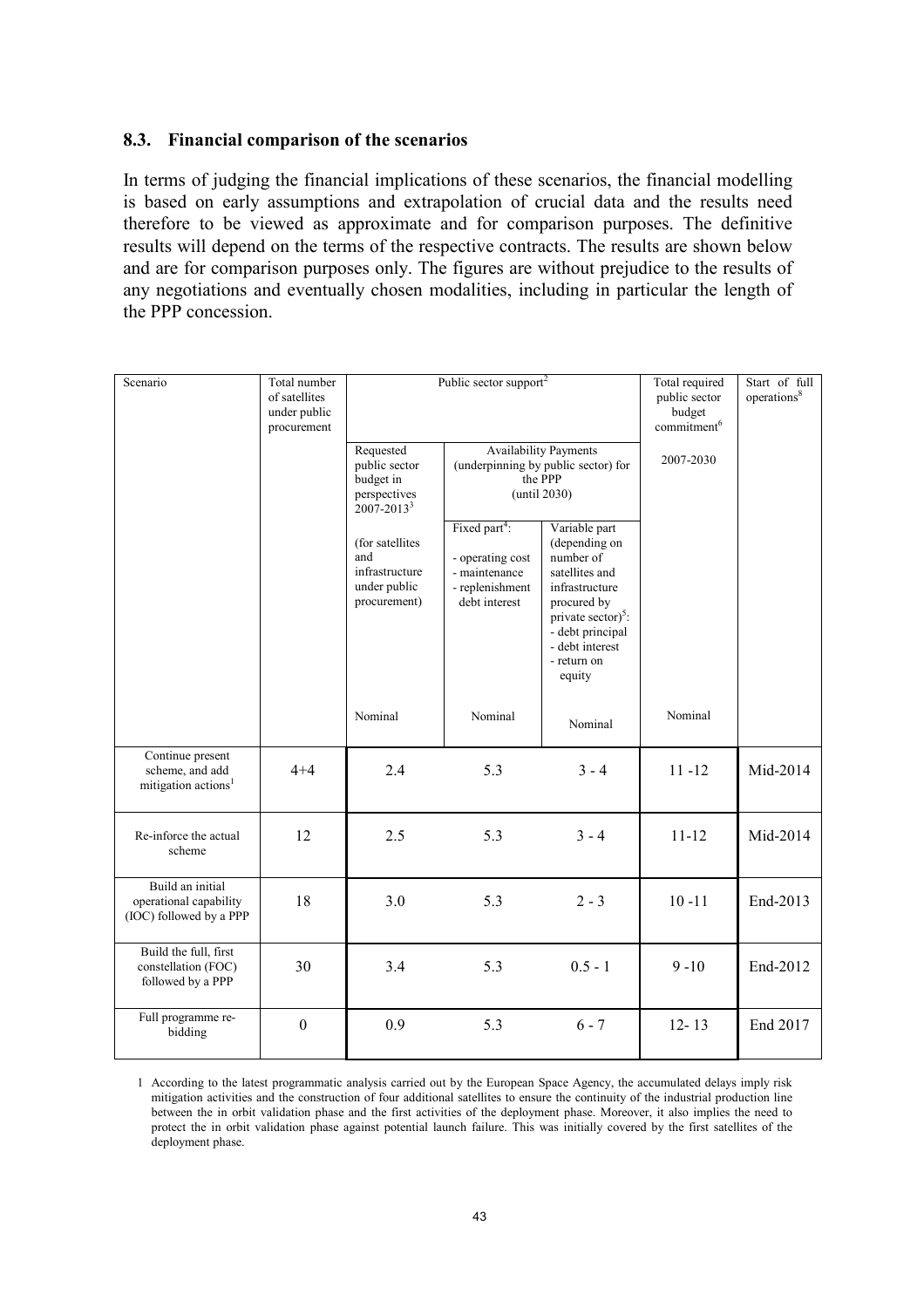- 2 In the Galileo PPP model, the public sector contributes with grants for the deployment of the infrastructure and with availability payments to underpin the exploitation of the system. The private sector contributes with equity and debt. Both agree on a sharing of risks commensurate with the contributions.
- 3 The figures include the part of Galileo procurement costs for the public sector, the EGNOS exploitation costs, and the IOV cost overruns. Estimates are based on ESA costing data, validated by existing contracts and the ESA procurement database, and cross-checked against all the submitted bids during the entire concession negotiation phase.
- 4 The fixed part of the availability payment covers operations, maintenance, and interest of the replenishment debt. This is the same for all scenarios as it concerns the operations and maintenance of the entire constellation and its replenishment. Data is based on cost estimates from the technical and economical studies carried out during the definition phase by ESA and the Commission (GALA, PwC, Comparative System Studies) and cross-checked against all the submitted bids during the entire concession negotiation phase.
- 5 The variable part of the availability payment covers the debt service (debt principal, interests, fees, etc) and return on equity injected. This is dependent on the debt and equity that is linked to the size of the procurement that the private sector needs to undertake, and the agreed gearing between equity and debt. The figures shown in the table are indicative and based on the current negotiations and experiences from similar PPP projects.
- 6 The public sector budget commitment concerns the overall direct costs for the public sector by adding procurement costs (see 3) and availability payments (see 4 and 5). This covers market risk. Termination clauses will be included in the PPP contract which will be triggered if and when the real revenues decrease below pre-defined thresholds. Indirect risks (design, completion, performance, cost overrun, termination, liabilities) that the public sector may accept to retain as its responsibility are not covered by this budget commitment. These risks need to be dealt with, if and when they materialise.
- 7 Start of full operations is important with regard to the arrival of competing systems. The earlier the starting date of full operations for all services and markets, the higher the market share for Galileo is expected to be.

The assessment of the various scenarios presented in the first column has been performed on the basis of a set of parameters, assumptions and hypothesis.

Constellation: the total number of satellites required for the full Galileo constellation is 30, a part of which is procured by the public sector and the remaining part by the private sector under the PPP. The second column represents the total number of satellites under public procurement. It therefore corresponds to the total number of satellites financed, developed, built and launched by the public sector. The figures shown include the 4 satellites of the actual In-Orbit Validation phase.

Concession period: in all scenarios of the financial model, the end date of the concession is fixed in 2030.

Costing data: The costing figures are based on European Space Agency models, as validated by existing contracts and ESA procurement database. The delta cost with respect to the actual IOV baseline for the various scenarios are:

- 8 satellites: 1.1 B€
- 18 satellites: 2.1 B $\epsilon$
- $-30$  satellites: 2.9 B $\epsilon$

Inefficiencies: figures include an "inefficiency" factor in case of public procurement.

Revenue profile: the revenue profile is extracted from the financial model in the offer of the Merged Consortium. This model has been validated through an independent assessment of a Consultancy Company for the Galileo Joint Undertaking in 2006. The base-case cumulative value of all revenue sources during the whole concession period is estimated at 10 B€. The revenue profiles are identical in all scenarios. Net figures do account for the sharing of revenues between the public sector and the private sector. Time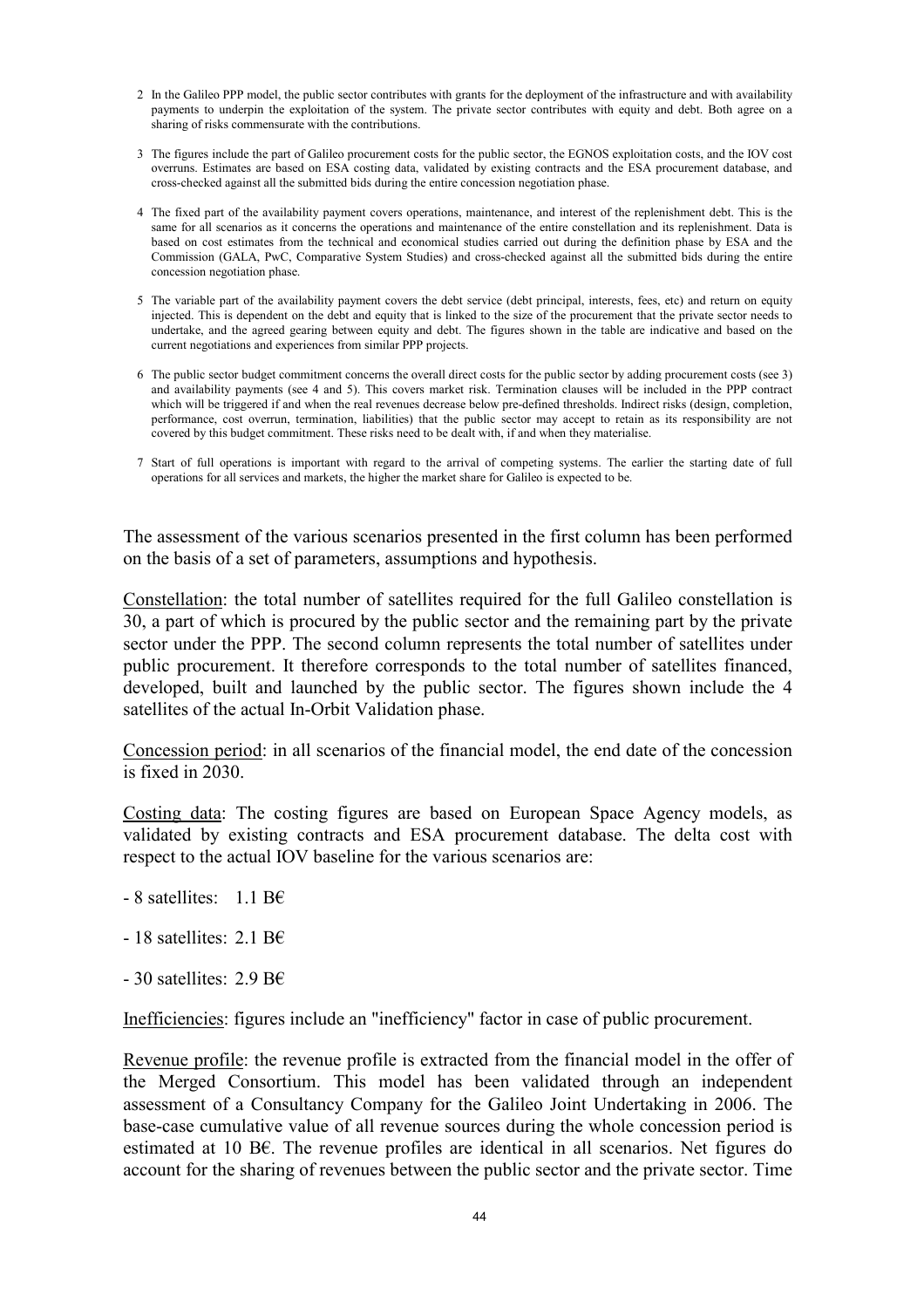adjustment with respect to the final operational capability (FOC) date is implemented by sliding the revenue profile accordingly. However, the estimate of revenues should be considered with caution as the commercial risk remains high. In this respect, it has to be highlighted that the arrival of GPS-III on the market in 2018 with some equivalent services free-of-charge could not be modelled. In order to take this uncertainty into account, a calculation has been made of the total public sector commitment if commercial revenues were zero. This provides an upward boundary to the net costs for the public sector.

Total public sector commitment: this figure is the addition of the investment of the public sector for the deployment of the infrastructure (in the form of grants) and the availability payments (AP) for the exploitation of the system. It somehow gives an indication of the maximum public sector commitment in case that no revenue would materialise at all.

The grant includes, where appropriate, the direct community contribution to the deployment of the infrastructure (channelled through the European Space Agency as procurement agent) and/or the contribution to the private sector to support its effort in building up the remainder of the full infrastructure.

- The availability payments cover:
	- operating costs,
	- debt service (principal, interest, fees, etc.),
	- return on base case equity injected by the private sector over the PPP contract period,
	- cost of the replenishment debt (interests).

It is noted that termination clauses will be included in the concession contract which will be triggered if and when the revenue profile decreases below pre-defined thresholds.

The figures are here expressed in nominal values, i.e. in current values, not discounted.

Requested public sector budget in the frame 2007-2013: this figure represents:

- the grant during that period which includes, where appropriate, the direct community contribution to the deployment of the infrastructure (channelled through the European Space Agency as procurement agent),
- and/or the contribution to the private sector to support its effort in building up the remainder of the full infrastructure,
- the cost of EGNOS operations and maintenance,
- the over cost of the IOV phase IOV over cost. It is noted that in the IOC scenario, part of the over cost is absorbed in the public procurement of the system and in the FOC scenario, the whole over cost is absorbed in the public procurement.

It is noted that the effect of the cost of public resources is not modelled in the financial calculations. Even if public resources are provided in the form of grants, economically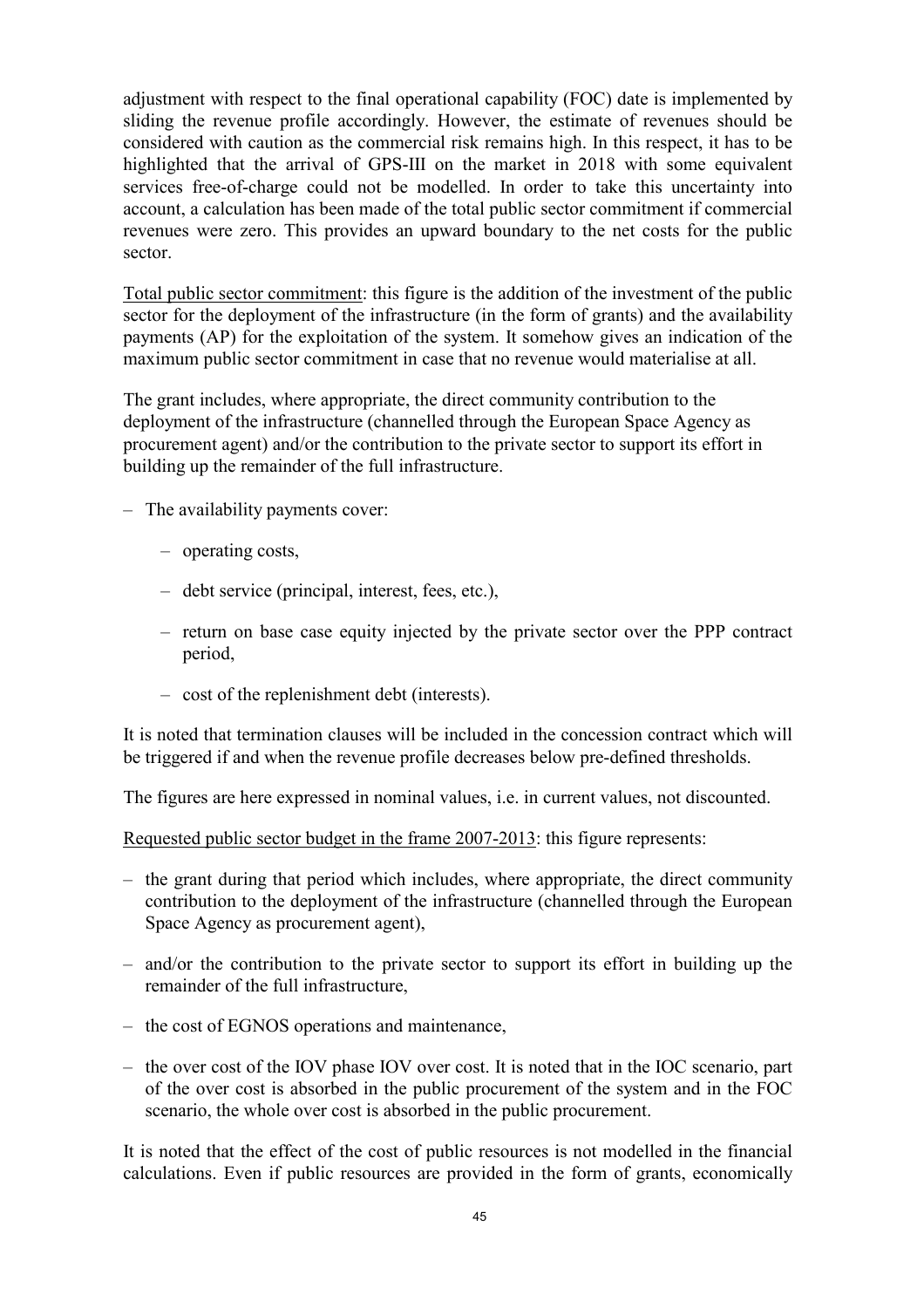these grants have not a zero cost, since ultimately they will require public borrowing (in the range of 4%). However, as this applies to all scenarios, it affects only the difference between 3.4 B€ and 2.4 B€ (i.e. on 1 B€). In this context, the outcome is marginal and covered within the range of the total required public sector commitment over the whole period.

Start of full operations: this indicates the moment at which the infrastructure becomes fully operational, allowing provision of all Galileo services for all targeted users and provides full confidence of design robustness. It is also described as the "final operational capability" (FOC).

Return on Equity: in order to finance its part, the private sector raises some senior debt and injects a certain amount of equity. The amount of equity is commensurate to the total investment the private sector is required to do in the PPP. The equity is rewarded according to the level of risk it takes. It is also noted that both the level of equity and the level of equity return are adjusted to reflect the risk sharing achievable in the scenarios.

Replenishment: in all scenarios, the replenishment capital expenditure is assumed to be financed by raising additional debt within the PPP. The financial costs (interests) of this replenishment debt are covered under the availability payments. The amount of the outstanding replenishment debt is therefore not included in the total public sector contribution figures computed for all scenarios. At the end of the concession period, the PPP hands back to public sector a fully functioning constellation, together with the replenishment debt. This long term approach is consistent with the fact that the infrastructure will be re-introduced into a new concession at that stage.

In light of the evaluation of the various scenarios, the procurement by the public sector of the full constellation is the most advantageous. Effectively, as the trend shows in the table, the more the private sector is requested to provide financing for the infrastructure, the higher the part of the availability payment that underpins debt, debt interest and the return on equity.

This needs to be off-set against the risks that are retained under the various scenarios. Normally, the higher levels of underpinning of the public sector are compensated by a transfer of risk to the private sector. However, as the current concession negotiations have shown, this risk transfer is currently not negotiable at reasonable conditions for the public sector and, in effect, in all scenarios the public sector retains most of these risks. As a result, the effect of underpinning of debt, debt interest, and return on equity plays a major role in the overall value-for-money assessment.

The assumption has been of a baseline revenue return over the period 2007-2030 of a total of 10 B€. However, most of this will be available towards the end of the period. Therefore the total costs for the public sector are not a simple subtraction of revenues from the total nominal costs but is it necessary to calculate a so-called Net Present Value (at a discount rate of 6%) of the total public sector costs. It is the standard method for the financial appraisal of long-term projects. The result is presented in the table below.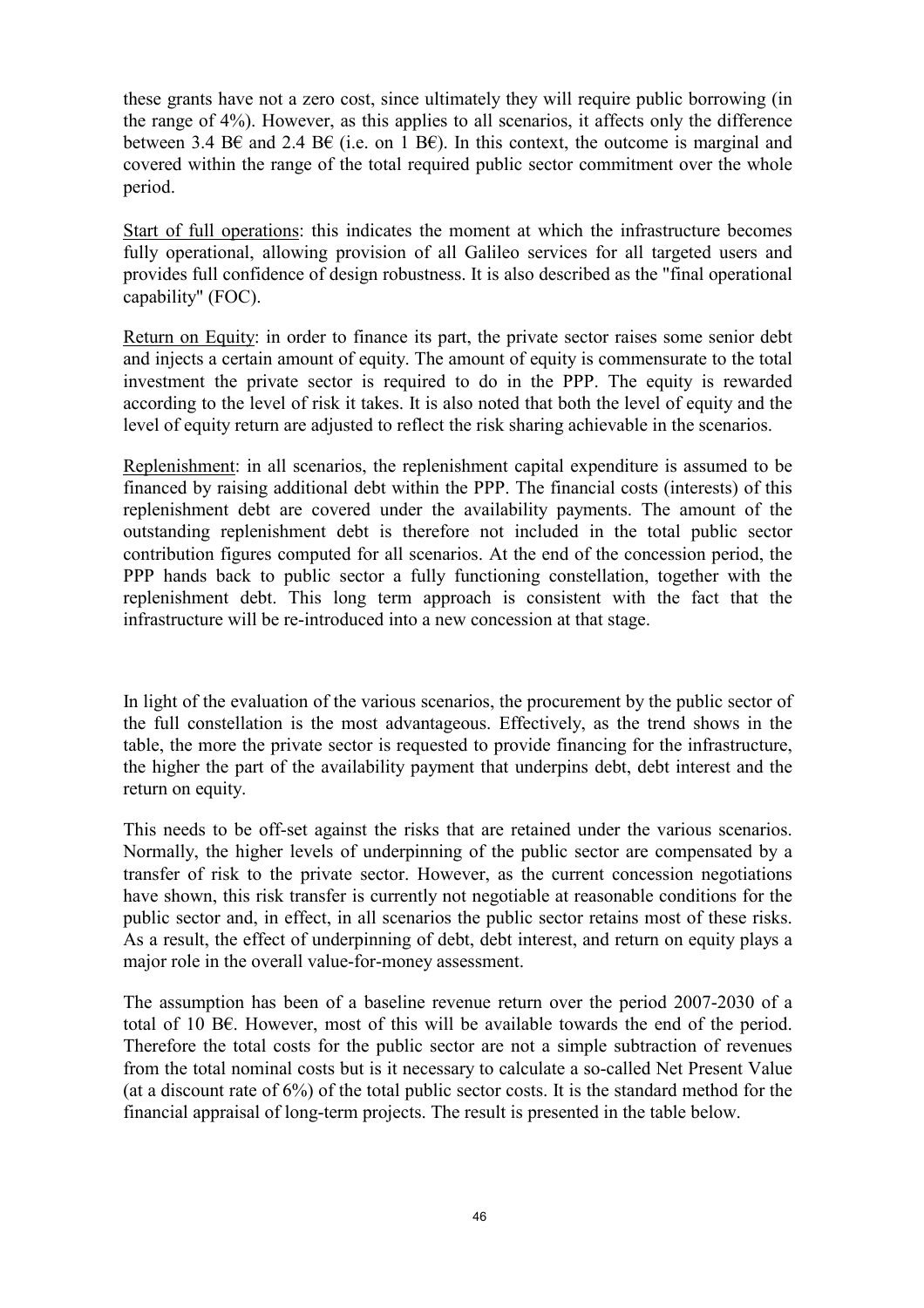| Scenario                                                           | <b>Total Public Sector Costs</b><br><b>NPV</b> |
|--------------------------------------------------------------------|------------------------------------------------|
| Continue present scheme, and add<br>mitigation actions             | $\sim$ 1.8                                     |
| Re-inforce the actual scheme                                       | $\sim$ 2.0                                     |
| Build an initial operational<br>capability (IOC) followed by a PPP | $\sim$ 2 2                                     |
| Build the full, first constellation<br>(FOC)<br>followed by a PPP  | $\sim$ 1.0                                     |
| Full programme re-bidding                                          | $\sim$ 1.8                                     |

The public sector contribution expressed in Net Present Value, which takes account of the sharing of revenues between the public and the private sectors, is most advantageous in the FOC scenario with a value of around 1.0 B€. In return however, a larger investment is necessary in the Financial Framework 2007-2013.

### 8.4. Risk assessment of the scenarios

The assessment of the potential risk transfer among the different scenario is complicated because each option has a different risk profile and consequently a different cost envelop (risk pricing) which is difficult to estimate a priori.

Moreover, a comparative analysis has unavoidably a subjective appreciation of the different potential scenario and in particular on the results which might be achieved through the negotiation process.

The underlying assumption as concerns risk transfer assessment has been that the valuefor-money principle is respected, that is to say that risk should be retained by the party best capable of managing it. Of course, a risk transfer comes at a price and this is reflected in the value-for-money assessment.

The analysis has been carried out in qualitative terms, on the basis of the following subcriteria:

(1) Completion risk:

An effective risk transfer is strictly related to the design risk transfer. Risk transfer to the private sector is decreasing with the involvement of the Public Sector in the deployment phase.

(2) Design risk: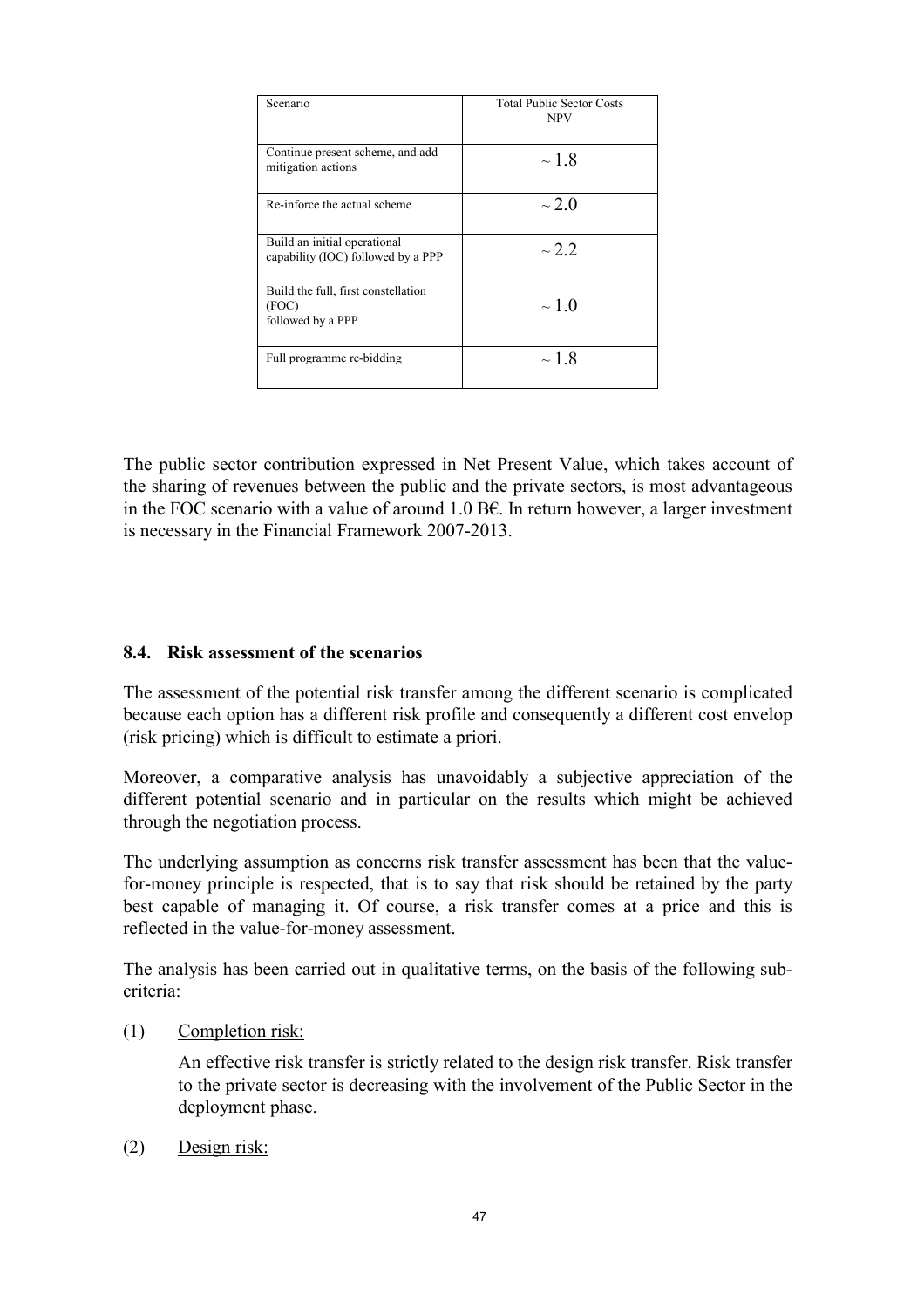With the progress of the development phase, the design risk is reduced. Thus the more the constellation is deployed at the handover to the private sector, the more the risks are mitigated (and taken by the public sector), the more confidence the private sector has in the system and less residual risk there is. Consequently, the degree of risk transfer depends on one side on system development/deployment and on the other side on the private sector degree of involvement in the development/deployment phases. At the same time, the more involvement of the public sector, less design risks are to be transferred to the private sector.

## (3) Market risk

There are two aspects to be taken into account:

- the point in time when the contractual commitment has to be taken vis-à-vis the market entry.
- the possibility to modify the design in order to better respond to user requirements.

# (4) Cost control (cost overrun risk)

The more (sooner) the private sector is involved and the cost overrun risk is transferred to the private sector side, the better the costs are controlled. Experience has shown that the public sector is rather inefficient in controlling costs. Cost control over the operational phase is the same for all the analysed scenarios.

## (5) Termination Risk

Concerns the potential costs that the public sector faces in cases that the contracts will be terminated for either authority or contractor default.

In the absence of a party other than the public sector, able to take responsibilities on risks, the assessment is based on the ability of the responsible actors to accept and manage the risks in each scenario.

# Scenario 1

The current status of the negotiations has shown the unwillingness of the private sector to undertake design risk. This does not mean that it is impossible to transfer design risk under this scenario. However it means that such a risk transfer is likely to come at very high prices and to represent poor value for money for the public sector. In addition, the amount of market risk which the private sector is ready to undertake under this scenario is very limited.

| Completion risk     | This risk is well transferred to the Private Sector.                |
|---------------------|---------------------------------------------------------------------|
| Design risk         | The targeted amount of design risk transfer is significant. The     |
|                     | public sector ability to effectively transfer it has resulted to be |
|                     | very little in the negotiation so far.                              |
| Market risk         | The risk transfer is in this case limited.                          |
| Cost control        | This risk is reasonably transferred to the Private Sector.          |
| (cost overrun risk) |                                                                     |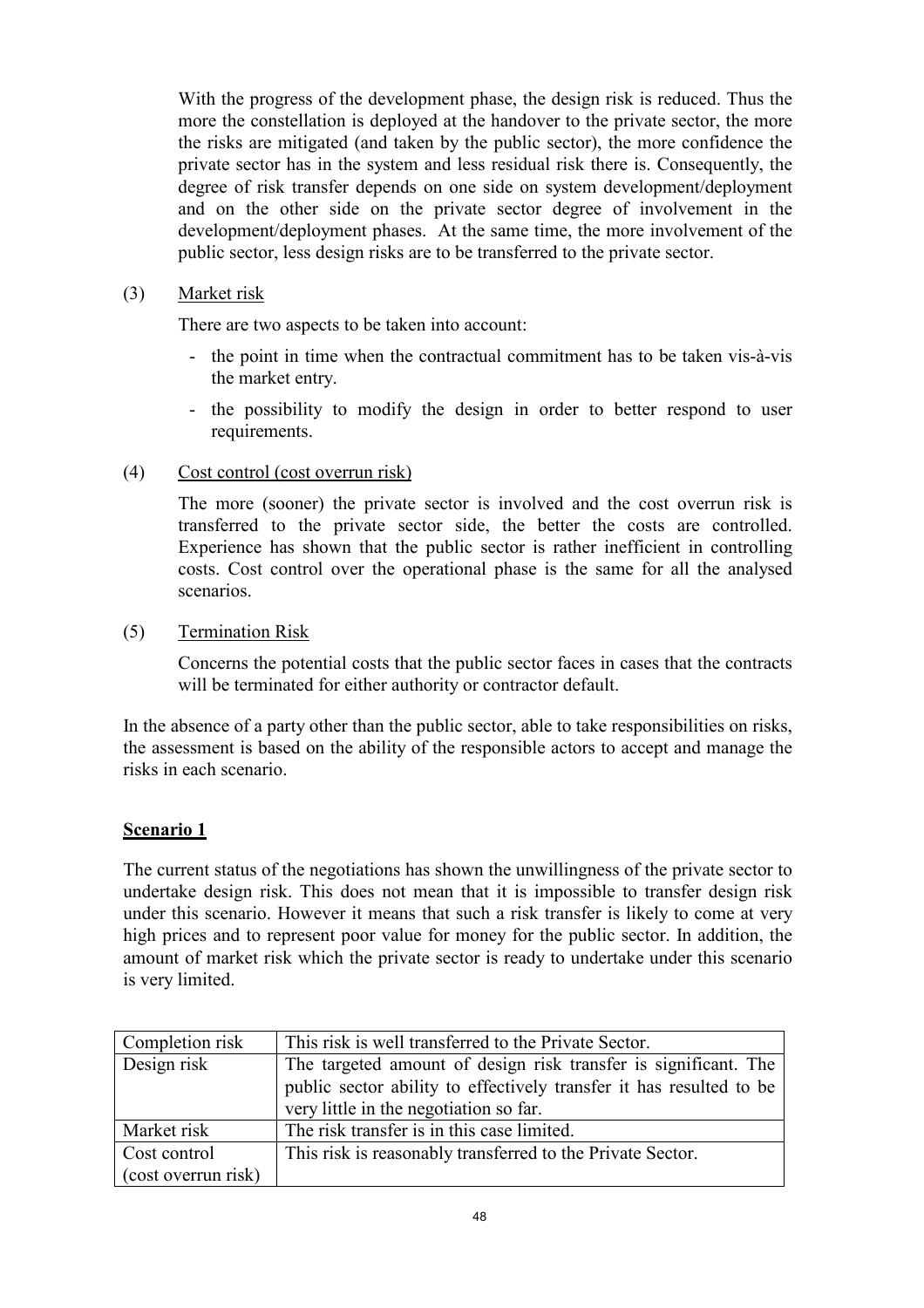## Overall value-for-money assessment: Very limited.

## Scenario 2

No substantial difference to scenario 1a. Due to the limited deployment by the public sector, the design risk for the completion and exploitation phase remains relatively high and may be difficult to transfer.

| Completion risk     | This risk is transferred to the private Sector.                    |
|---------------------|--------------------------------------------------------------------|
| Design risk         | The risk transfer is in this case very limited.                    |
| Market risk         | The risk transfer is in this case very limited.                    |
| Cost control        | This risk transfer is reasonably transferred to the Private Sector |
| (cost overrun risk) |                                                                    |
| Termination risk    | Contract cancellation has a high, negative impact for the Public   |
|                     | Sector                                                             |

### Overall value-for-money assessment: Very limited

### Scenario 3.

The substantial retention of design risk by the public sector in this scenario is not making major differences in terms of design risk allocation with respect to scenario 1 and 2 where actually the public sector ability to transfer it has demonstrated to be rather little unless a very high price is paid to the private sector. On the other hand the better knowledge of the market and the early operational capabilities of the system at the time of IOC should represent a sufficient incentive for operators bidding for the PPP contract under competitive environment to undertake market risk. For these reasons the value-formoney for the public sector is likely to be improved with respect to scenario 1.

| Completion risk     | This risk is substantially retained by the Public Sector.         |
|---------------------|-------------------------------------------------------------------|
| Design risk         | This risk is substantially retained by the Public Sector.         |
| Market risk         | Better prospect to transfer market risk as compared to scenario 1 |
| Cost control        | This risk is substantially retained by the Public Sector for what |
| (cost overrun risk) | concerns the deployment phase.                                    |
| Termination risk    | Better prospects compared to scenarios 1 and 2                    |

### Overall value-for-money assessment: Fair.

### Scenario 4

In relation to design risk transfer the same considerations made for scenario 3 are applicable. As far as market risk is concerned this scenario is likely to provide the best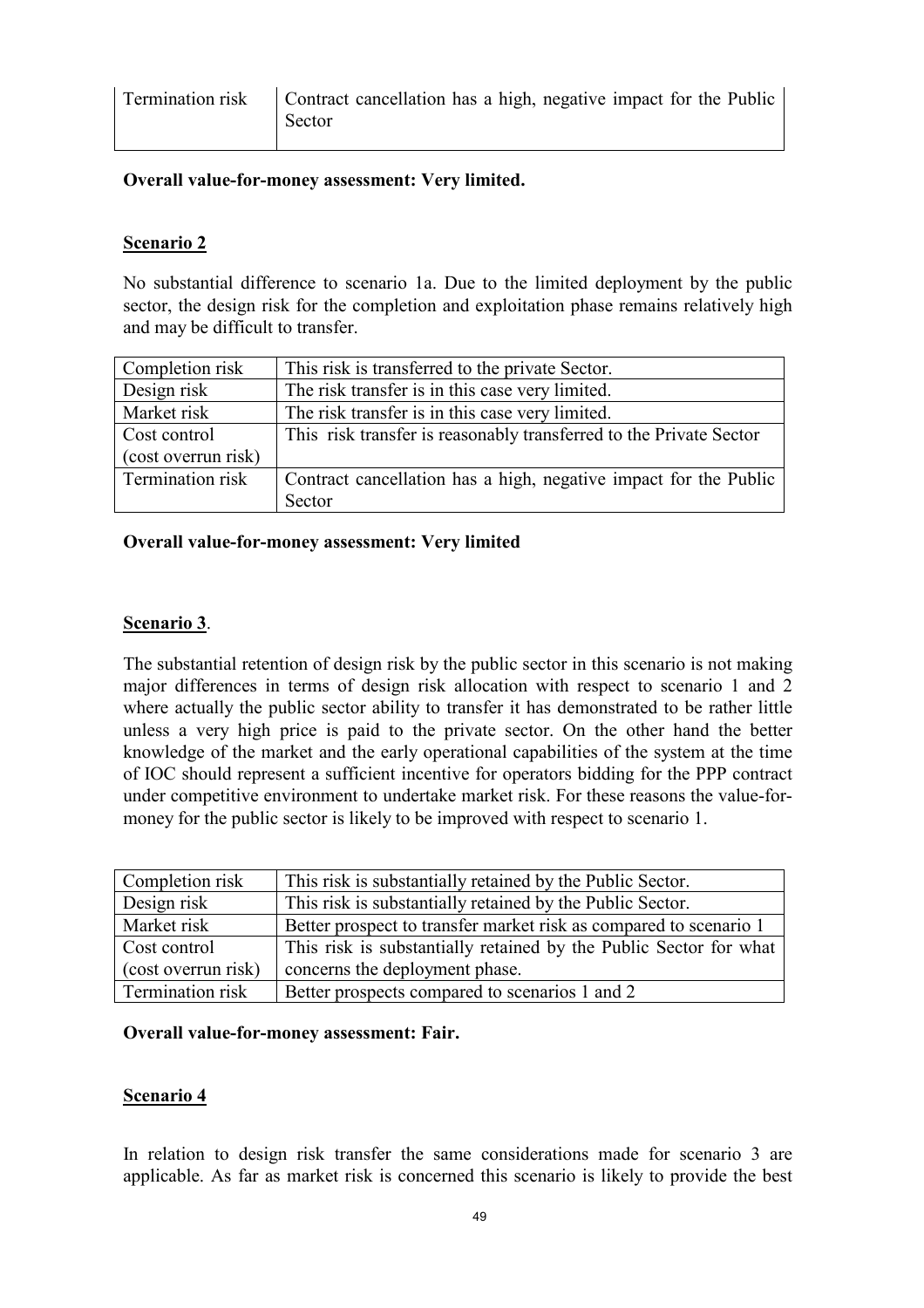possibilities to transfer market risk as compared to scenario 1, 2 and even of scenario 3 given that at FOC there will be full knowledge of the system performances and of the market situation. The competition between private sector contractors interested in delivering the Galileo services when the system deployment will be completed is likely to produce the best market risk allocation for the public sector transfer as compared to scenario 1, 2 and 3.

| Completion risk     | This risk is retained by the Public Sector.                        |  |  |  |  |
|---------------------|--------------------------------------------------------------------|--|--|--|--|
| Design risk         | This risk is retained by the Public Sector but the remainder       |  |  |  |  |
|                     | should be easily transferable in the PPP.                          |  |  |  |  |
| Market risk         | Better prospect to transfer market risk as compared to scenario 1, |  |  |  |  |
|                     | $2$ and $3$                                                        |  |  |  |  |
| Cost control        | This risk is substantially retained by the Public Sector for what  |  |  |  |  |
| (cost overrun risk) | concerns the deployment phase.                                     |  |  |  |  |
| Termination risk    | The impact of cancellation of the PPP has the lowest impact of     |  |  |  |  |
|                     | all scenarios                                                      |  |  |  |  |

## Overall value-for-money assessment: Good.

### Scenario 5

The main issue seems to be the uncertainty how the private sector would deal with the accomplishments of the current IOV phase. Either they would not retain much of the IOV design and then risk loosing many years in re-design and re-qualification, or they may choose to use substantial parts of the current IOV design but there is a high probability that they would not want to accept the design risk for those parts. As a result, although there is a possibility to transfer risk, the costs for such a transfer may be very high.

| Completion risk     | This risk is theoretically transferred to the Private Sector,    |  |  |  |  |  |  |
|---------------------|------------------------------------------------------------------|--|--|--|--|--|--|
|                     | however it has a high probability to come at a high cost.        |  |  |  |  |  |  |
| Design risk         | This risk is theoretically transferred to the Private Sector,    |  |  |  |  |  |  |
|                     | however it has a high probability to come at a high cost.        |  |  |  |  |  |  |
| Market risk         | The risk transfer is very limited.                               |  |  |  |  |  |  |
| Cost control        | This risk is theoretically transferred to the Private Sector,    |  |  |  |  |  |  |
| (cost overrun risk) | however it has a high probability to come at a high cost.        |  |  |  |  |  |  |
| Termination risk    | Contract cancellation has a high, negative impact for the Public |  |  |  |  |  |  |
|                     | Sector                                                           |  |  |  |  |  |  |

### Overall value-for-money assessment: Very limited

In summary, the overall value-for-money assessment shows that the combination of ability to transfer risks and the conditions at which this is likely to happen is fair for scenario 3 and good for scenario 4, while is only limited or very-limited for the other scenarios.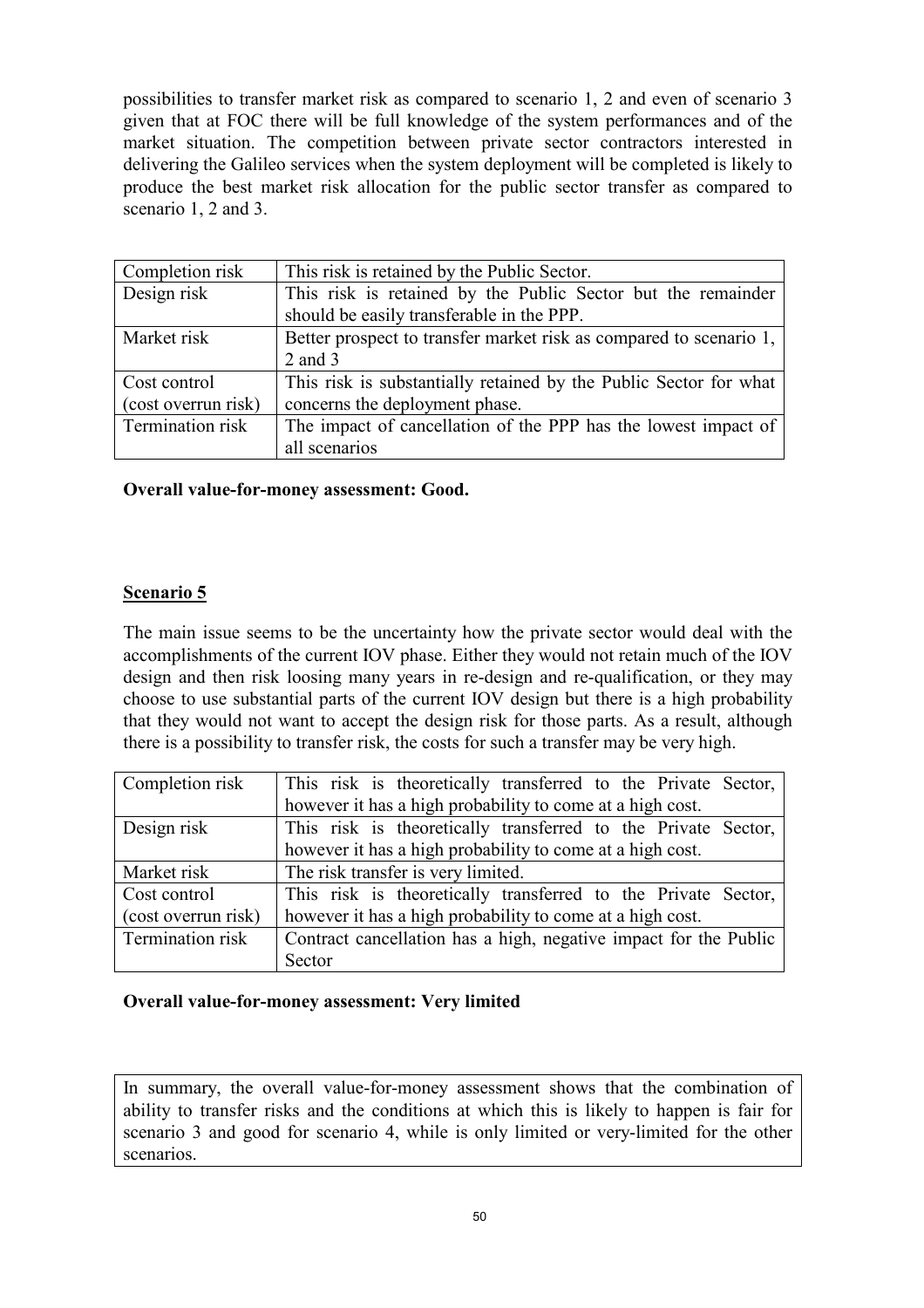## 8.5. Summary overview of the analysis of the implementation scenarios

grades '++', '+', '-', '--' are relative the current scenario; '0' means an equivalent situation to the current scenario

| <b>Criteria</b>                                          | <b>Scenario</b><br>1:<br><b>Current</b><br>with<br>risk<br>mitigation | <b>Scenario 2</b><br>$(IOV+)$ | <b>Scenario 3</b><br>(IOC) | Scenario 4<br>(FOC)          | <b>Scenario 5</b><br>(rebidding) |
|----------------------------------------------------------|-----------------------------------------------------------------------|-------------------------------|----------------------------|------------------------------|----------------------------------|
| <b>General issues of relevance</b>                       |                                                                       |                               |                            |                              |                                  |
| Programme logic                                          | $\mathbf{0}$                                                          | $\blacksquare$                | $+$                        | $++$                         | $+$                              |
| Partnership potential with private<br>sector             | $\boldsymbol{0}$                                                      | $\boldsymbol{0}$              | $+$                        | $^{++}$                      | $\theta$                         |
| Market introduction logic                                | $\boldsymbol{0}$                                                      | $\boldsymbol{0}$              | $\boldsymbol{+}$           | $++$                         | $\overline{\phantom{a}}$         |
| Competitive supply                                       | $\boldsymbol{0}$                                                      | $\boldsymbol{0}$              | $++$                       | $++$                         | $\mathbf{0}$                     |
| Validity of negotiating partner<br>and industrial set-up | $\boldsymbol{0}$                                                      | $+$                           | $+$                        | $+$                          | $+$                              |
| International relations                                  | $\mathbf{0}$                                                          | $+$                           | $++$                       | $++$                         | $\sim$                           |
| <b>Technical/Programmatic</b>                            |                                                                       |                               |                            |                              |                                  |
| Timeline to FOC                                          | $\mathbf{0}$                                                          | $\boldsymbol{0}$              | $\qquad \qquad +$          | $++$                         | $\overline{\phantom{a}}$         |
| Gap IOV-FOC                                              | $\overline{0}$                                                        |                               | $\boldsymbol{+}$           | $^{++}$                      | $^{++}$                          |
| Technical baseline stability                             | $\boldsymbol{0}$                                                      | $+$                           | $\boldsymbol{+}$           | $+$                          | $\overline{\phantom{a}}$         |
| Handover                                                 | $\boldsymbol{0}$                                                      | $+$                           | $+$                        | $++$                         | $++$                             |
| Impact on IOV                                            | $\boldsymbol{0}$                                                      | $+$                           | $^{++}$                    | $++$                         | $\overline{\phantom{a}}$         |
| Egnos integration                                        | $\boldsymbol{0}$                                                      | $\boldsymbol{0}$              | $\mathbf{0}$               | $^{+}$                       | $\bf{0}$                         |
| <b>Financial</b>                                         |                                                                       |                               |                            |                              |                                  |
| <b>Budget</b><br>commitment<br>2007-13/overall           | 0/0                                                                   | 0/0                           | $-/+$                      | $-$ /++                      | $-/-$                            |
| Affordability                                            | $\overline{0}$                                                        | $\overline{a}$                | $\overline{a}$             | $++$                         | $\mathbf{0}$                     |
| Revenue robustness with respect<br>to timeline           | $\Omega$                                                              | $\theta$                      | $+$                        | $^{++}$                      | --                               |
| <b>Risk sharing</b>                                      |                                                                       |                               |                            |                              |                                  |
| Completion risk                                          | $\bf{0}$                                                              | $\bf{0}$                      | $\blacksquare$             | $\qquad \qquad \blacksquare$ | $\theta$                         |
| Design risk                                              | $\mathbf{0}$                                                          | $\boldsymbol{0}$              | $\mathbf{0}$               | $+$                          | $\boldsymbol{0}$                 |
| Market risk                                              | $\boldsymbol{0}$                                                      | $\boldsymbol{0}$              | $\boldsymbol{+}$           | $^{++}\,$                    | $\boldsymbol{0}$                 |
| Cost control risk                                        | $\boldsymbol{0}$                                                      | $\boldsymbol{0}$              | $\overline{a}$             | $\omega$                     | $\mathbf{0}$                     |
| <b>Termination Risk</b>                                  | $\overline{0}$                                                        | $\boldsymbol{0}$              | $\qquad \qquad +$          | $^{++}\,$                    | $\boldsymbol{0}$                 |
| Value-for-money                                          | very limited                                                          | very limited                  | fair                       | Good                         | very limited                     |

The results of the various criteria have been summarised as follows: the best scenario is scenario 4. It is followed by scenarios 3 and, on a shared position, 1 and 2. Scenario 5 is the last while scenario 6 was not ranked as it lacks the Galileo component (EGNOS only) and is thus not comparable.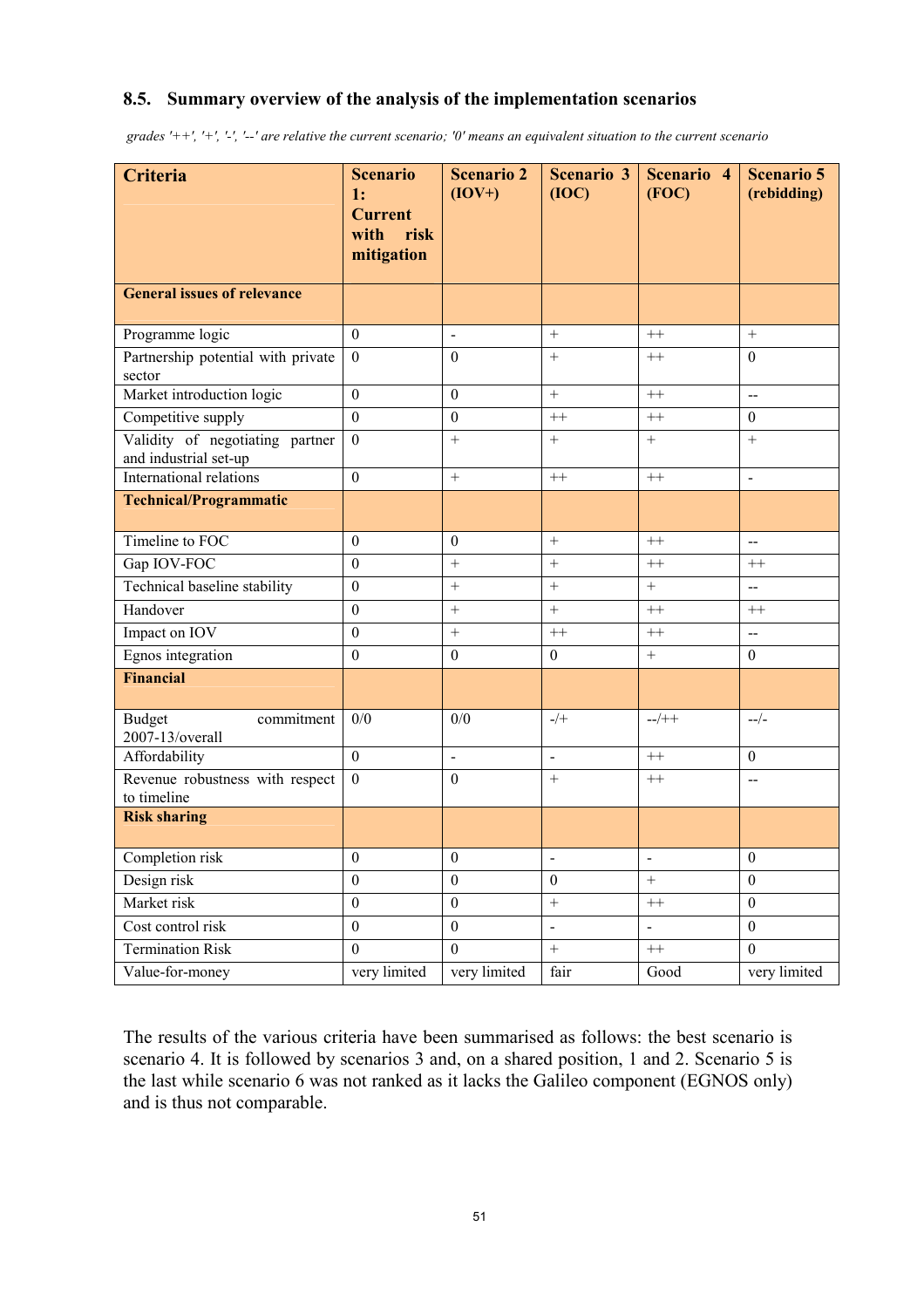#### Summary

 $\overline{a}$ 

Scenario 4 (FOC public procurement followed by an exploitation PPP) is the superior, alternative, implementation scenario due to its affordability, value for money, its higher programmatic certainty (schedule independent of a future PPP), earliest possible time-to-market, its fully fledged program logic (essential for a smooth hand-over to a concession holder), its best re-use of IOV investment (restores confidence and motivates the industrial teams), the better leverage over the private sector (the only scenario which restores competition and provides better control by the public sector both over the deployment and the exploitation phases), and the best possibility to change the boundary conditions in such a way that a PPP becomes a negotiable proposition at reasonable conditions for the EU.

The argument about the PPP providing financing security and therefore superior cost control may be true in simpler projects like building a toll road, however, not in a complex program where due to difficulties of establishing a clear business plan, the public sector is requested to underpin all costs/risks.

Scenarios 2 and 3 answer partially to the problems of the current scenario with scenario 2 improving the situation only very marginally.

Scenario 3 (IOC public procurement followed by a deployment and exploitation PPP) could be an acceptable alternative on the condition that a clear perspective towards FOC can be guaranteed through this scenario (fall back to 4).

Scenario 5 would amount to a considerable loss of investment (a large part of the 1.5 BC already contracted).

Scenario 6 would create a negative political and economic impact without a precedent as the EU would withdraw the project that cited as a flag bearer of the Lisbon strategy. Abandoning Galileo would recreate and significantly increase the dependency on  $GPS<sup>21</sup>$ and potentially Glonass (Russia) and Compass/Beidou (China). All these systems are of a governmental, dual use nature, constructed and operated entirely on the basis of public funding. Europe would be the only major economy without such a strategic asset. This will have further important political impacts for the European Union as our co-operation with third countries will lack an important asset. This would mean that the European Union would be dependent on systems and technologies elsewhere for applications vital to the running of the society tomorrow. Not implementing Galileo, but only proceeding with the implementation of EGNOS, would not only be a major technological drawback for Europe but would cause a major loss of macro-economic opportunities for European manufacturing and services industries. In the absence of resident technical expertise, the European private sector would be in a bad position to reap the benefits of the world-wide market of satellite navigation services and applications of 450 B€ annually by 2025. The European private sector has indicated that it counts on achieving a one-third market share thereof, equivalent to 150B $\epsilon$  annually. Last but not least, Europe has already engaged 2.5

<sup>&</sup>lt;sup>21</sup> EGNOS augments, and is based on, GPS signals by means of a, currently only regional, European ground infrastructure.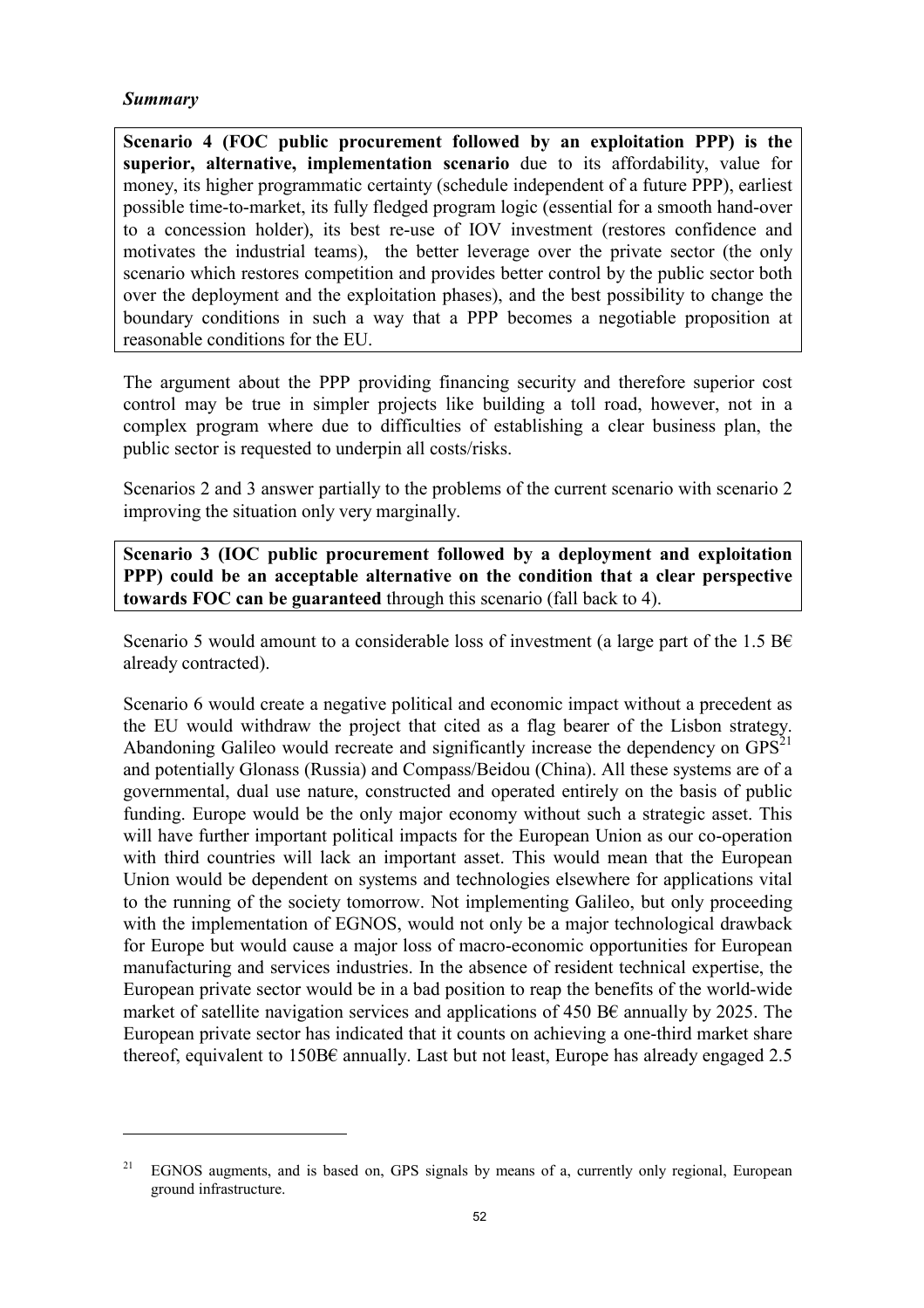$B\epsilon$  in the development of the European GNSS programmes<sup>22</sup> to date. The direct financial losses would be similar to those in scenario 5. Not pursuing Galileo would limit the momentum created in Europe and discourage industries from investing in navigation and space technologies.

Timing of a political decision on how to proceed is now critical as in the absence of a clear decision by mid 2007, the Galileo programme will be confronted with major difficulties, in particular with regard to the existing IOV contracts.

In any case the absence of a clear decision, i.e. a determined choice for one of the recommended scenarios) would have the following consequences:

- 1. The European GNSS programmes will enter into a period of turbulence thereby seriously complicating, if not paralysing, the role of the GSA, the day-to-day management role of ESA, and the work of the industry under the IOV contracts. Downstream industry worldwide would refocus their priorities to other projects.
- 2. The IOV contract with ESNIS is unlikely to be able to be remedied and put back on the rails and that at considerable costs (estimated at 20 M $\epsilon$  per month).
- 3. It is very doubtful if a delayed or no decision, or even a decision to continue with the current Merged Consortium, would improve the situation of the current concession negotiation. The analysis shows that the changes of success of the current negotiations are very low indeed.

Due to the drawbacks of a lack of decision, the period for a political decision of the implementation scenario as well as the period for the final go-ahead should be very limited in time.

<sup>&</sup>lt;sup>22</sup> The total of the IOV contract (1.5 B€), the EGNOS costs (0.7 B€) and ESA and EU research over the years.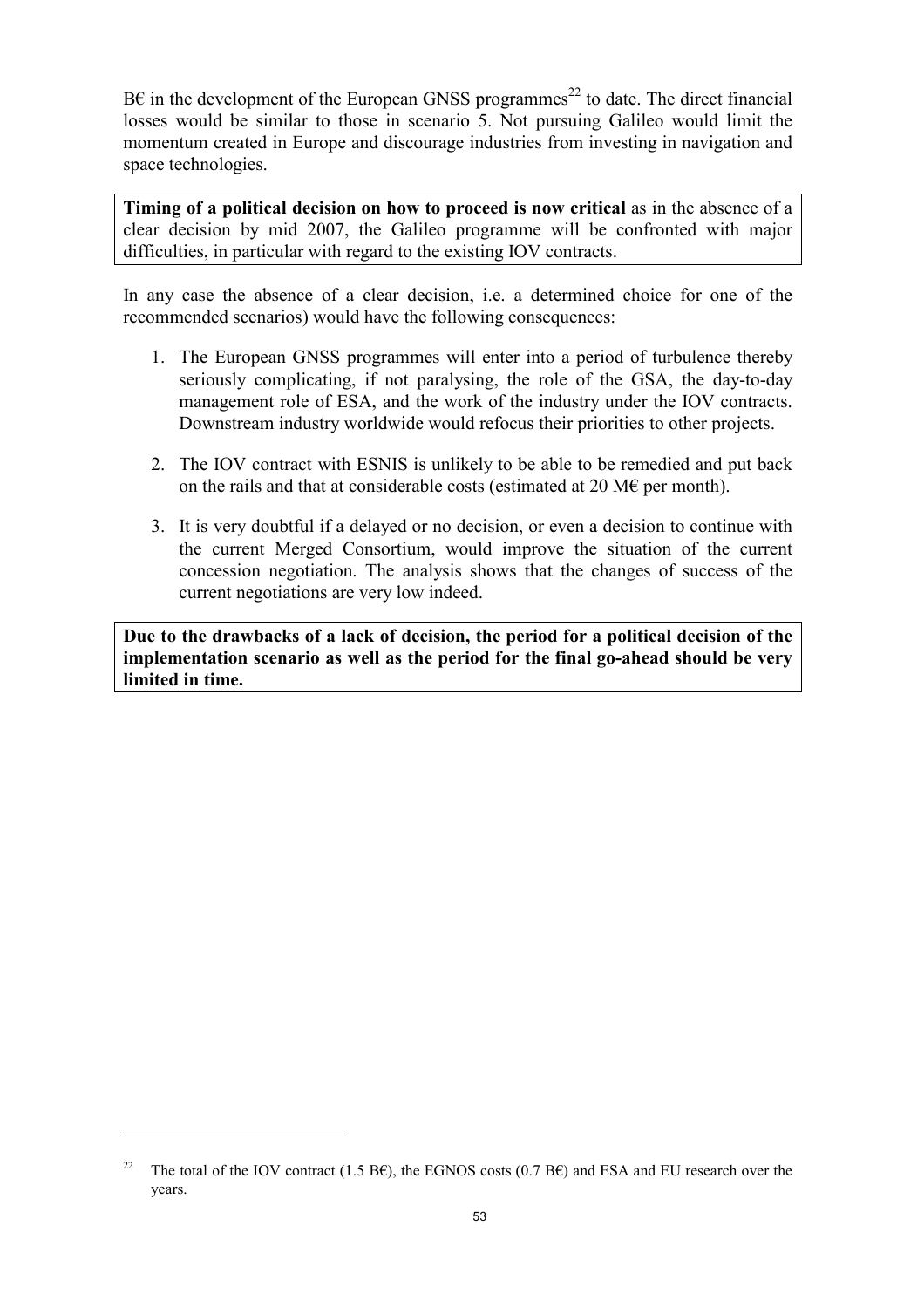## 9. GOVERNANCE

Under any of the scenarios set out, the current governance structure of the public sector needs a drastic improvement defining clear chains of responsibility, as well as clear reporting channels, with ultimately the Council being in charge of defining the overall policy of the programme.

The role of the GSA as defined in Regulation 1321/2004 has to be reviewed in particular as its nature is affected in most of the scenarios. The role of ESA, which is little mentioned in the GSA Regulation, in the coming phase of the programme, needs also to be better defined and recognised given its increased longer term responsibility in most of the scenarios.

In addition, the issues of programme management and programme oversight need to be untangled and clarified as, arguably, the Member States have not only taken on the controlling role which is theirs, but have also taken a role in the daily management of the programme. At the same time, further policy definition and development is required on a number of aspects of the programme and this work needs to be advanced at a quicker pace.

# 9.1. Problems encountered

Initially, the GSA was created for a situation where the development phase is finished and the concession contract signed, i.e. where all questions of principle have been resolved and the GSA has mainly to ensure the respect of the concession contract and related technical matters. That is why a high level of independence was given to the GSA Executive with, at that stage, such contractual and very technical decisions in mind.

Earlier on however, the GJU Executive, which was responsible for the development phase (with ESA) and the concession negotiations, was put under much closer control by the Commission and ESA (via its Executive Committee) given the important decisions of principle it had to take.

The underlying problem is that, due to the programme delay, the GSA has now to deal with the former tasks of the GJU, but with a structure that has not been created for this purpose. To be noted in particular that, according to its present statutes, GSA has to:

- conduct concession negotiations which involve long term strategic decisions for the Community in financial, budgetary and security terms.
- supervise the development phase conducted by ESA, which pre-determines a number of elements for the concession contract and the longer term development of the system and involves close cooperation with ESA.

The same problem applies to ESA. According to most scenarios it will bear the responsibility to procure parts or all of the 30 satellites, thus exercising a role that is much more important than initially planned, without this role being reflected in the present institutional set-up.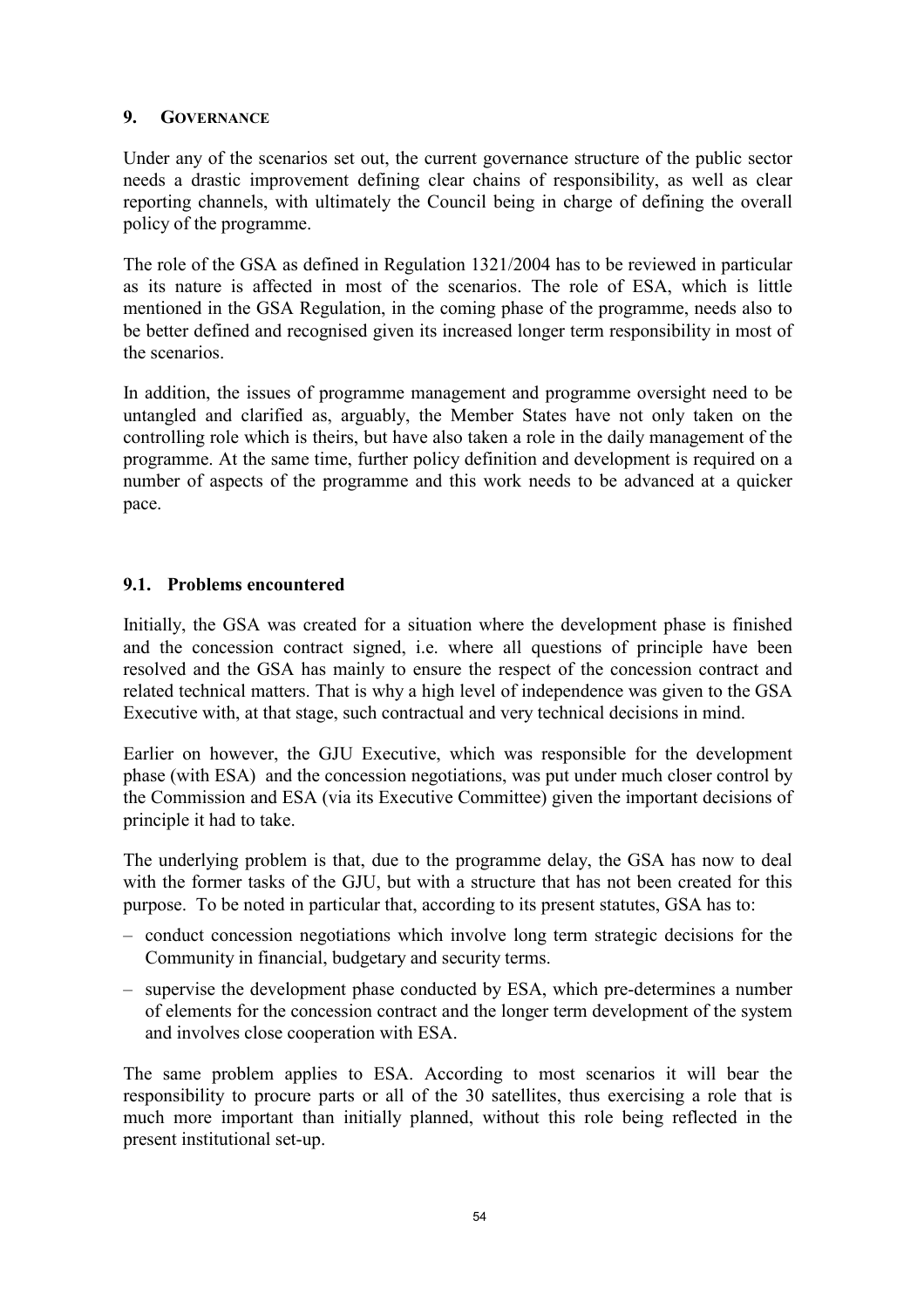The Galileo management structure needs to be adapted to this unintended situation (the earlier amendment to the GSA regulation only dealt with the transfer of tasks but did not address the management structure). A mechanism where the Commission can exercise control over the GSA and ESA on behalf of the European Communities needs therefore to be established.

## 9.2. Review of the role of the GSA

The following paragraphs stand in particular for the case where either scenarios 3 or 4 would be retained by the Council, i.e. where all or large parts of the satellite and ground infrastructure would be procured via ESA.

The additional activity required for these scenarios obviously lead to a need to re-focus the priorities of the possible tasks of the GSA, namely:

- procure the EGNOS and Galileo concessions;
- assist the Commission in the development of EGNOS and Galileo applications;

In order to assure that the Commission can assume its full responsibilities in the development of the programme, an agreement is needed so as to align the governance of the GSA to the new situation.

## 9.3. Review of the role of the ESA

ESA is currently in charge of the Galileo development phase. The link with the EU, including the GSA and the Commission, is not sufficiently clear and too complicated. For example, the GSA-ESA Agreement does not address several critical areas. The link with the Commission is lost in this set-up.

In the recommended scenarios, the role of ESA remains similar to the one of the development phase, i.e. procurement agent and design authority. However, it is highly advisable to further address the following elements:

- ESA needs to act under the rules and the control of the EU. This should be addressed in a contract with the EU. This contract should notably address the issue of the liability of ESA with regard to cost overruns and design, completion, and performance risks, as well as the procurement rules to be followed by ESA.
- ESA needs to be adequately staffed to ensure a successful implementation of the FOC contract, notably in the case where more competition is introduced, transferring in effect the role of prime from ESNIS to ESA.
- The role of ESA in the period following the procurement needs to determined, notably as the Galileo design authority.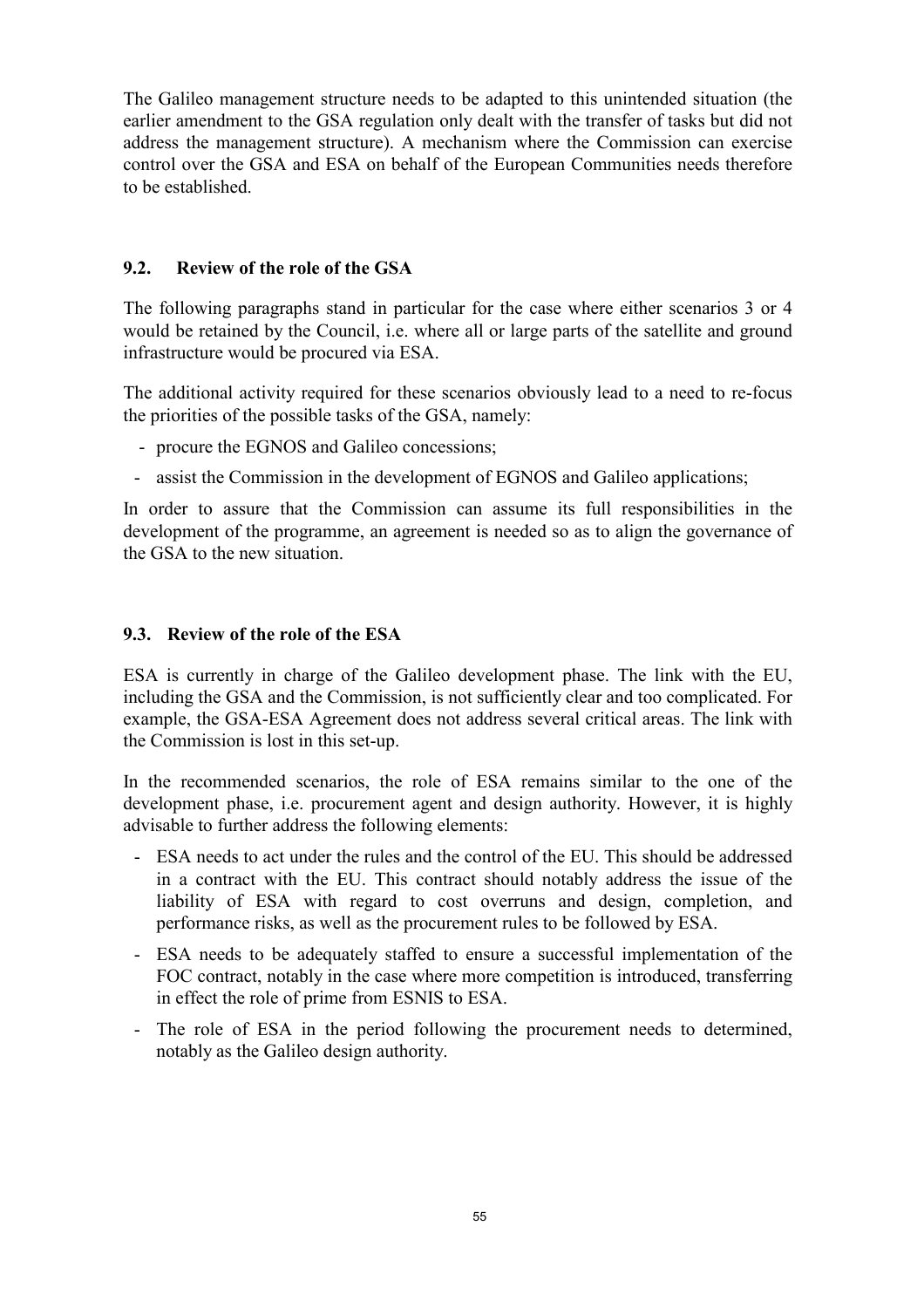# 9.4. Conclusions

In view of the above analysis, the conclusion is that there is a need for the strengthening and restructuring of the public governance of the European GNSS programmes on the basis of political responsibility and leadership of the Commission, on the basis of proposals by the latter.

This should be agreed and put in place as soon as possible in order to re-establish public sector leadership, clear lines of responsibility, an effective programme management, and a clear role of the Member States in terms oversight and policy definition.

As the owner of the system, the EU has the responsibility, in particular, to: ensure that its political commitments and vision are implemented, determine and agree on the overall specifications and requirements for the system; to be able to monitor and control the strict adherence to such requirements throughout the construction, deployment, and exploitation phases; to oversee the different phases of the programme in order to avoid further delays and cost overruns; and providing the conditions for coherent, efficient, and harmonious private sector governance wherever relevant.

With regard to the need for an efficient and sound programme management, the European Commission needs to be able to run the programme with adequate programme management controls and tools, fully respecting the political vision and conditions of the European Union as a whole.

The European Space Agency (ESA) should be retained as the procurement agent and designing authority on behalf of the European Union. This means that ESA will have to exercise its technical expertise under EU rules and subject to overall EU management of the programme. Also in view of the approach taken, a clear procurement agreement with ESA is necessary, in particular with regard to the retained level of liability if acting as a procurement agent and/or design authority for the EU.

Such an agreement should be based on, *inter alia*, the following principles:

- Recognition of the strategic nature of the Galileo programme and the critical role of broad-based European industrial supply and private sector participation therein;
- Competitive tendering in contract batches for all space and ground segment elements;
- Dual-sourcing wherever possible to improve efficiency and decrease dependencies;
- Due account to existing achievements and investments and of agreements as far as relevant;
- Firm and fixed price contracts;

In the new situation, the role of the GSA has also to be thoroughly reviewed. The GSA may in future have such tasks as: procure the new EGNOS and Galileo concessions, and assist the Commission in the development of EGNOS and Galileo applications. In order to assure that the Commission can assume its full responsibilities in the development of the programme, an agreement is needed so as to align the governance of the GSA to the new situation.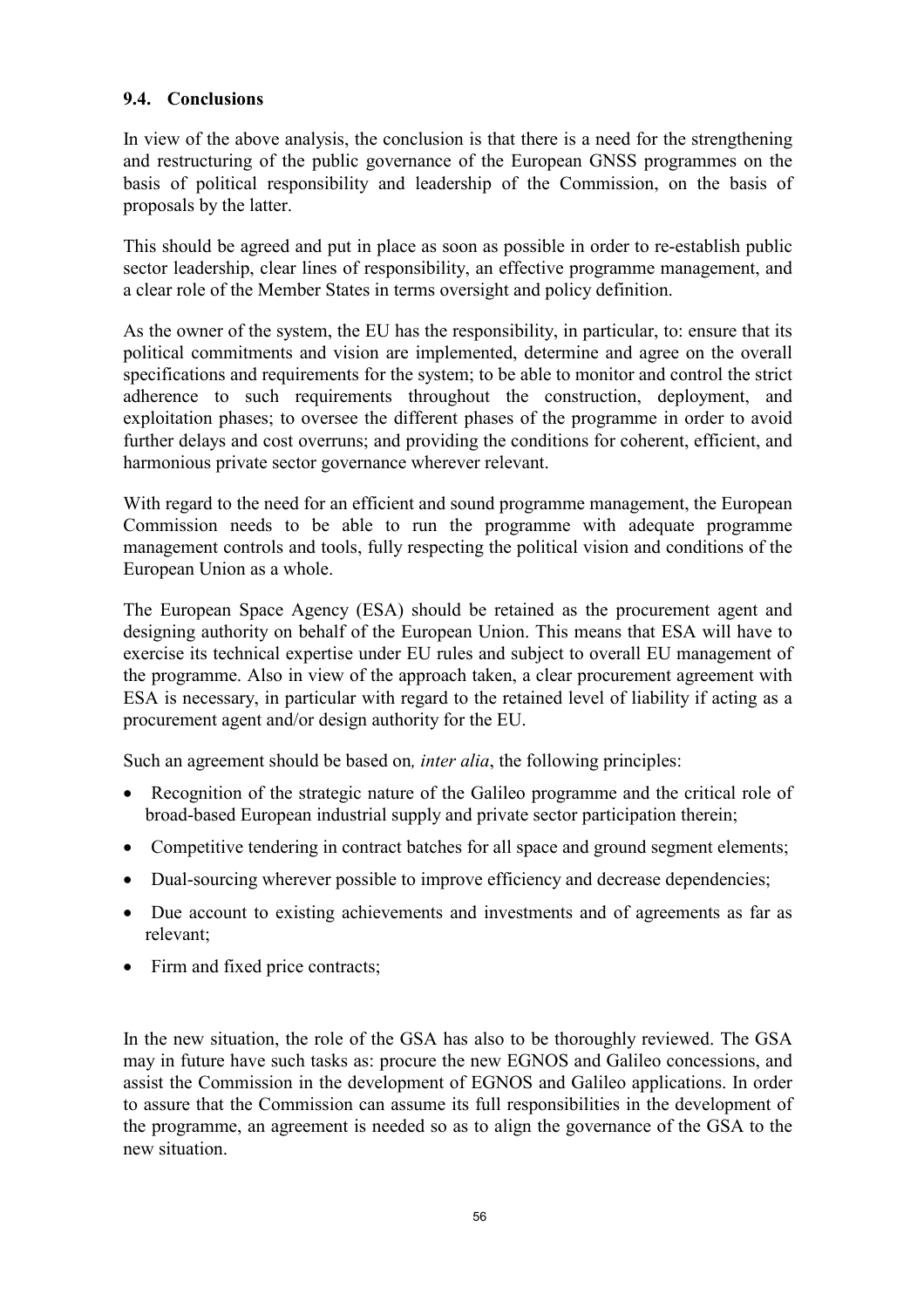Preparation of markets is also necessary through an early implementation of EGNOS and through actions in standardisation, certification, and market awareness-raising. These measures may also reduce the risks of revenue short-falls for the concession holder at a later stage and therefore of costs to the EU. Whilst maintaining the system as a civil system significant revenues could also come from military users. There have been considerable discussions on the use of the PRS signal over the past years, this need to be continued $^{23}$ .

The design risk of Galileo is managed by the public sector as a result of the past decision to develop the system on the basis of a public procurement by the European Space Agency of two experimental satellites<sup>24</sup> and the first four operational satellites and related infrastructure<sup>25</sup>. It is therefore the role of the EU, with the assistance from ESA, to develop a strategy whereby the design risk is mitigated before the remaining risk can be transferred. The organisational and legal issues surrounding the design risk are essential aspects of the programme implementation.

<sup>&</sup>lt;sup>23</sup> In the context of the recent proposal for a European Space Policy COM(2007)212, the Commission took the view that civilian space programmes, such as Galileo, have a multiple-use capacity and may have military users.

<sup>&</sup>lt;sup>24</sup> Giove-A satellite launched in December 2005 and Giove-B satellite be readied for launch late 2007 or early 2008.

<sup>&</sup>lt;sup>25</sup>The In-Orbit-Validation (IOV) or development contract put in place by ESA and financed by ESA and the EC.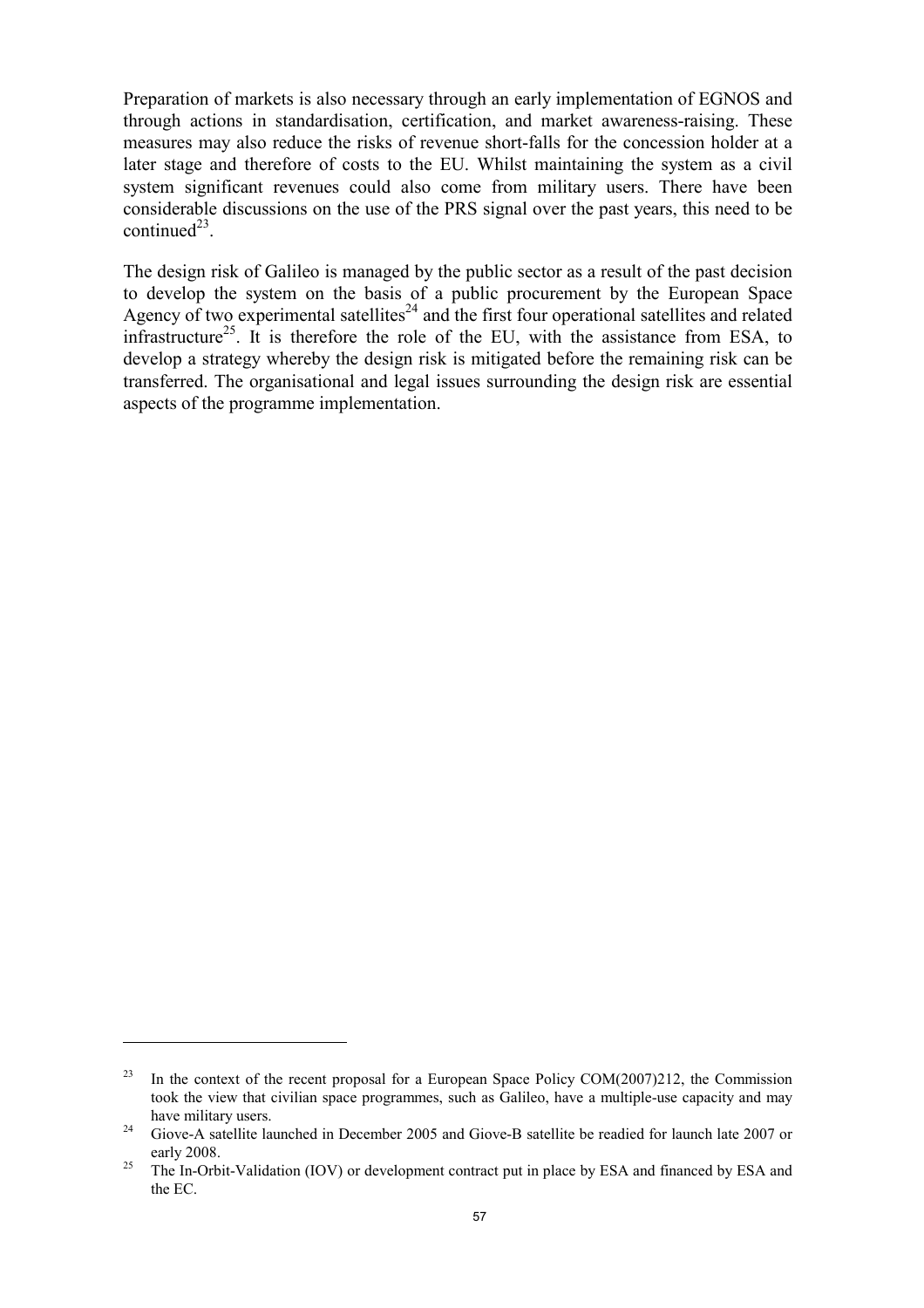## 10. EUROPEAN GEOSTATIONARY NAVIGATION OVERLAY SERVICE (EGNOS)

## 10.1. Introduction

Initiated in the nineties<sup>26</sup>, EGNOS is the European pioneer in terms of satellite navigation. The infrastructure has been developed under the aegis of the European Tripartite Agreement signed by the European Commission, Eurocontrol and the European Space Agency<sup>27</sup>. It is currently owned by ESA and has been financed by the Trans-European Networks, the European Space Agency, the EGNOS Operators and Infrastructure Group (EOIG) and Eurocontrol. The EGNOS system not only provides users with a GPS-like signal transmitted via geostationary satellites, but also broadcast differential information for increased positioning performance and an integrity information to protect users against underperformance or malfunctions of GPS.

The European Space Agency is currently finalising the qualification of the operator and the deployed infrastructure. The funding of the technical activities is ensured until the Operational Qualification Review in 2008, at which ESA is committed to bring EGNOS to a qualified pre-operational state with a system compliant with the specifications.

Therefore, it is now important to develop and agree on the framework, in terms of legal and economical framework, service provision, financing and governance, which defines the future of the EGNOS infrastructure after the pre-operational state has been achieved.

It was initially foreseen to include EGNOS directly into the Galileo public private partnership contract<sup>28</sup>. However, as the negotiations for the concession have not evolved according to the initial planning, it is essential to put in place a new approach for EGNOS.

# 10.2. The drivers and key principles

As EGNOS represents a key asset in the European satellite navigation programmes, there are three basic principles which guide the approach described here.

First of all, the ultimate goal is a seamless and coherent integration of EGNOS into the European Global Navigation Satellite Systems (European GNSS), comprised of Galileo and  $EGNOS<sup>29</sup>$ .

Secondly, it is essential that a coherent and solid path for the introduction of EGNOS services is secured in the shortest timeframe. This is true in particular for the aviation community, which has invested on its development and has developed clear expectations related to the delivery of services compliant with the Standards and Recommended

<sup>&</sup>lt;sup>26</sup> COM(94) 248; Council Resolution of 19 December 1994 (OJ C 379, 31.12.1994, p. 2).

<sup>&</sup>lt;sup>27</sup> Council Decision 98/434/EC of 18 June 1998 (OJ L 194, 10.7.1998, p. 15).

<sup>&</sup>lt;sup>28</sup> Council Conclusions of 5 June 2003.<br><sup>29</sup> Council Regulation of 5 April 2001 o

<sup>29</sup> Council Regulation of 5 April 2001 on the Galileo project, OJ C 157, 30.5.2001; Conclusions of the Transport Council of 26 March 2002 on the Galileo programme; Conclusions of the Transport Council of 5 December 2002 on the Galileo programme.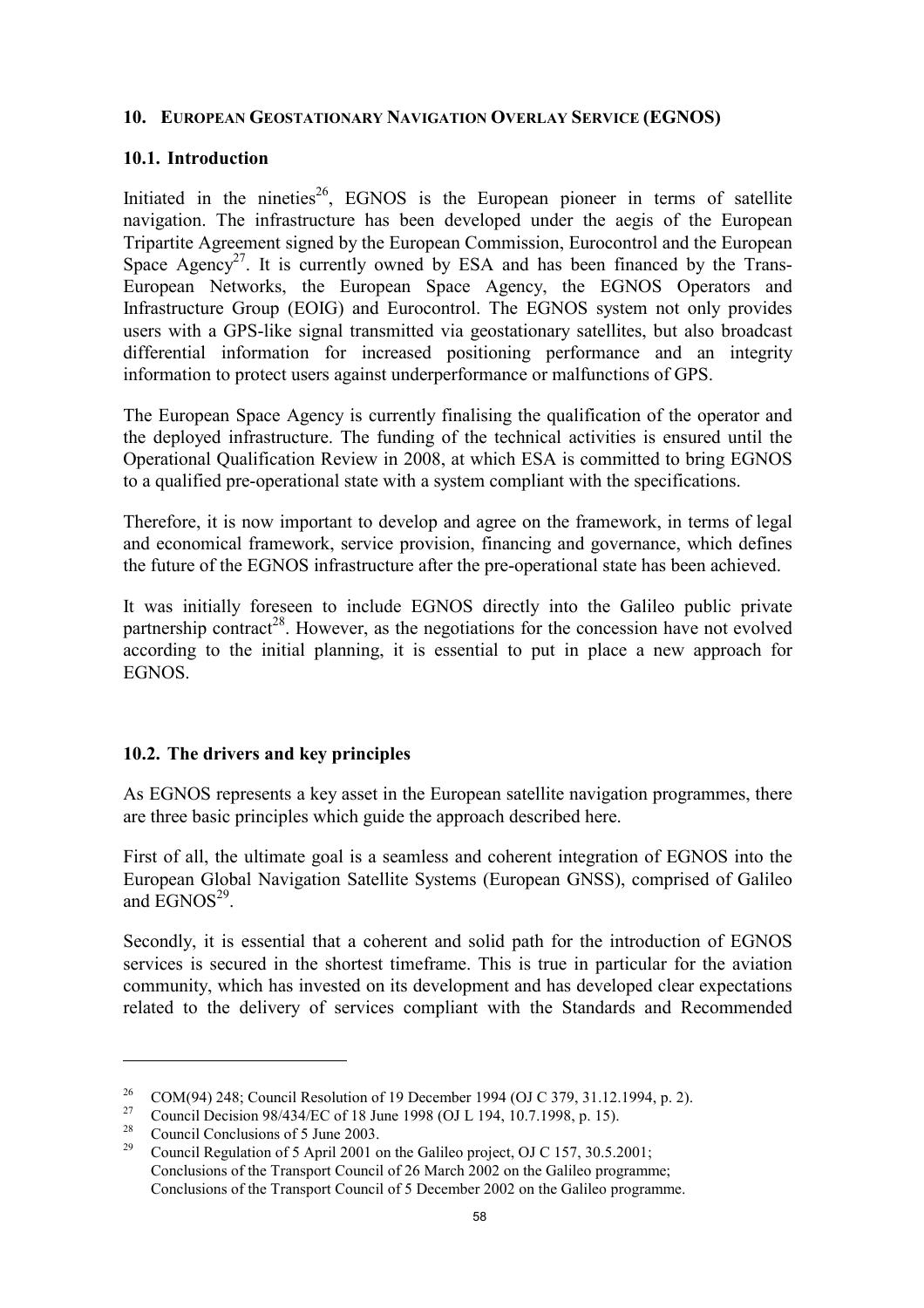Practices (SARPS) of the International Civil Aviation Organisation (ICAO). In this frame, certification of the service provider has to be initiated as soon as possible.

Finally, an urgent, short term solution needs to be found to ensure programmatic continuity after March 2008 in order to support the first two objectives.

## 10.3. The activities allowing the system to work

Six tasks have to be performed in order to operate and exploit the EGNOS infrastructure: operations, maintenance, networking, certification, service provision, and research and technology.

The first three tasks (operations, maintenance and networking) aim at maintaining the product in operation in order to provide EGNOS signal and data, in line with customer requirements and expectations and under economically sustainable conditions. These tasks are commonly referred to as "Signal in Space provision".

EGNOS certification encompasses all activities to be undertaken and completed before EGNOS can be used operationally by civil aviation.

The EGNOS service provision task is the direct link with navigation service customers accompanied, where appropriate, with service guarantees as required by the market. In the aviation domain, the Single European Sky regulation requires that the service provider has the means to guarantee service delivery (e.g. through control of infrastructure design and maintenance).

Eventually, EGNOS research and technology work aims at keeping pace with GNSS technology evolution and international competition. Its purpose is to deliver enabling technology for the satellite navigation market.

The public sector, which remains owner of the infrastructure, needs to maintain a indepth knowledge over EGNOS,. The public sector has to maintain the required means and tools to ensure that the infrastructure configuration is kept in line with required evolutions and applicable standards. It further ensures that the system remains competitive in its performance, functionality and operability.

Up to now, the European Space Agency has been responsible for all tasks but certification and service provision, while the GSA has so far been coordinating certification activities and has received GJU-initiated R&D activities related to receivers and applications, complementary to R&D activities of ESA in relation to GNSS infrastructures.

It is noted that, due to technical aspects and the need to ensure a smooth transition towards operational status, there is, in the short and medium terms, a "single source" in the market capable of providing three of the tasks mentioned above, namely operation, maintenance and networking.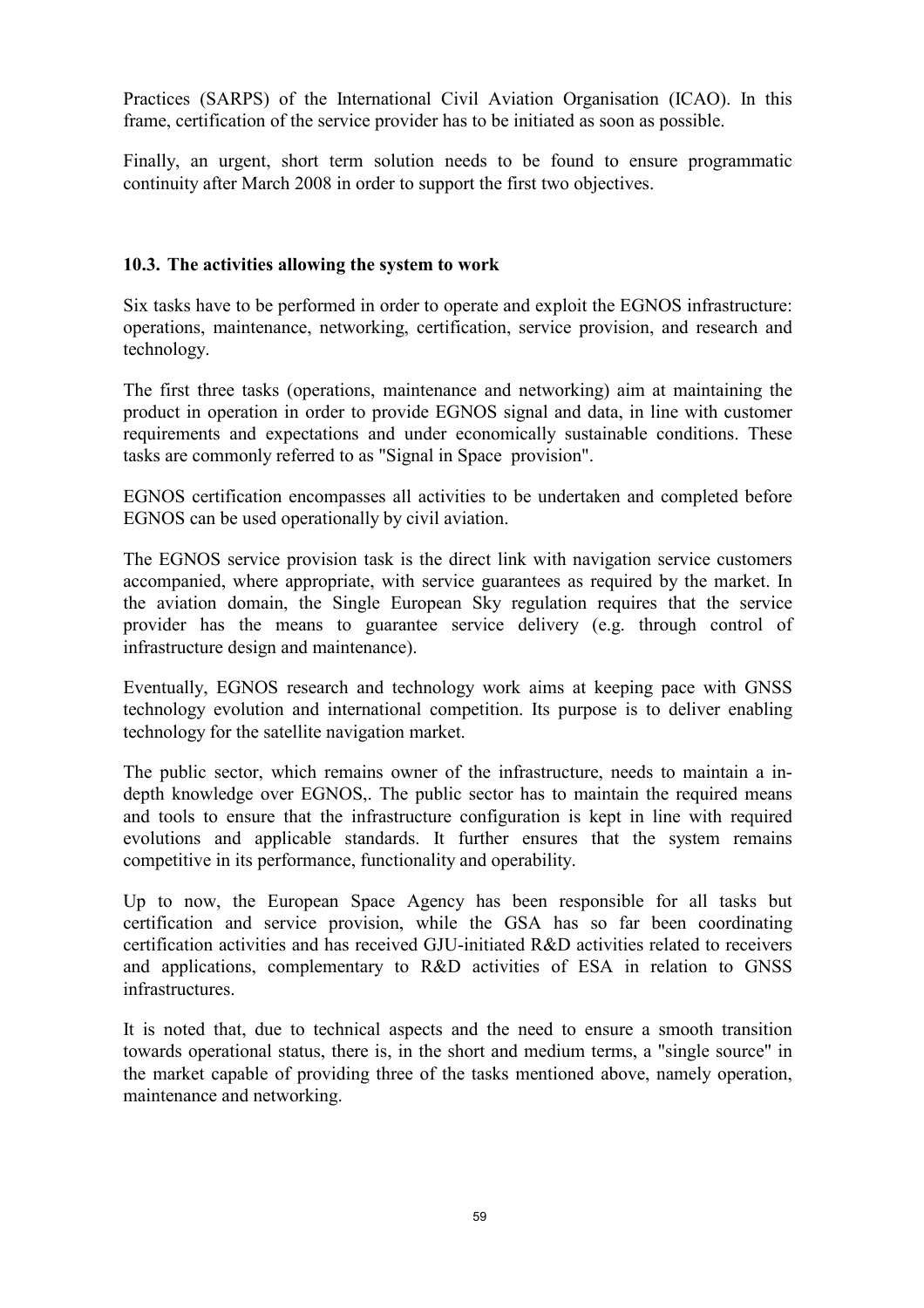## 10.4. The recommended approach

A staggered approach is recommended for EGNOS, first with ESA in the lead and ensuring continuity, then with an EGNOS Economic Operator (EEO) that provides certified services, and eventually full integration into the Galileo concession.

## 10.4.1. Short term

In order to ensure a clear and stable frame for EGNOS in the short term, ESA will, during 2007, prepare, negotiate and conclude with the single source the appropriate contract necessary for the "Signal in Space provision" tasks.

The awarding of this contract will be carried out by ESA on behalf of the GSA, in compliance with the public procurement rules set forth in the EC regulation.

This contract is foreseen to cover a maximum of six year period starting April 2008 and will be funded by the EU. This contract will include a provision whereby the contract can be assigned by the European Space Agency to another contracting party at a later stage and, in any case, as soon as an EGNOS economic operator is in place. This short term phase will therefore last only as long as it is necessary to put in place the next phase. Meanwhile, ESA will pursue its role as design authority and continue R&D activities.

ESA will also prepare, negotiate and conclude in the appropriate time frame the contracts necessary to implement the required short term infrastructure evolutions encompassing the replacement of the geostationary transponders. Awarding of such contracts will be carried in compliance with public procurement rules set forth in EC regulations.

# 10.4.2. Medium term

In 2007, the GSA and ESA will negotiate and conclude on the EGNOS assets transfer of ownership taking into account the investors. In the same year, the GSA will launch a call for tender for an EGNOS Economic Operator (EEO) to cover all tasks (with the exception of the "design authority" task) to operate and exploit the EGNOS infrastructure. For operations, maintenance and networking, the tender will impose the use of the single source contractor and relevant contract which will have been assigned by ESA. The contract between the GSA (as an EU agent) and the EEO is foreseen to be in place as soon as the bidder has been selected and the contract negotiations concluded.

The EGNOS Economic Operator will be responsible to obtain certification in the shortest time possible in order to allow service provision to, in particular, the aviation community. Services provision to other user communities will also be developed by the EGNOS Economic Operator.

For R&D tasks the EGNOS Economic Operator will follow and support the various research activities of the 7th framework research programme run by the GSA, the evolution programme of the European Space Agency, and Member States projects. A specific framework will be put in place between all relevant parties to ensure an efficient use and transfer of research outputs into an evolutionary EGNOS infrastructure.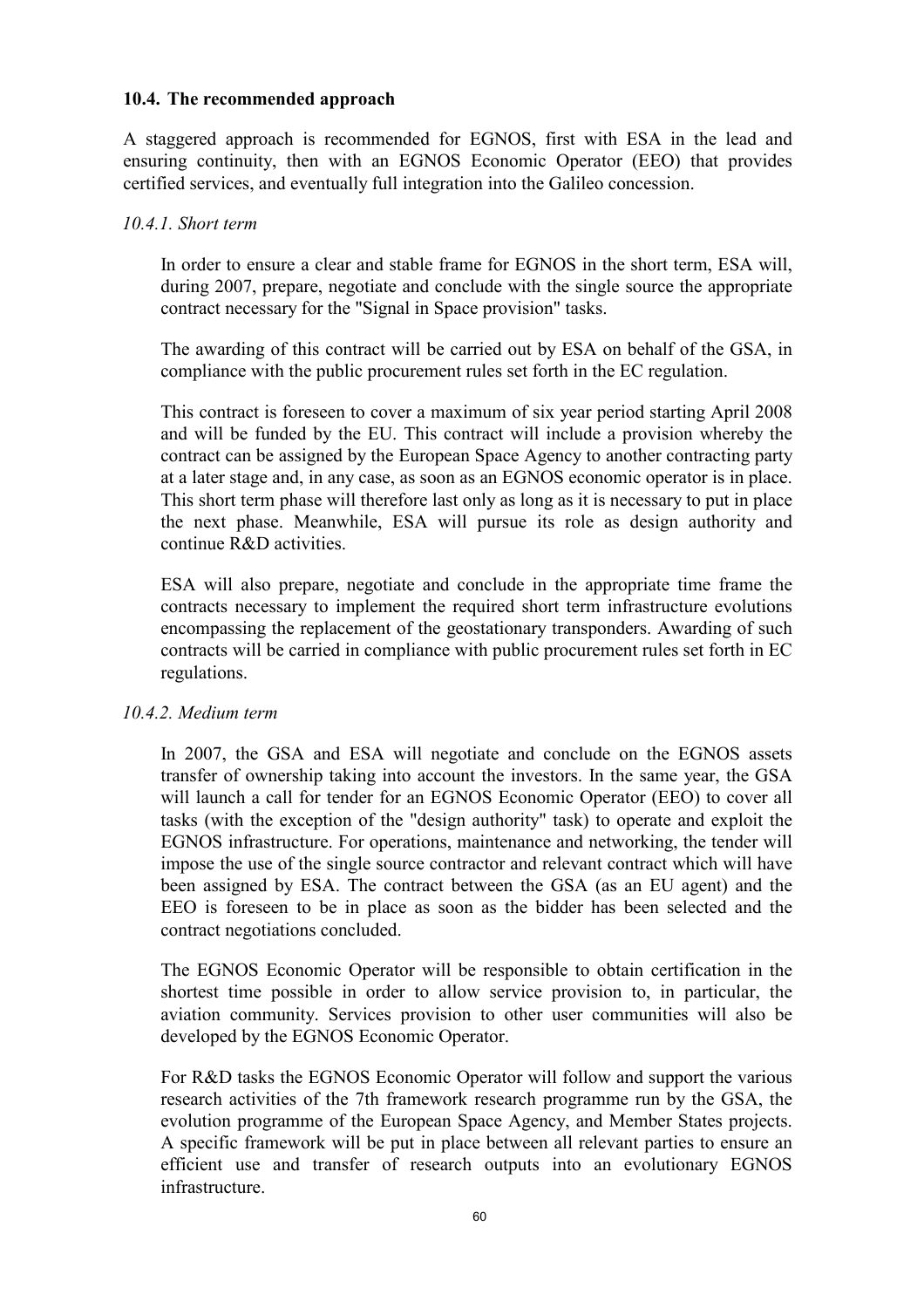The public sector will keep a suitable knowledge level on EGNOS in order to allow its transfer in the frame of the Galileo concession at a later stage. This task will remain with ESA, under contract to the GSA.

In order to ensure stability towards users, the EGNOS Economic Operator will remain in charge for a minimum period of six years as from the beginning of its contract, with a view of it being transferred into the concession afterwards. Provisions in the contract will therefore foresee this transfer to the Galileo concession.

### 10.4.3. Long term

At the end of the contract with the EGNOS Economic Operator, conditions should be in place to allow a smooth and timely hand over to the Galileo PPP contractor.

For this purpose the contract with the EGNOS Economic Operator will have to encompass appropriate provisions to rule terms and conditions of the hand over phase.

## 10.5. Key issues

## 10.5.1. Service provision

All potential users, which have already had the opportunity to make use of the early EGNOS signals available through the EGNOS testbed, have indicated the need for a swift evolution towards an operational service provision.

It is expected that the "open service" of EGNOS, i.e. the simple "GPS-like" signal, can be made available on an operational basis rather rapidly after the qualification review is finalised.

The commercial service of EGNOS also falls into the same category of service that can become operational as soon as the EEO is in place, and after some marketing activities have been performed.

The Safety-of-Life service, instead, requires a slightly longer period before introduction on an operational basis, as certification steps have first to be implemented.

The EEO contract will therefore include suitable terms to enable downstream exploitation of EGNOS services. The EEO will therefore be motivated to generate appropriate user revenues from the various services it can exploit through a suitable risk/revenue sharing scheme.

While the EGNOS Open access service is expected to generate substantial "utility" benefits, particularly in the downstream user segments, it is not likely to generate any direct user revenues for the EEO. The GSA will therefore undertake specific activities designed to support the Open Access market development.